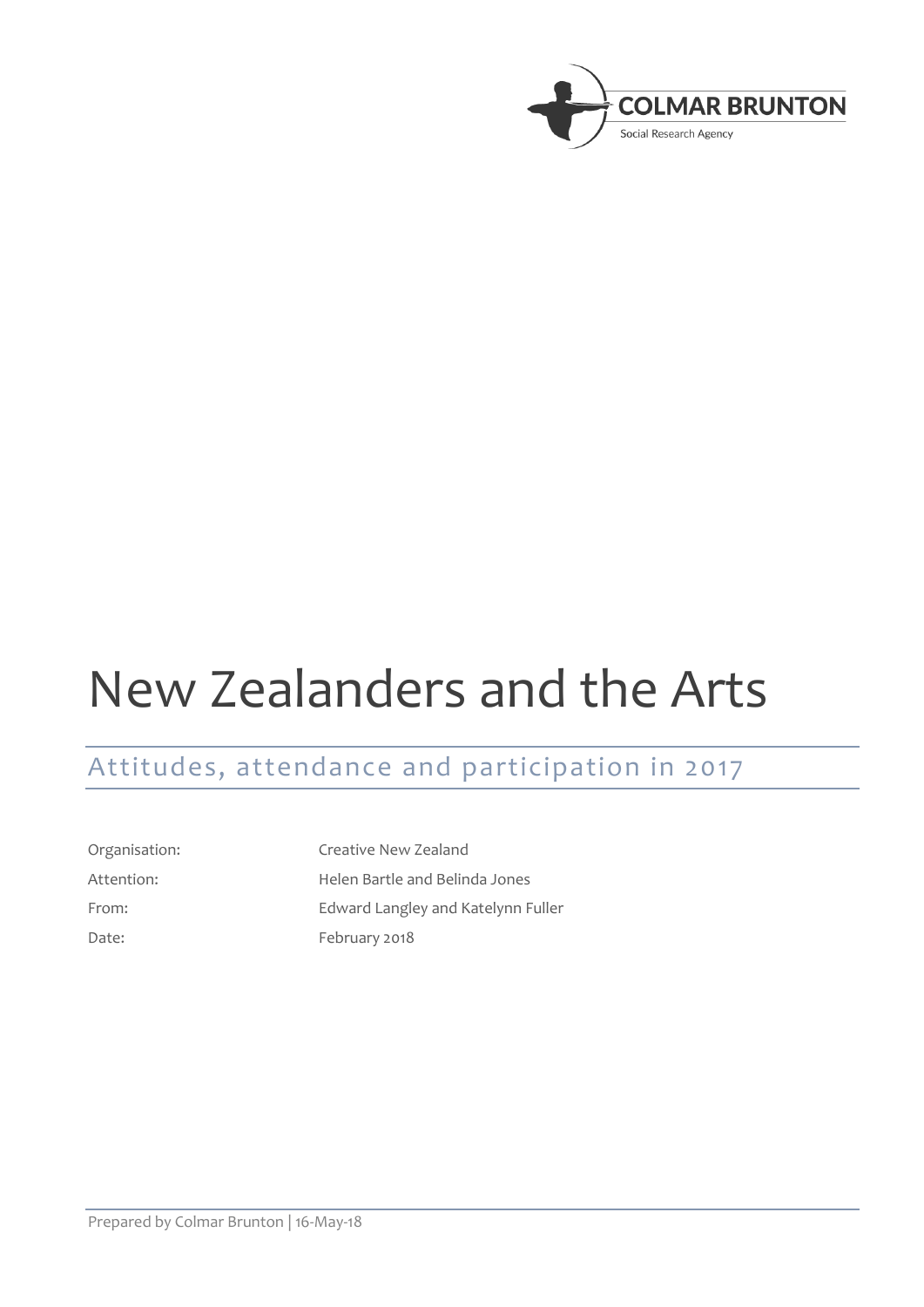# Table of Contents

| $\mathbf{1}$   |  |  |  |  |  |
|----------------|--|--|--|--|--|
| $\overline{2}$ |  |  |  |  |  |
| 3              |  |  |  |  |  |
| 4              |  |  |  |  |  |
| 5              |  |  |  |  |  |
| 6              |  |  |  |  |  |
| $\overline{7}$ |  |  |  |  |  |
| 8              |  |  |  |  |  |
| 9              |  |  |  |  |  |
| 10             |  |  |  |  |  |
| 11             |  |  |  |  |  |
|                |  |  |  |  |  |
|                |  |  |  |  |  |
|                |  |  |  |  |  |
|                |  |  |  |  |  |
|                |  |  |  |  |  |
|                |  |  |  |  |  |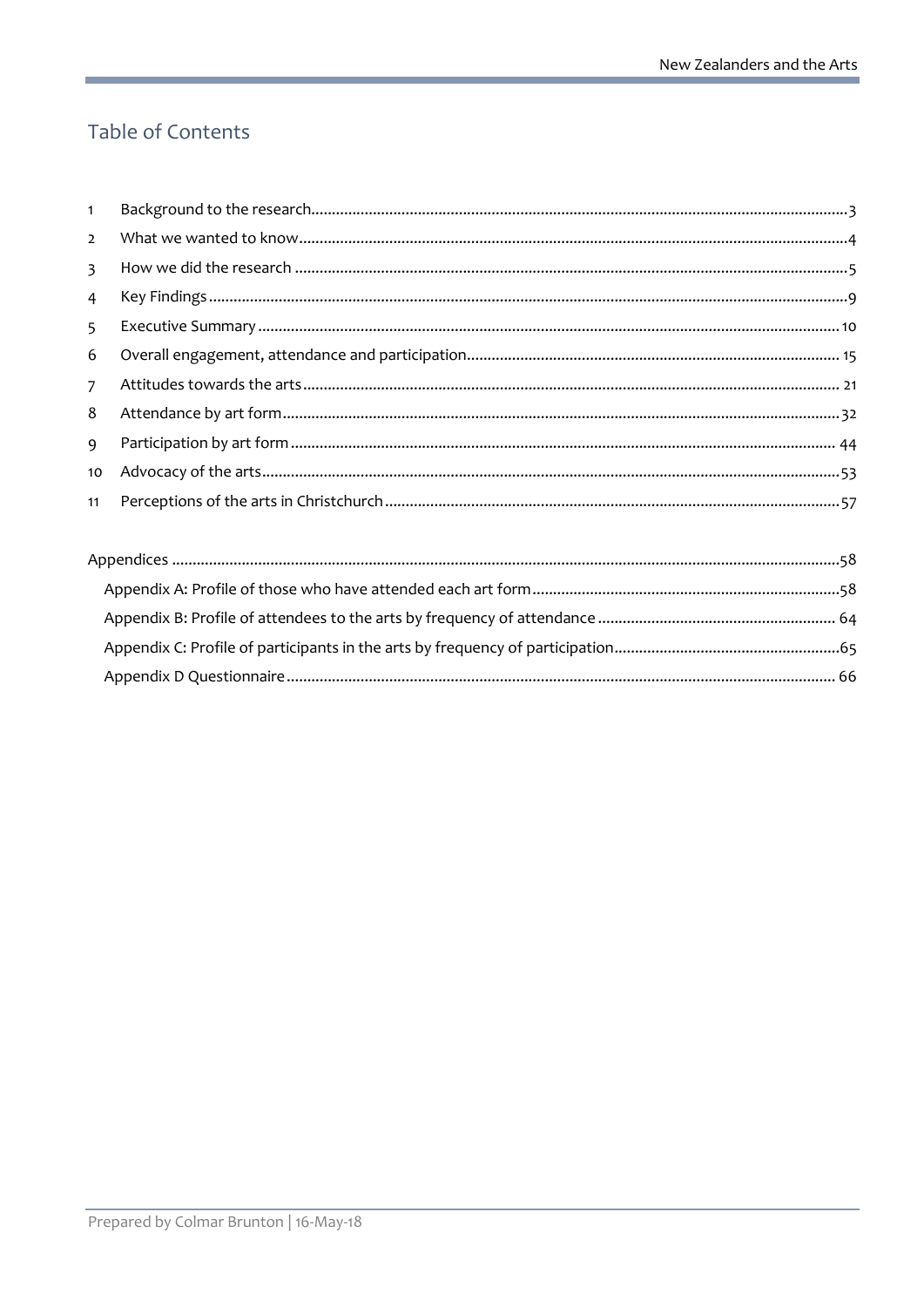# <span id="page-2-0"></span>1 Background to the research

Creative New Zealand takes a lead on providing research for the arts sector. Since 2005, Creative New Zealand has conducted research to measure New Zealanders engagement with the arts. The research comprises two separate surveys (one of adults aged 15+; and one of young people aged 10-14). The surveys are repeated every three years.

The research is used in a number of ways. It provides:

- Vital insights for Creative New Zealand, selected agencies and arts organisations about the national levels of cultural engagement and attitudes towards the arts
- Stories to advocate for the arts
- Up-to-date data that arts organisations can use to develop marketing programming and income generation strategies
- National trends using benchmarked data.

**This report presents findings on New Zealanders attitudes towards, attendance at and participation in the arts.** All the survey respondents are aged 15+.

### 1.1 The change in survey method and impact on trends

The survey was first conducted in 2005, and has been repeated every three years since then. Up until 2017, the survey was primarily conducted over the phone by calling randomly generated landline numbers. This was supplemented with a face-to-face boost of Māori, Pacific peoples and Asian New Zealanders. In 2017 the decision was made to change the core methodology to an online panel. The key reasons for this are as follows:

- **Future-proofing.** As the installation and use of landlines decreases it is increasingly challenging to reach a representative sample of New Zealanders using randomly generated landline numbers.
- **Opportunities to offer additional value.** The cost per interview for online interviews is significantly cheaper than telephone. As such, the shift to an online approach made it more affordable for:
	- o Creative New Zealand to boost the number of interviews completed in each region to enable more granular analysis and reporting;
	- o Creative New Zealand to include additional questions in key regions of interest so Creative New Zealand can delve more deeply into the how residents perceive the arts in their area;
	- o Local councils to purchase additional interviews (and in some instances additional questions) so they could receive a report on how residents in their area engage with and perceive the arts.

When the decision was made to change the survey method it was noted this could impact the comparability with previous survey waves. This is because respondents often answer questions differently on a selfcompletion survey compared to an interviewer-administered one. Having identified this risk the decision was made to commission a 'lite' version of the telephone survey in parallel to the online one to act as a control.

The online survey results recorded noticeably lower levels of attendance and participation than the 2017 telephone survey or the earlier surveys. However, the parallel telephone survey results were largely consistent with previous years. This demonstrated this shift was due to the change in the survey method (and not a genuine shift). Consequently, it was agreed the online survey results could not be directly compared with the previously published survey results from 2005 to 2014.

However, by comparing findings from the telephone and online surveys we have been able to re-weight data to estimate what the previous survey results would have been, had we used an online approach. This means we can still provide insights into how engagement with the arts, and attitudes towards them are evolving over time.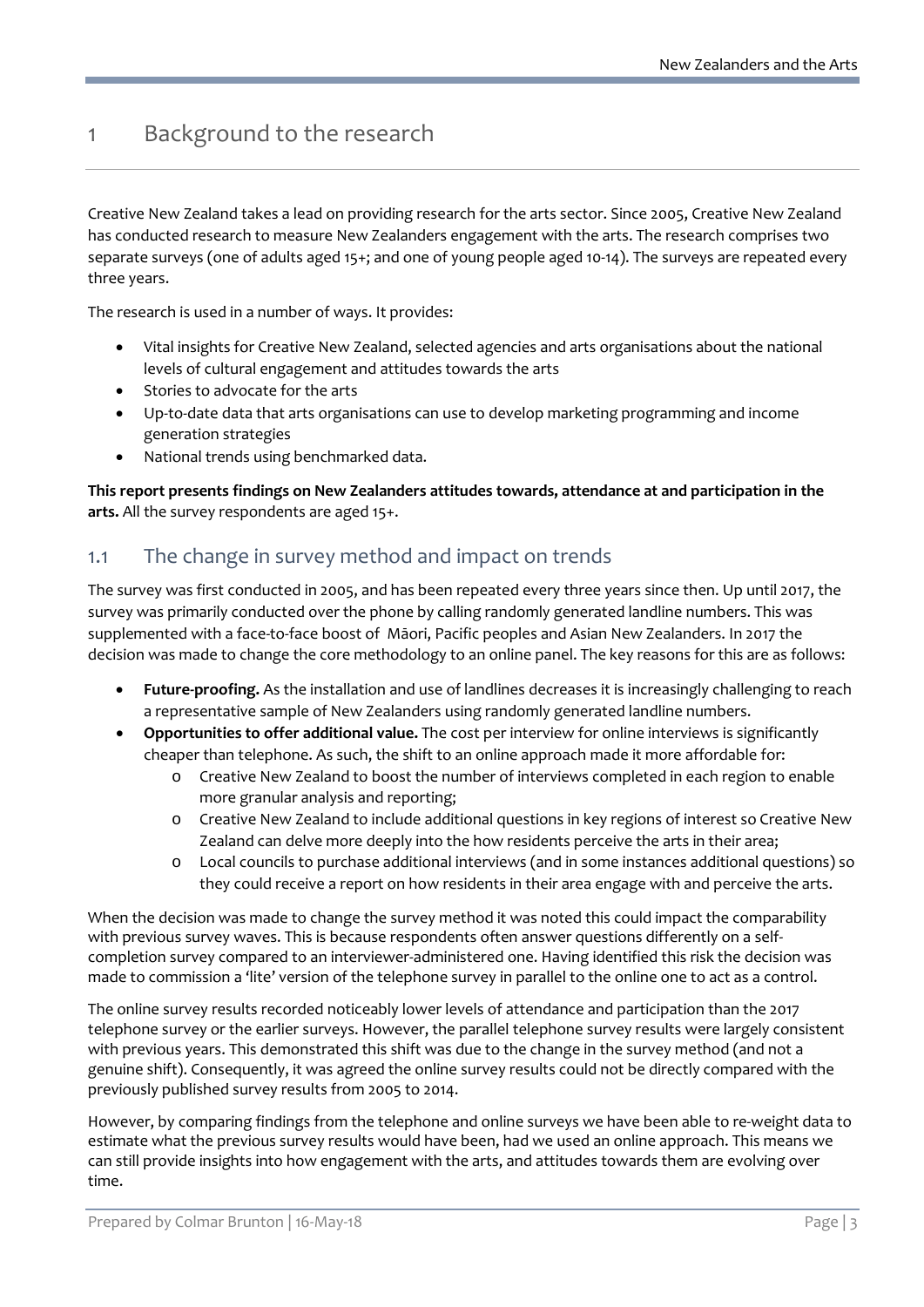# <span id="page-3-0"></span>2 What we wanted to know

This study focuses on New Zealanders' (15+ year olds) attendance at, participation in, and attitudes towards the arts in New Zealand.

Attendance is defined as going to any of the below events or locations in the last 12 months:

- Art galleries or exhibitions or online galleries or film festivals
- Performances in theatres, contemporary dance, ballet, concerts or circuses
- Poetry or book readings, or book festivals
- Cultural performances, festivals, exhibitions or celebrations of Pacific or Māori arts.

Participation is defined as the 'active involvement' in the making or presentation of art in the last 12 months.

The "arts" is split in to six different art forms, and attendance and participation is measured for each:

- Visual arts
- Craft and object art
- Performing arts
- Literature
- Pacific arts
- Māori arts.

In addition to attendance and performance, a number of attitudes are also measured on the survey using a five point scale (strongly agree, slightly agree, neither agree nor disagree, slightly disagree, strongly disagree).

A number of changes were made to the 2017 questionnaire, including:

- Removing some attitudinal questions and including new ones on:
	- o the quality of New Zealand arts
	- o the public's relationship with successful New Zealand artists
	- o aspirations for the arts with respect to cultural diversity and the education of New Zealanders.
- Including additional questions for Te Puni Kōkiri (the Ministry of Māori Development) to measure the impact of Ngā Toi Māori (Māori arts).
- Including two open-ended questions to understand why some New Zealanders advocate for the arts (either on a personal or a societal level).
- Including an additional demographic question on region for sampling and analysis.
- Removing questions which asked Christchurch residents to gauge the impact of 2011 earthquakes on their current attendance or participation with the arts.
- Including additional questions on the role and impact of the arts in Christchurch.
- <span id="page-3-1"></span>• Including additional questions to allow us to identify which Culture Segment each respondent falls into.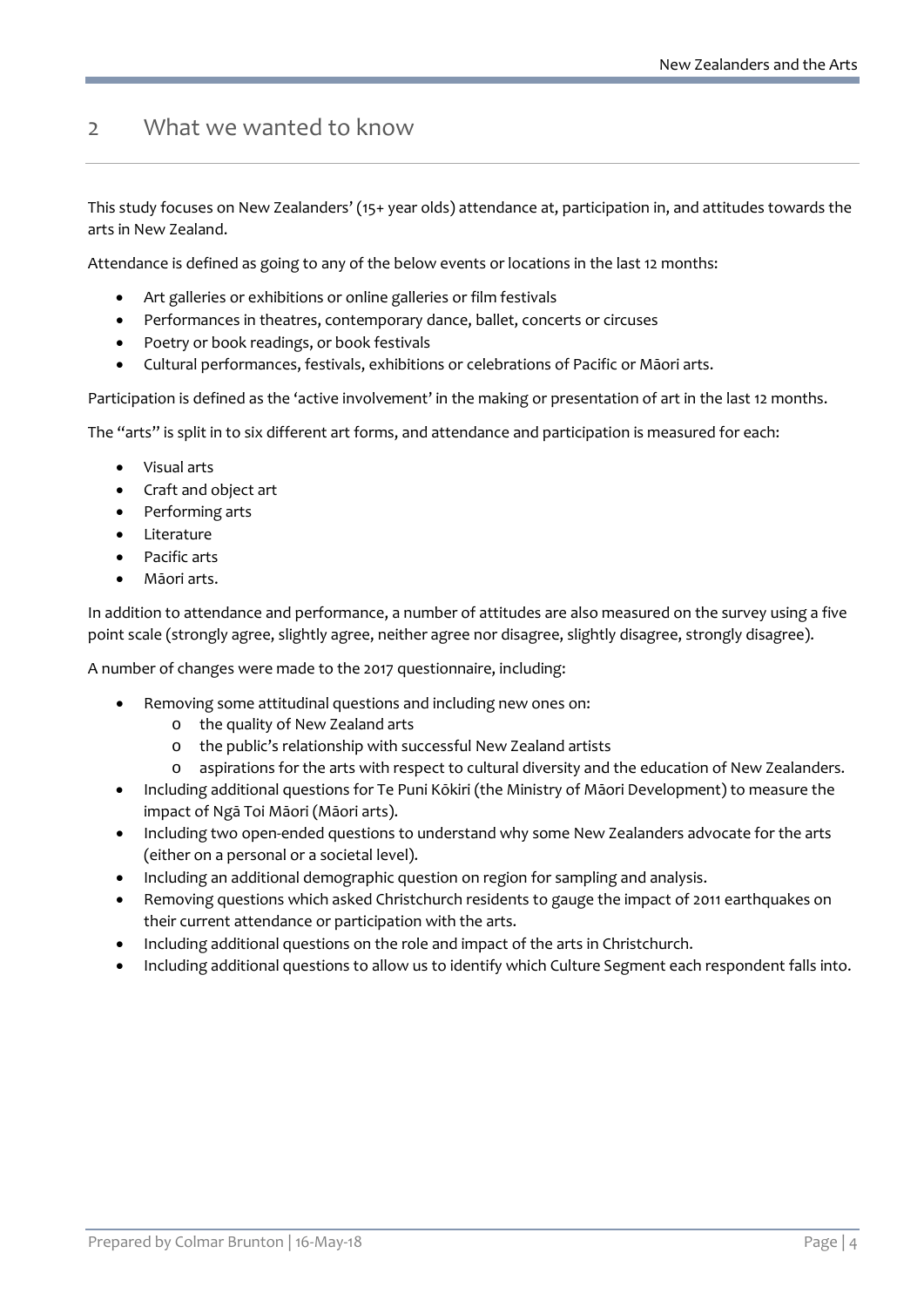# 3 How we did the research

The population being represented in this study are New Zealanders aged 15 and over.

There are two components of the 2017 study:

- Online survey of 6,101 New Zealanders aged 15+
- Telephone survey of 250 New Zealanders aged 15+

All interviewing took place between 27 October and 29 November 2017.

#### 3.1 Online survey of New Zealanders aged 15+

#### 3.1.1 Online survey summary

The research was principally conducted online, using the Colmar Brunton online panel. The panel includes around 120,000 New Zealanders who have agreed to take part in research for Fly Buys points.

Respondents received an email inviting them to complete the survey in exchange for Fly Buys points. Targeted reminders were sent to those who did not initially respond.

As the panel only includes adults aged 18+, a system of parental pass-ons was used to reach young people aged 15-17 years. An email was sent to parents on the panel asking them if they had a child in this age bracket who would be able to take part in the survey. Parents that completed the survey received Fly Buys points, while the young person that completed the survey went into a prize draw to win one of five prizes of \$100.

The final response rate achieved on the Colmar Brunton online panel was 33%.

A total of 6,101 respondents completed the survey. This sample size has a maximum margin of error of +/- 1.3%.

The average interview duration was 13 minutes.

#### 3.1.2 Interviewing targets

The original sample design included a core national sample of 1,000 New Zealanders. This was then boosted in various ways which resulted in the final sample size of over 6,000 interviews. This included a number of boosts commissioned by Creative New Zealand:

- 150 interviews in each region
- 400 interviews in Southland
- 500 interviews in the following regions: Northland Region, Bay of Plenty, and Waikato
- 3 x 100 interviews each with Māori, Pacific peoples, and Asian New Zealanders.

It also included a number of local boosts commissioned by various councils:

- 1900 interviews in Auckland (commissioned by Auckland Council)
- 500 interviews in Wellington city (commissioned by Wellington City Council)
- 200 interviews in Palmerston North (commissioned by Palmerston North City Council )
- 200 interviews in Rotorua (commissioned by Rotorua Lakes Council)
- 200 interviews in Whangarei (commissioned by Whangarei District Council).

To ensure we achieved a nationally (and locally) representative sample, interviewing targets were set by age within gender within each region (or local council).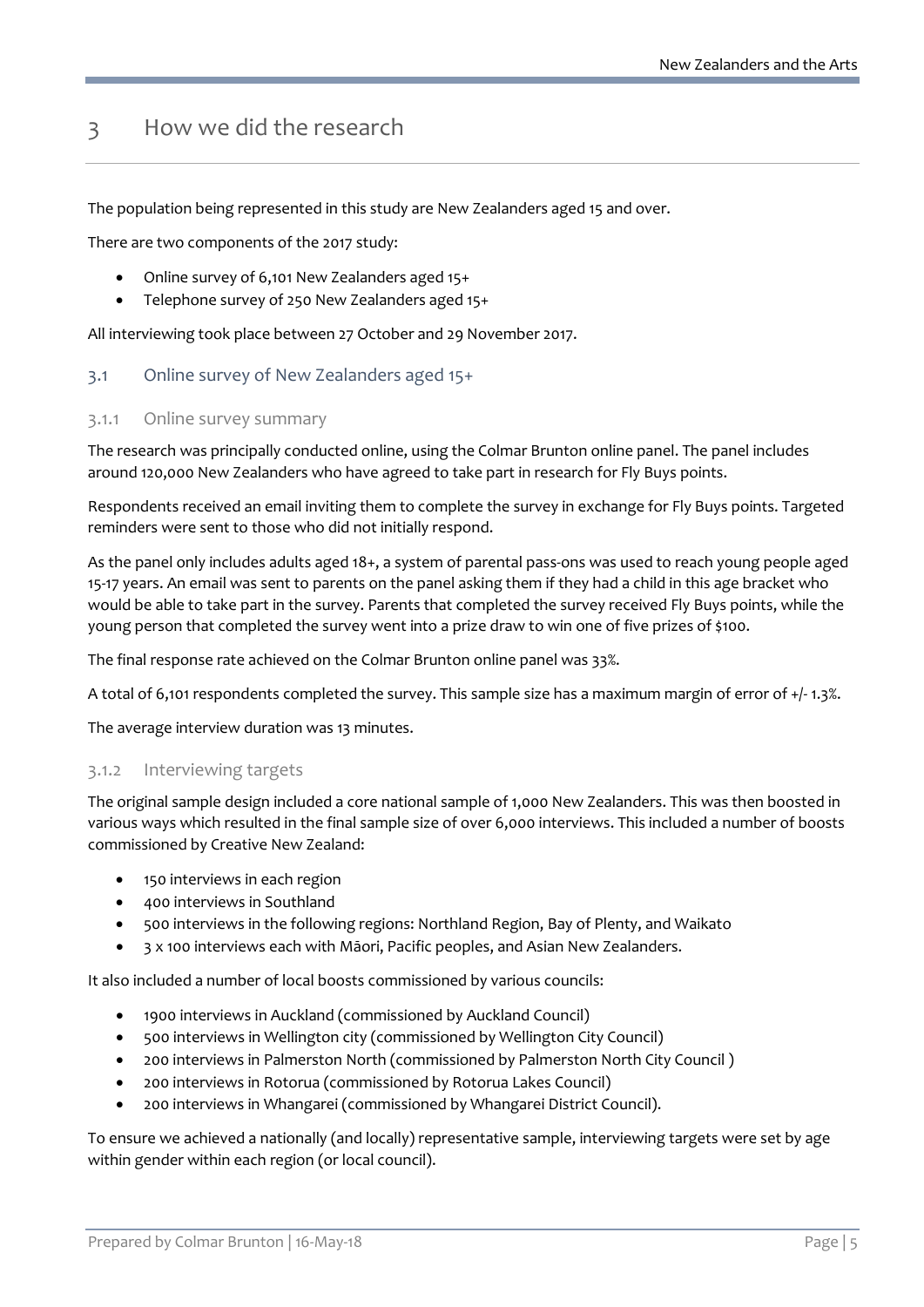The regional or local council interviewing targets were largely met with some exceptions including:

- West Coast (110 interviews vs. a target of 150 interviews)
- Gisborne (128 interviews vs. a target of 150 interviews)
- Tasman (136 interviews vs. a target of 150 interviews)
- Southland (381 interviews vs. a target of 400 interviews)

The reason for these shortfalls was a lack of available panellists in certain hard to reach groups (principally younger males).

#### 3.2 Telephone survey of New Zealanders aged 15+

As noted, a parallel telephone survey was commissioned alongside the online survey. Its purpose was to manage the risk that the change in method presented to the comparability of the results with previous surveys.

The telephone survey was a 'lite' version of the full survey, with a sample size of 250 interviews and a reduced version of the questionnaire. We included key questions to measure attendance and participation by each of the art forms (and thereby overall engagement) as well as some key attitudinal statements.

Telephone numbers for calling were generated using random digit dialling. These numbers were generated in proportion to the number of people living within tightly defined regions across New Zealand to ensure the spread of interviews matched the distribution of the New Zealand 15+ population as per the 2013 Census.

All interviews were conducted by trained Colmar Brunton interviewers. Up to six call backs were made to each household in order to attempt an interview. Only after six call-backs was a household replaced with another randomly generated telephone number from that area. Respondents were defined as the person aged 15 or more with the next birthday.

The final response rate achieved was 19%.

A total of 250 interviews were completed, which has a maximum margin of error of +/- 6.2%

The average interview duration was 13 minutes.

#### 3.3 Weighting

Both the online and telephone sample were weighted to ensure the final profiles were representative of the New Zealand population aged 15+ by age within gender, ethnicity and region. The weighting targets were taken from the 2013 census. The weighting process corrected for the over-sampling of those local authorities which were boosted in the online survey.

#### 3.4 Trend data

As noted, our analysis of the online and telephone survey results for 2017 indicate that the change in method depressed attendance and participation levels for the arts. The methodological change also appeared to result in New Zealanders expressing less positive attitude in the arts. There are several factors that explain why the change in method impacted the results:

- Social desirability effects are typically more pronounced in interviewer-led surveys, with respondents more conscious of giving a response that reflects well on them and 'pleases' the interviewer. In contrast online surveys provide greater anonymity and can result in more truthful responses.
- The introduction to the telephone survey has historically referenced Creative New Zealand and the arts. This might have resulted in a sample skewed towards those who are more engaged with the arts. In contrast the introduction to Colmar Brunton's online panel surveys do not reference the client or subject matter. They simply reference the incentive and interview length.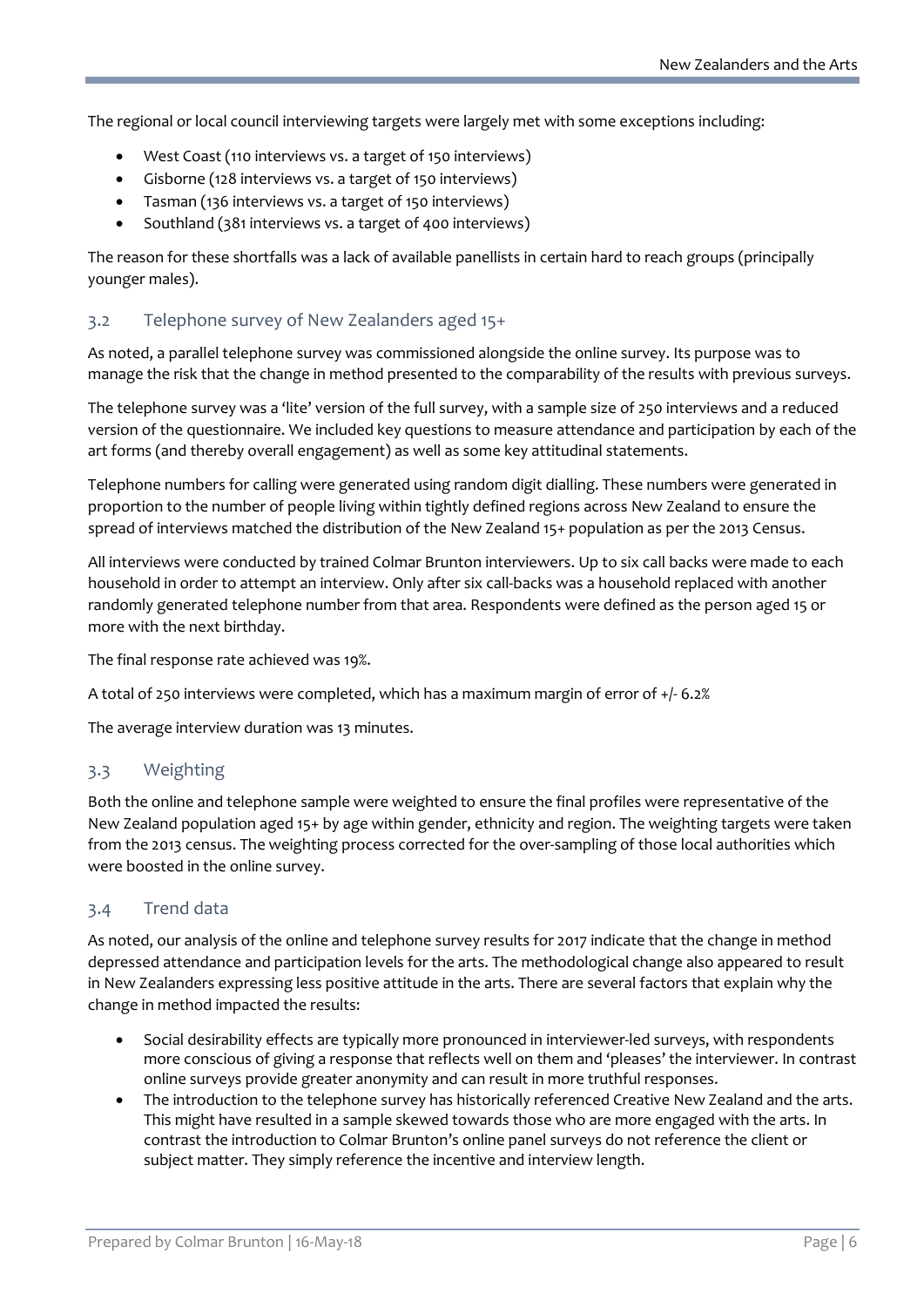• The online survey respondents were less likely to agree with positive statements about the arts. This was largely because they were more likely to select the mid-point response (neither agree nor disagree) rather than shifting to a negative viewpoint (by disagreeing). It is possible that seeing the full range of responses on screen (with equal weight given to each) encouraged respondents to choose the midpoint (neither agree nor disagree).

Due to these reasons it was decided that it would be mis-leading to compare the online 2017 survey findings to the previous survey findings (2005 to 2014). Following discussions with Creative New Zealand the decision was made to use the relationships between the survey results in the 2017 online and telephone surveys to re-weight the previous survey waves to estimate what the survey results would have been had an online method been used. This re-weighting has been done for those questions included in the 2017 telephone survey.

#### 3.5 Reporting

This report details the survey findings for New Zealanders aged 15+. It summarises the 2017 findings overall, and where possible, it makes comparisons over time with re-weighted data from the earlier surveys (see section 3.4). In addition, the report highlights those groups of New Zealanders who are more or less positive towards (or engaged with) the arts. These groups include demographics such as gender, age, ethnicity, region, annual household income and household size, as well as the psychographic 'Culture Segments' (see section 3.6).

Any differences noted in the report (either over time, or between sub-groups) are statistically significant, unless stated otherwise. This means we are 95% confident that the difference is genuine, rather than a 'chance' result that can occur from surveying a sample of the population.

Statistically significant differences are also denoted in the charts by the following symbols:

 $\wedge \nabla$ 

#### 3.6 MHM Culture Segments

Morris Hargreaves McIntyre (MHM) has developed a segmentation for arts, culture and heritage organisations, entitled Culture Segments. They are used in the Audience Atlas study which sits alongside the New Zealander and the Arts Survey.

For the first time the New Zealanders and the Arts survey included a set of questions to identify which Culture Segment each respondent falls into. This has enabled us to highlight differences in attendance, participation and attitudes by the Culture Segments in the sub-group analysis. A summary of each of the eight Culture Segments and the proportion of the population they account for in the survey are presented in the table below.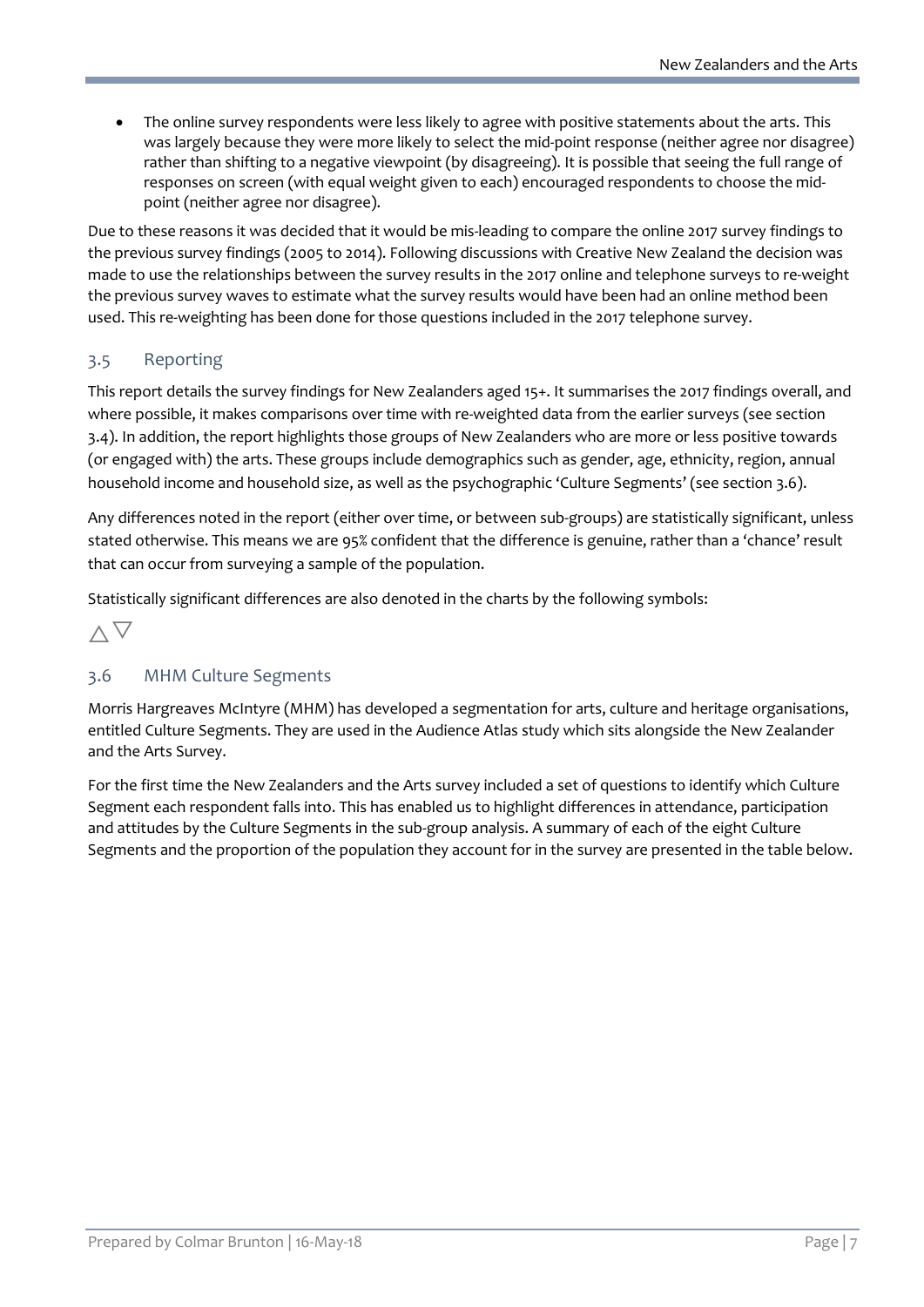| <b>Culture Segment</b> | <b>Key descriptors</b>                                       | <b>Definition</b>                                                                                                                                                                                                                                                                                                                                                        |
|------------------------|--------------------------------------------------------------|--------------------------------------------------------------------------------------------------------------------------------------------------------------------------------------------------------------------------------------------------------------------------------------------------------------------------------------------------------------------------|
| Affirmation (13%)      | Self-identity<br>Aspirational<br>Quality time<br>Improvement | The core of the Affirmation segment comprises young adults,<br>often studying or looking after family at home, for whom the arts<br>is one of many leisure choices. They are adventurous when it<br>comes to their arts and cultural consumption, viewing it is a<br>means of developing themselves as individuals.                                                      |
| Enrichment (11%)       | Mature<br>Traditional<br>Heritage<br>Nostalgia               | The Enrichment segment is characterised by older adults with<br>time to spare who like spending their leisure time close to the<br>home. They have established tastes and enjoy culture that links<br>into their interests in nature, heritage and more traditional art<br>forms.                                                                                        |
| Essence (8%)           | Discerning<br>Spontaneous<br>Independent<br>Sophisticated    | The Essence segment tends to be well-educated professionals<br>who are highly-active cultural consumers and creators, they are<br>leaders rather than followers. Confident in their own tastes, they<br>will act spontaneously according to their mood and pay little<br>attention to what others think.                                                                 |
| Entertainment (15%)    | Consumers<br>Popularist<br>Leisure<br>Mainstream             | The Entertainment segment tends to be conventional, younger<br>adults for whom the arts are on the periphery of their lives. Their<br>occasional forays into culture are usually for spectacular,<br>entertaining or must-see events, and compete against a wide<br>range of other leisure interests.                                                                    |
| Expression (20%)       | Receptive<br>Confident<br>Community<br>Expressive            | The Expression segment is in-tune with their creative and spiritual<br>side. They are confident, fun-loving, self-aware people who<br>accommodate a wide range of interests, from culture and<br>learning, to community and nature.                                                                                                                                      |
| Perspective (8%)       | Settled<br>Self-sufficient<br>Focused<br>Contented           | The Perspective segment is settled, fulfilled and home-orientated.<br>The arts and culture are low among their priorities, however their<br>underlying spontaneous nature, need to make their own<br>discoveries, and desire to learn provide a focus for engaging with<br>arts and culture.                                                                             |
| Release (12%)          | Busy<br>Ambitious<br>Prioritising<br>Wistful                 | The Release segment tends to be younger adults with busy<br>working and family lives who used to enjoy relatively popular arts<br>and culture, but have become switched off as other things have<br>taken priority in their lives. Consequently they feel they have<br>limited time and resources to enjoy the arts and culture, although<br>they would like to do more. |
| Stimulation (13%)      | Active<br>Experimental<br>Discovery<br>Contemporary          | The Stimulation segment is an active group who live their lives to<br>the full, looking for new experiences and challenges to break<br>away from the crowd. They are open to a wide range of<br>experiences, from culture to sports and music, but they like to be<br>at the cutting edge in everything they do.                                                         |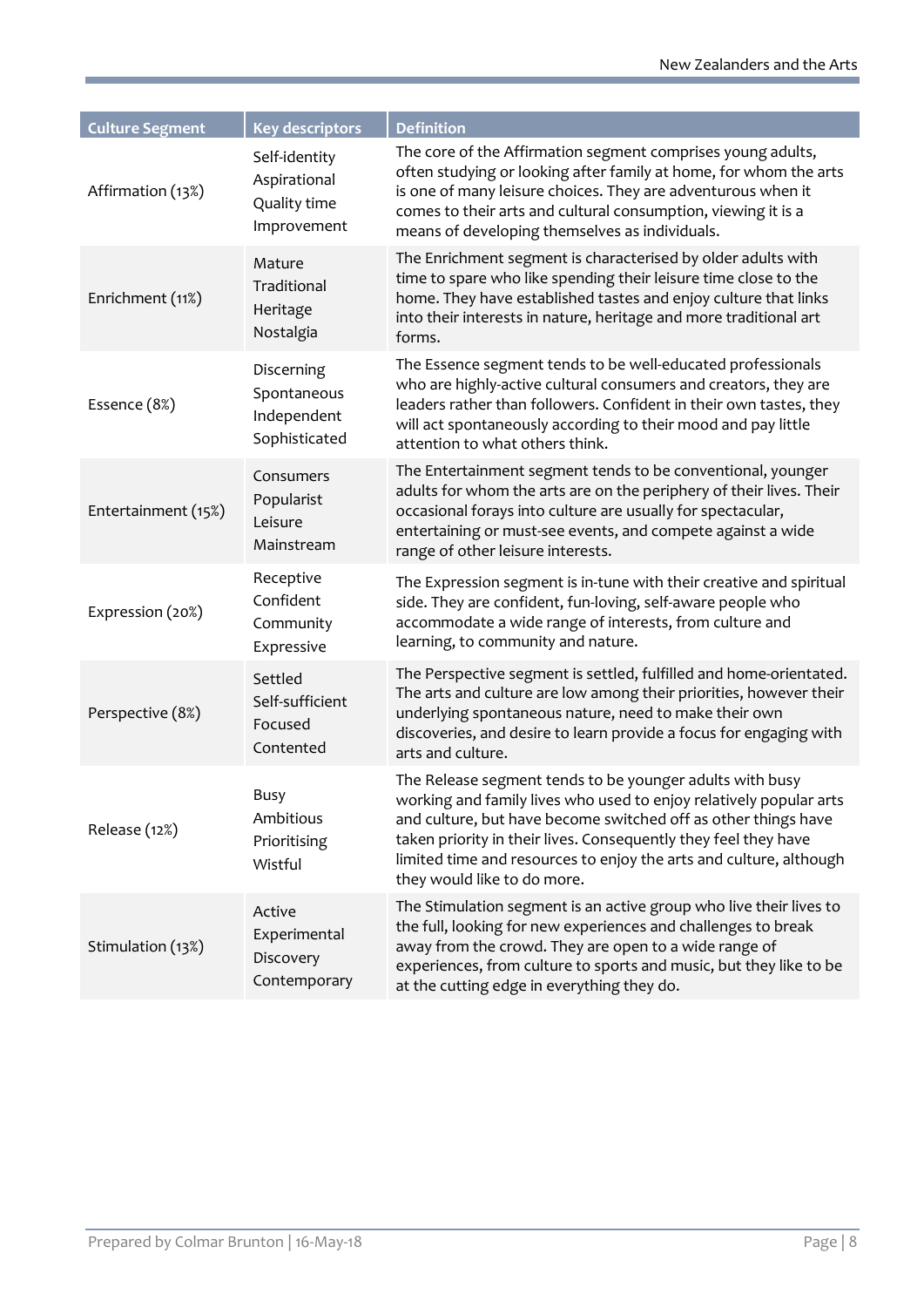# <span id="page-8-0"></span>4 Key Findings

**The majority of New Zealanders hold positive attitudes about the arts, which is likely to drive a high level of engagement with the arts in New Zealand (80%).**

The change in survey methodology means we have had to re-weight the data for the previous waves $^1$  $^1$ . Based on the revised data **the 2017 findings represent the highest level of engagement with the arts to date**. The two elements that comprise engagement are attendance and participation.

**The recovery in arts attendance has been sustained**, following the Christchurch earthquakes and the recession. A total of 73% of New Zealanders have attended at least one arts event or location in the last 12 months. This is consistent with 2014, but higher than 2011 (69%). The survey highlights that cheaper ticket pricing, greater choice and reducing social isolation (for those with no one to go with) are key ways that arts organisations can grow attendance.

**Participation in the arts continues to grow, reaching its highest level recorded to date**. Over half of all New Zealanders now participate in the arts (52%). This compares to 43% in 2014 and 36% in 2011. This is largely driven by increased participation in the most popular art form, the visual arts (from 19% to 28%). One possible explanation for greater involvement in the visual arts is the continued uptake and development of digital technology (including smart phones and tablets) supporting an increase in web-based art or film making.

**The majority of New Zealanders believe the arts bestow a range of benefits on the nation, and are more likely than ever to recognise the impact of the arts.** These benefits include economic growth, developing our national identity and making communities more cohesive and interesting places to live. In recognition of these benefits, the majority of New Zealanders support the public funding of the arts, with support recovering to pre-recession levels (2005).

*"The arts give us opportunities to explore different points of view and experiences. They give us ways to express ourselves and communicate ideas with each other. They provide opportunities to use our different senses. The arts can provoke, challenge, delight and amuse us. Without the arts, life would be duller. Humans have a deep-seated need to communicate through music, dance and the visual arts, and any society that ignores or suppresses these fundamental needs is the poorer for it."*

Woman, 40-49, Māori, Auckland

<span id="page-8-1"></span><sup>-&</sup>lt;br>1  $<sup>1</sup>$  See section 1.1 and 3.4.</sup>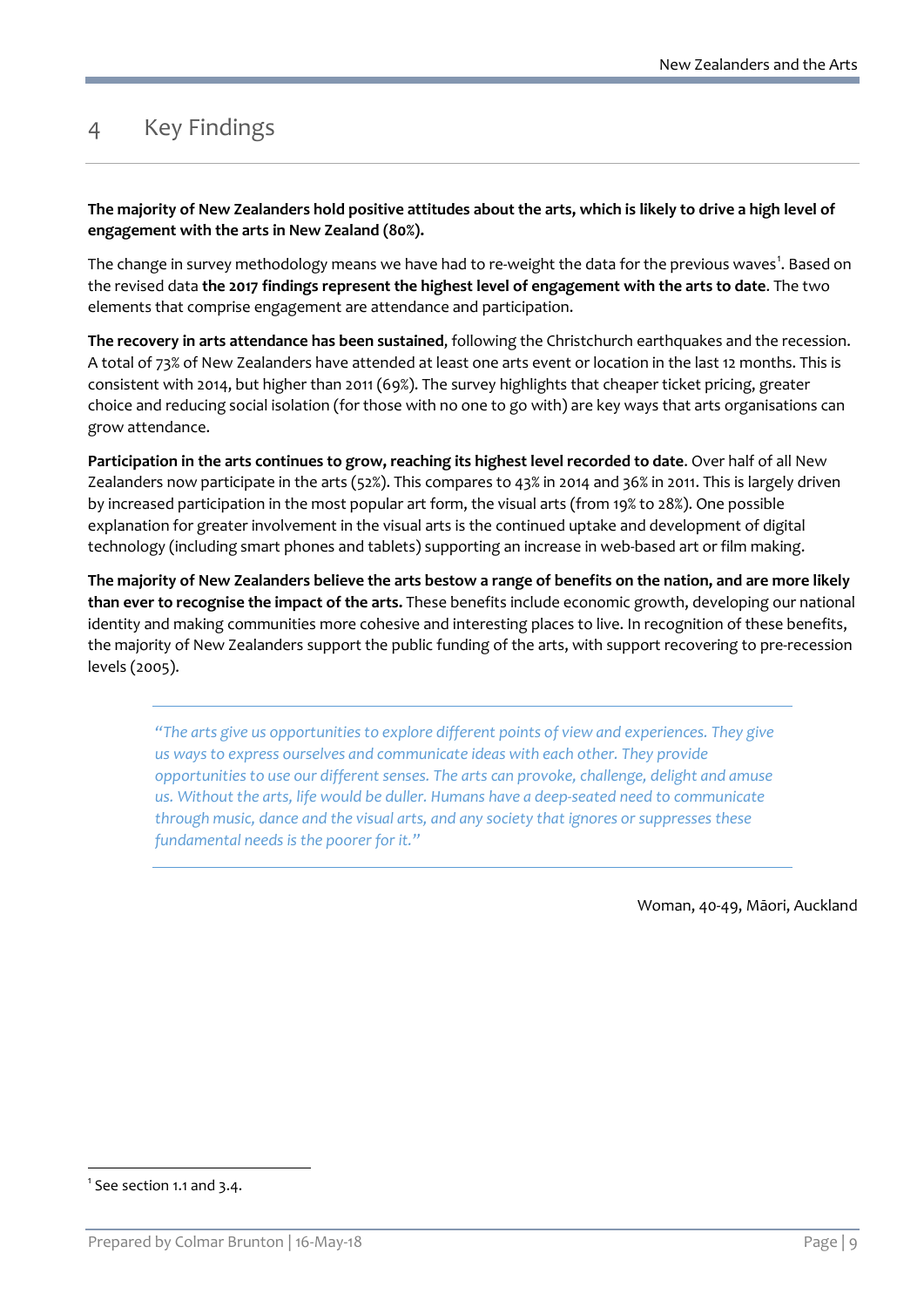# <span id="page-9-0"></span>5 Executive Summary

### 5.1 Overall Measures

Engagement with the arts is a nett calculation based on anyone who attended or participated in at least one art form in the last 12 months.

**Overall engagement** with the arts is 80% in 2017. This is its highest level to date. It represents a national recovery after the impact of the Christchurch earthquakes and economic recession.



#### **Engagement, attendance and participation**

The recovery in **arts attendance** has been sustained. A total of 73% of New Zealanders have attended at least one arts event or venue in the last 12 months. This is consistent with 2014, but higher than 2011 (69%). Over one in five New Zealanders (22%) attend the arts on a very regular basis (11+ times per year).

**Participation in the arts** continues to grow, reaching its highest level recorded to date. Over half of all New Zealanders now participate in the arts (52%, compared to 43% in 2014). This is largely driven by increased participation in the most popular art form, the visual arts (from 19% to 28%). One possible explanation for the increase in participation in the visual arts is the continued uptake and development of digital technology (including smart phones and tablets) supporting an increase in web-based art or film making. One in five New Zealanders (20%) participate in the arts on a very regular basis (13+ times per year).

### 5.2 Attitudes to the arts

On balance, New Zealanders are positive about the arts. The majority of New Zealanders hold positive attitudes on 13 of the 21 statements measured. It should be noted that many of those who do not share these positive views often take a neutral position, as opposed to holding a negative viewpoint. In addition, there is only one statement where New Zealanders are more likely to express a negative than positive viewpoint.

#### 5.2.1 Inclusivity of the arts

There is strong support amongst New Zealanders for the arts to reflect New Zealand's cultural diversity (67% agree) and to be part of the education of every New Zealander (61%). Only a minority actively disagree (7% and 11% respectively). There is a feeling the arts could be more inclusive. Forty-three percent agree the 'arts are for people like me', while 36% agree the arts are only for certain types of people.

#### 5.2.2 Access to the arts

There is potential to significantly improve attendance at arts events. Three in five New Zealanders (62%) agree 'some arts events interest me but I still don't go much'.

Just under half of New Zealanders agree they have access to a range of arts and artistic activities (46%).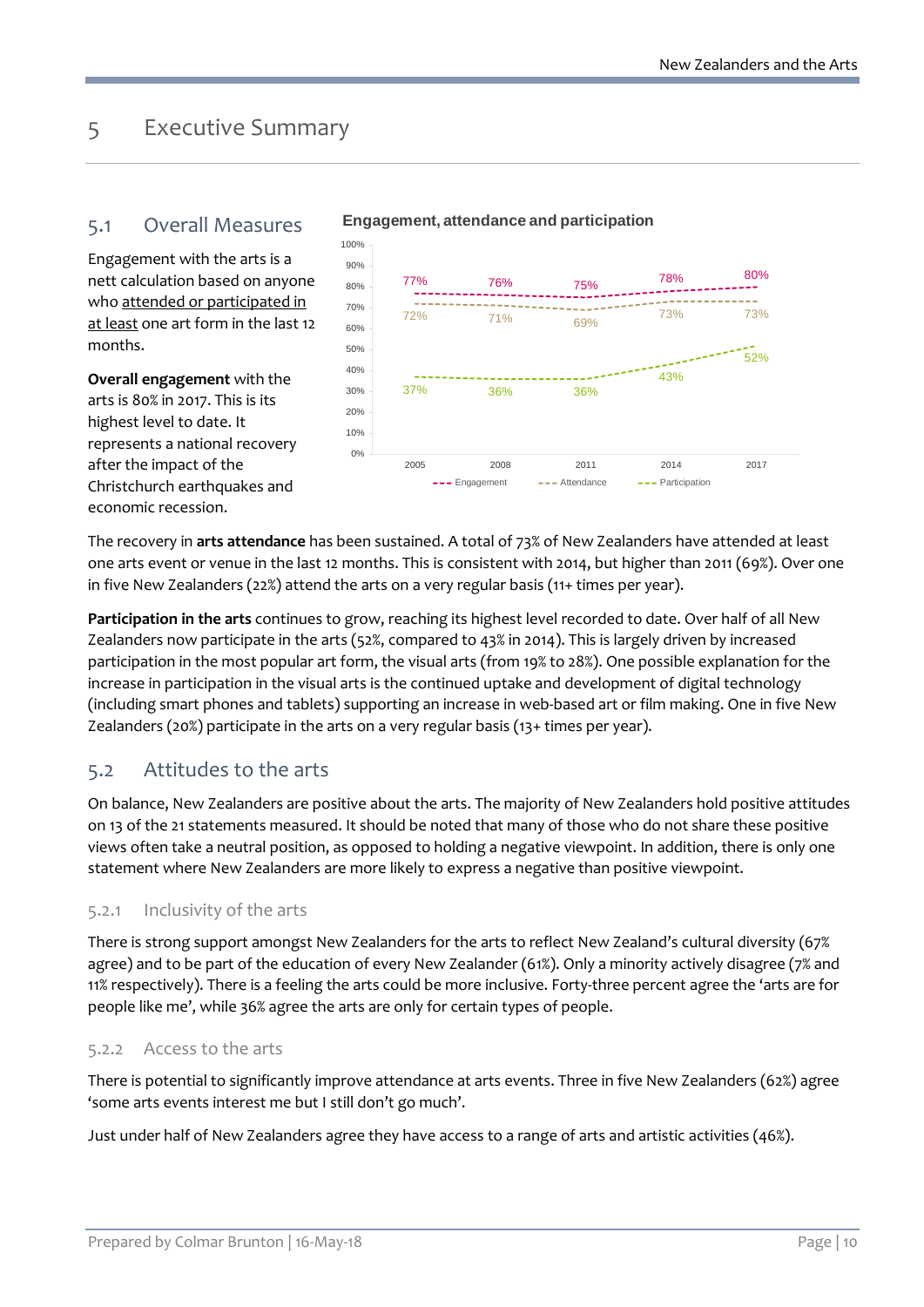Three in ten New Zealanders (30%) feel the arts and arts activities is an important reason in why they like living where they do. A similar proportion disagree with this statement indicating there are other more important reasons which influence their place attachment.

#### 5.2.3 What the arts mean to me

The arts have significant meaning for a sizeable proportion of New Zealanders. Thirty-five percent agree the arts are part of their everyday life while 30% agree they can't live without the arts.

More residents are interested in the arts than not. While, 24% of New Zealanders agree they don't find the arts all that interesting, 53% disagree.

#### 5.2.4 How the arts benefit me

The arts provide personal benefits to most New Zealanders. Three-quarters (74%) agree they feel proud when New Zealand artists succeed overseas, whereas two-thirds (64%) learn about different cultures through the arts.

In addition, 41% of New Zealanders agree the arts improve how they feel about life in general, compared to 24% who disagree. The proportion who agree with this statement is also higher than in 2014 (37%).

#### 5.2.5 How the arts benefit New Zealand

The majority of New Zealanders recognise different ways in which the arts benefit the nation. Over half agree they contribute positively to the economy (59%), improve New Zealand society (57%) and help define who we are as New Zealanders (54%). In addition, 50% agree their community would be poorer without the arts.

The proportion recognising each of these benefits is higher than in 2014, although the increase for the proportion who agree the arts help define who we are as New Zealanders is not statistically significant.

#### 5.2.6 Support for public funding of the arts

There is support for public funding of the arts. Over half of New Zealanders (53%) agree the arts should receive public funding. In contrast, just 17% disagree, while the remainder are either neutral or undecided. Support for public funding is also higher than the levels recorded in 2014 and 2011, although in line with 2008 and 2005.

Just under half of all New Zealanders (47%) also feel their local council should give money to support the arts. This compares to 21% who disagree, with the remainder either neutral or undecided.

Those New Zealanders who hold positive perceptions of the arts, including those who derive personal benefits or see benefits for the nation, are much more likely to support public funding of the arts.

#### 5.2.7 Quality of the arts

The majority of New Zealanders are positive about the quality of New Zealand arts. Three in five agree the New Zealand arts are of high quality (62%) while 56% feel they are world class.

#### 5.2.8 Impact of Ngā Toi Māori (Māori arts)

Māori benefit from Ngā Toi Māori in a number of ways. Four in five (81%) agree they help support our national identity, while three in five (61%) agree they learn about Māori culture through Ngā Toi Māori. In addition over half of Māori believe Ngā Toi Māori improves their well-being (55%) and motivates them to kōrero Māori (52%).

Māori are more likely to benefit from Ngā Toi Māori than all New Zealanders. However, Ngā Toi Māori also provide benefits to the wider population. Three in five (60%) agree they help support our national identity, while just under half (45%) agree they learn about Māori culture through Ngā Toi Māori. In addition, one in four New Zealanders agree Ngā Toi Māori improves their well-being (25%) and encourages them to kōrero Māori (24%).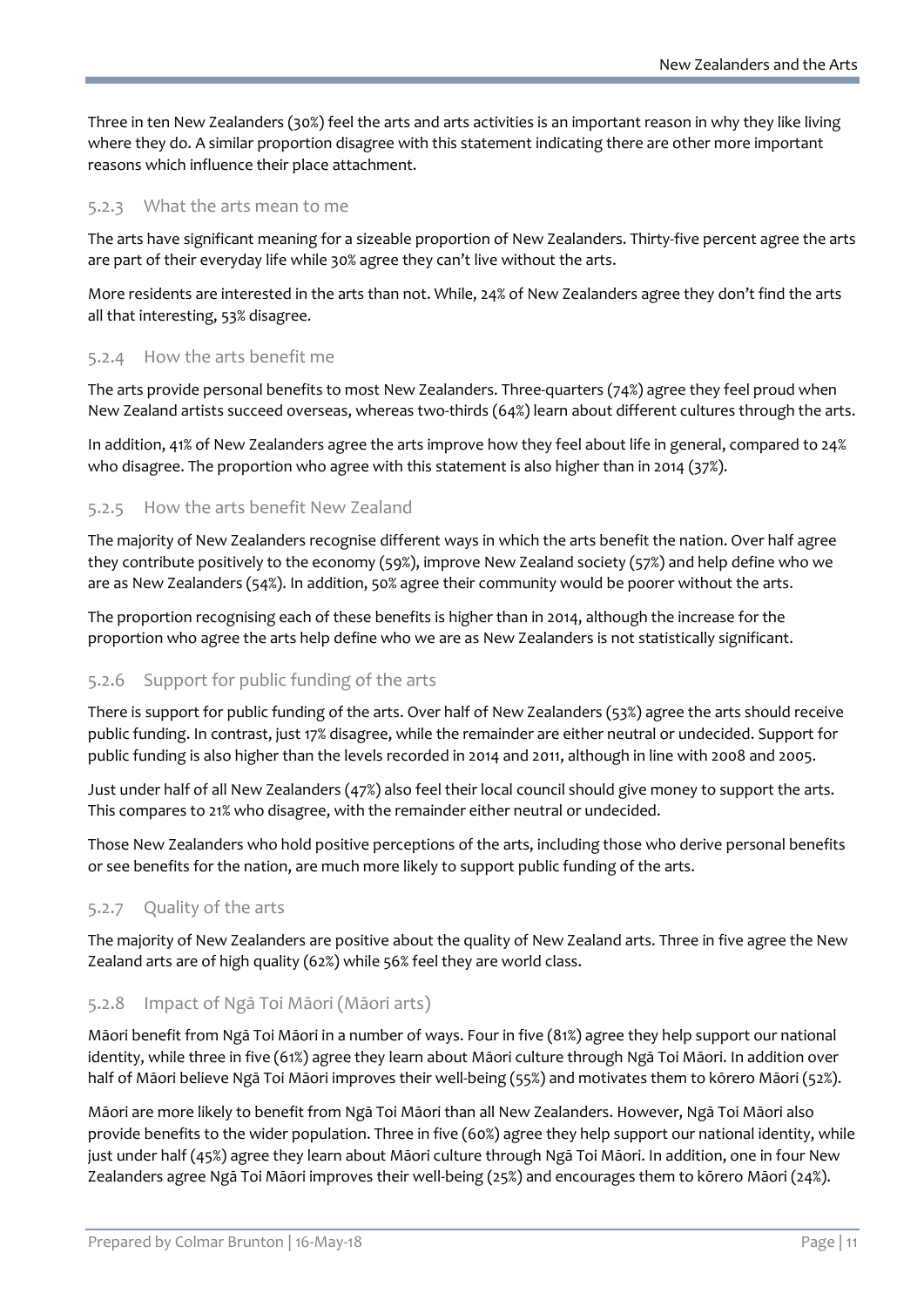## 5.3 Engagement by art form

#### 5.3.1 Performing arts

Performing arts is the most popular art form to attend. Just over half (51%) of New Zealanders have attended the performing arts in the last 12 months. This is consistent with previous surveys.

Most of those who attend do so infrequently. The proportion who have attended between one and three times is 86% for ballet or other dance, 75% for concerts or musical performances and 73% for the theatre.

Participation in the performing arts is at its highest level recorded to date. Sixteen percent of New Zealanders have participated in the performing arts in the last 12 months.

Of those who participate 38% do so on a regular basis (at least nine times in the last 12 months).

#### 5.3.2 Visual arts

The proportion who visit the visual arts has increased from 41% in 2014 to 45% in 2017.

Most attendance is relatively infrequent; 75% did so between one and three times in the last 12 months.

Participation in the visual arts has also increased from 19% in 2014 to 28% in 2017, making it the most popular art form to participate in. One possible explanation for the increase in participation is the continued uptake and development of digital technology supporting an increase in web-based art or film making.

Of those who participate, 32% do so on a regular basis (at least nine times in the last 12 months).

#### 5.3.3 Craft and object art

Attendance at craft and object art events or exhibitions has remained consistent between 2014 (40%) and 2017 (39%).

Most attendance is relatively infrequent; 77% did so between one and three times in the last 12 months.

Participation in craft and object art has also remained consistent between 2014 (24%) and 2017 (24%).

Of those who participate 31% do so on a regular basis (at least nine times in the last 12 months).

#### 5.3.4 Māori arts

Attendance at Māori arts events has increased to its highest level to date (from 17% in 2014 to 22% in 2017). Over half of Māori (52%) have attended Māori arts events. They also reach out to a wider audience with 31% of Pacific peoples having attended, 19% of New Zealand Europeans and 19% of Asian New Zealanders.

Most attendance is relatively infrequent; 84% did so between one and three times.

Twelve percent of New Zealanders have participated in the Māori arts in the last 12 months (the highest level to date). This compares with 8% back in 2011. Māori are most likely to participate (42%), but other ethnicities also take part: 23% of Pacific peoples; 10% of Asian New Zealanders and 9% of New Zealand Europeans.

Of those who participate, 20% do so on a regular basis (at least nine times in the last 12 months).

#### 5.3.5 Pacific arts

Attendance at Pacific arts events has also increased to its highest level to date (from 14% in 2014 to 18% in 2017). Over half of Pacific peoples (52%) have attended Pacific arts events. They also reach out to a wider audience with 40% of Māori having attended, 18% of Asian New Zealanders and 14% of New Zealand Europeans.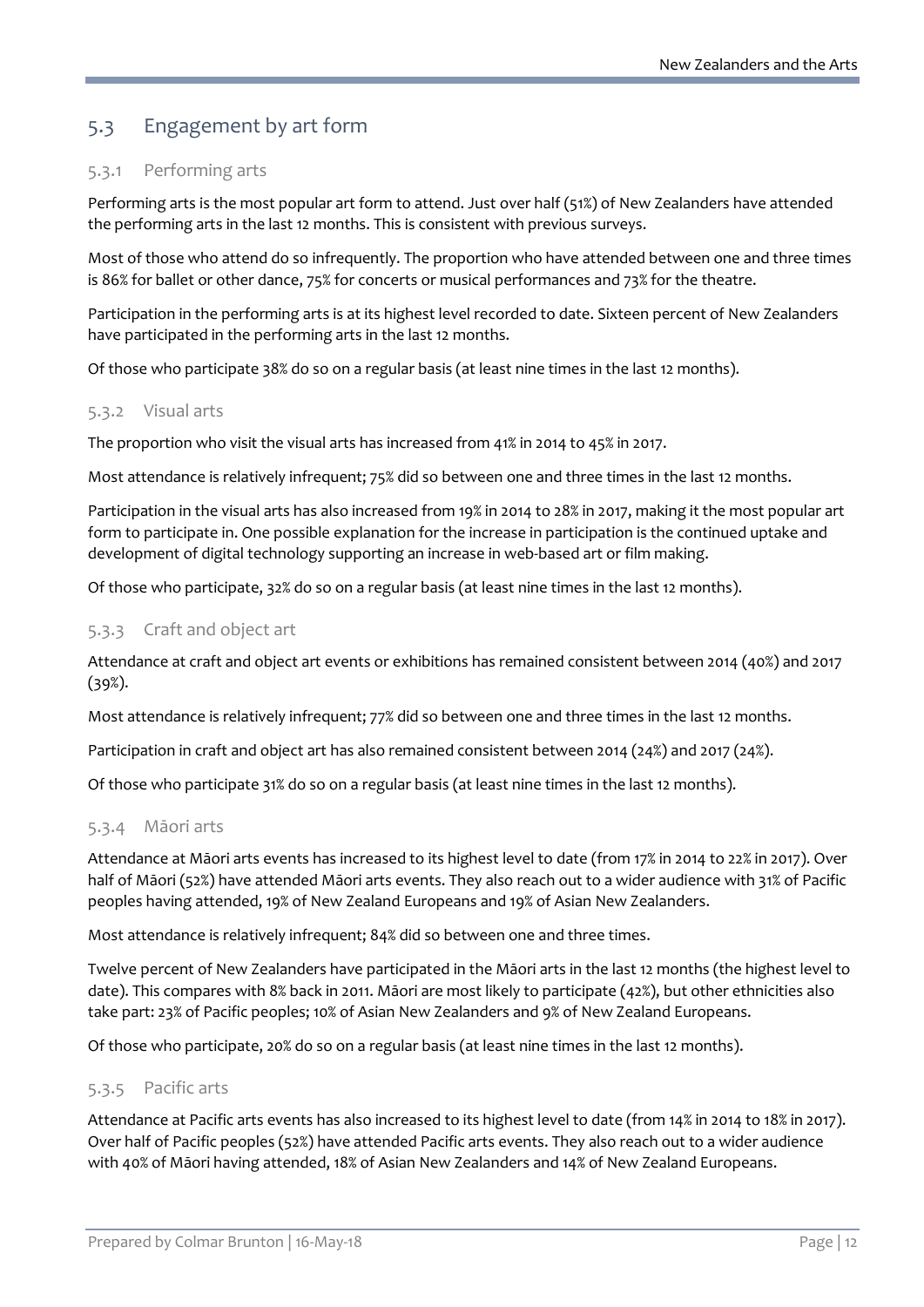Most attendance is relatively infrequent; 85% did so between one and three times.

Participation in the Pacific arts is 8%, which is consistent with previous surveys but lower than 2005 (11%). Three in ten Pacific peoples have participated in Pacific arts (29%) but other ethnicities also take part: 22% of Māori; 9% of Asian New Zealanders; and 5% of New Zealand Europeans.

Of those who participate, 13% do so on a regular basis (at least nine times in the last 12 months).

#### 5.3.6 Literary arts

Attendance at literary arts events or festivals has gradually declined from 14% in 2005 to 10% in 2017.

Most of those who attend do so on a relatively infrequent basis; 78% did so between one and three times.

Participation in the literary arts has continued to grow to its highest level to date. Thirteen percent have participated in the literary arts in the last 12 months, compared with 10% back in 2014 (and 7% in 2011). Literary arts is the only art form where participation is higher than attendance (13% vs. 10%).

Of those who participate 25% do so on a regular basis (at least nine times in the last 12 months).

#### 5.3.7 Use of digital technology for arts activities

Digital technology is enabling greater engagement in the arts for two in five New Zealanders (43%). Among other things, it is being used both to create and share art, and develop a stronger relationship with artists.

The most popular activities are researching or reviewing the arts or artists (17%), following or interacting with an artists or arts organisation (17%) and creating art using digital technology (15%).

### 5.4 Advocacy of the arts

#### 5.4.1 Reasons why the arts improve New Zealanders' lives

The reasons why 41% of New Zealanders feel the arts are life-affirming relate to positive emotions such as feeling good or happy, as well as providing mental stimulation in various ways. The most common responses are 'makes me feel good' (26%), 'adds enjoyment / makes me happy' (14%) and 'appreciate / understand different viewpoints' (10%).

#### 5.4.2 Reasons why the arts improve society

Many of the reasons why 57% of New Zealanders feel the arts help improve New Zealand society relate to community cohesion. The most common responses are 'understanding other cultures' (17%), 'allows creative expression' (10%) and 'thought provoking / open minds' (9%).

#### 5.5 Impact of the Christchurch earthquakes

Residents in Christchurch typically hold positive attitudes about the relationship between the arts and their city.

A clear majority of Christchurch residents believe the arts present opportunities to: help rebuild their city for the future (72% agree); create a more vibrant city (68%); and support community resilience and well-being (63%). Given these potential benefits it is not surprising that 62% agree it is important the Christchurch is recognised as a place that supports excellence in the arts.

The majority of residents in Christchurch believe the arts are inclusive, with 60% agreeing they reflect the diversity of the city's communities. Just over half (52%) agree children and young people have many opportunities to access affordable arts.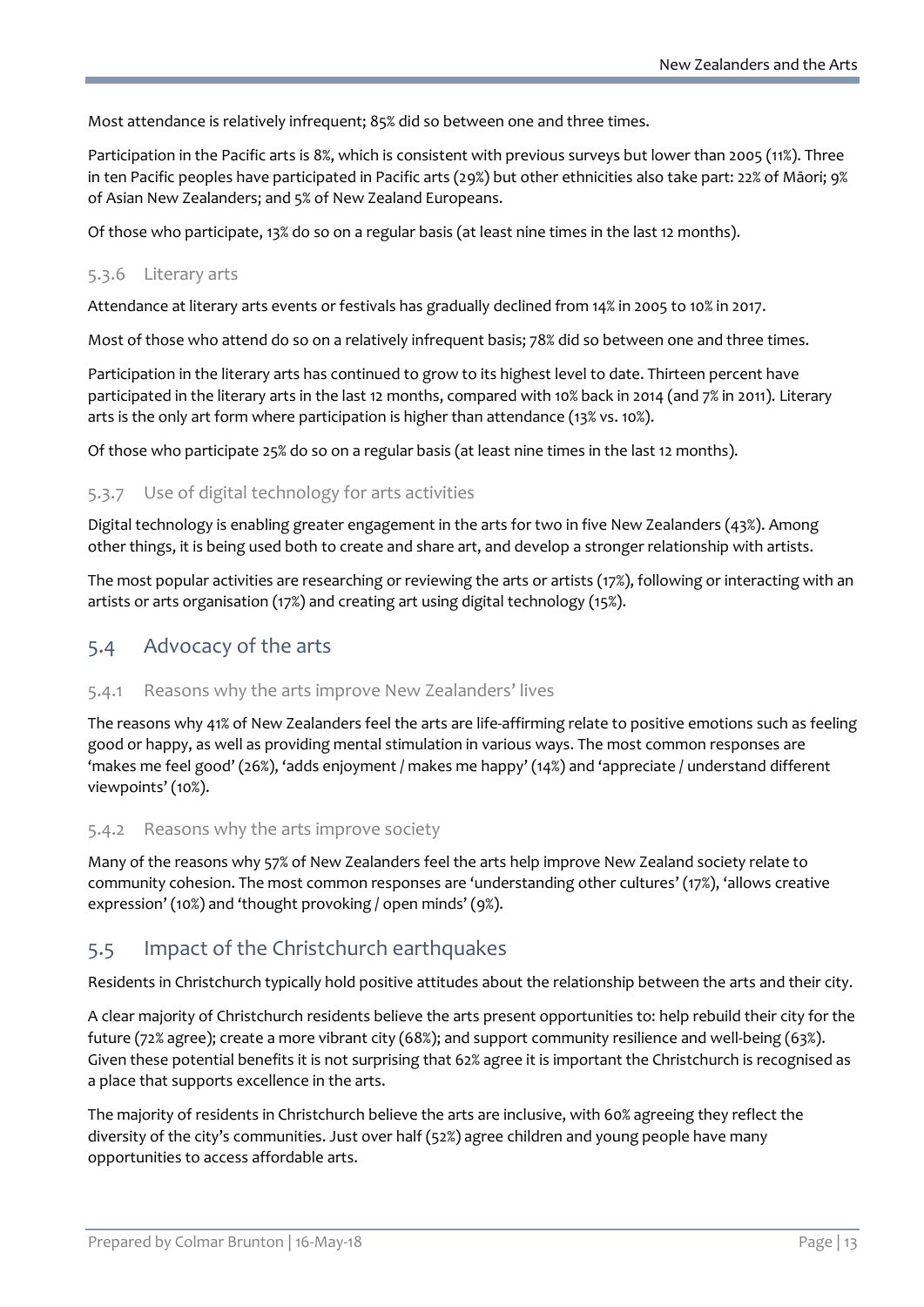In addition to this attitudinal data it is worth noting that overall engagement with the arts in Christchurch is now in line with the nation (81% vs. 80% for all New Zealanders).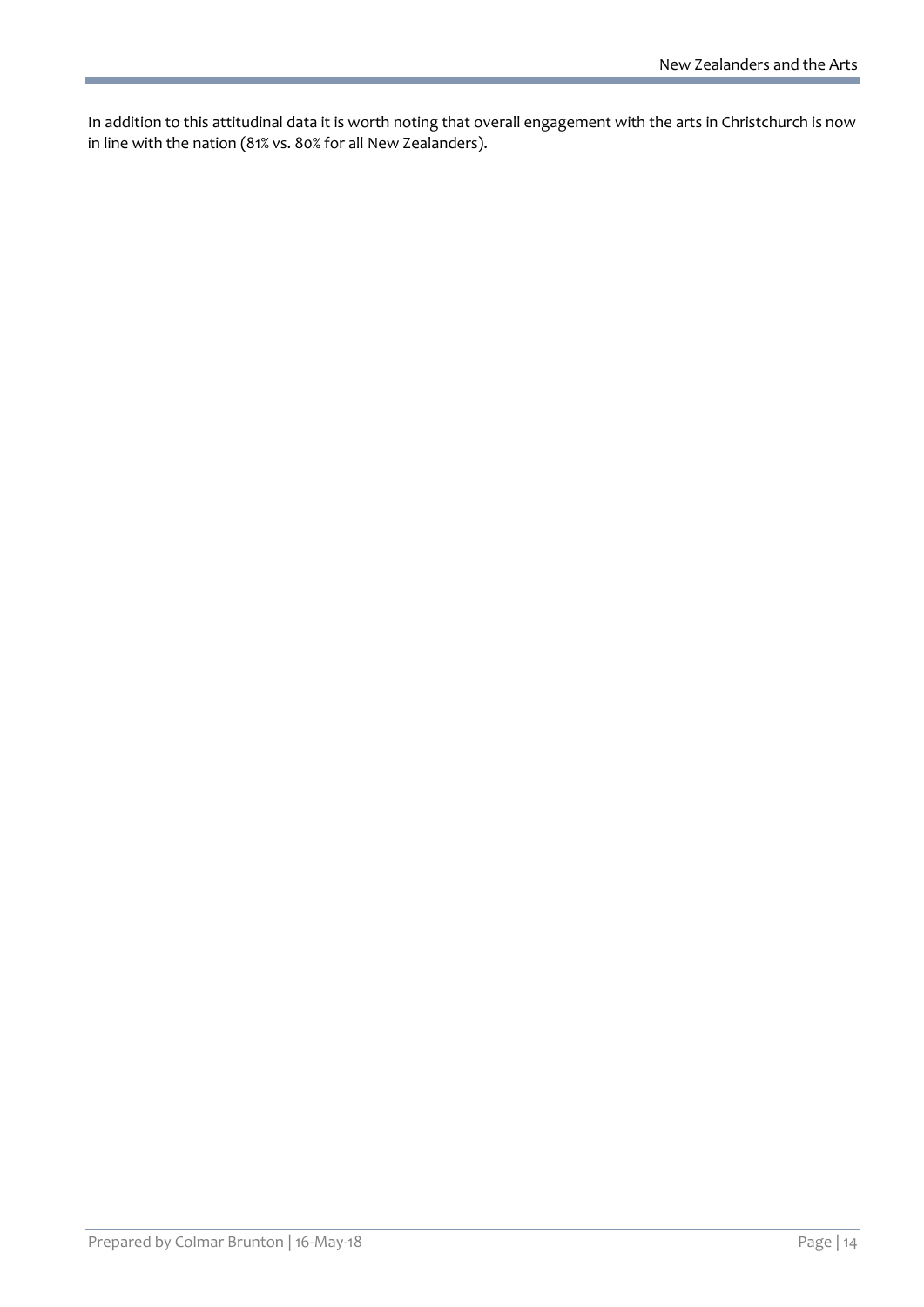# <span id="page-14-0"></span>6 Overall engagement, attendance and participation

### 6.1 Overall engagement with the arts

The survey asks respondents specifically about their attendance at and their participation in six separate art forms. There are no overall questions that measure attendance or participation in the arts at an overall level.

The chart below shows overall engagement with the arts in 2017. Engagement with the arts is a nett calculation based on the respondents who said they attended or participated in at least one art form in the last 12 months.

The 2017 finding is based on the online survey. Due to the change in survey methodology in 2017 we have reweighted the findings for the previous survey waves to enable a more meaningful comparison. The weights were calculated by comparing the online survey findings in [2](#page-14-1)017 with findings from a parallel telephone survey<sup>2</sup>.

Eight in ten New Zealanders (80%) have engaged with the arts in the last 12 months. It represents a new peak in engagement after the impact of the Christchurch earthquakes and economic recession. Indeed engagement with the arts in Christchurch is now in line with the national average (81% compared to 80%).



Base: All respondents 2005 (n=1,375); 2008 (n=2,099); 2011 (n=2,580); 2014 (n=1,181); 2017 (n=6,101)

There is a strong correlation between attending the arts and participating in them. The table below demonstrates that a large proportion of high attendees (47%) are also frequent participators. Conversely a high proportion of non-attendees (75%) are also non-participators.

<span id="page-14-1"></span><sup>&</sup>lt;sup>2</sup> See section 3 for further detail on the change in method and approach taken to re-weighting the previous surveys.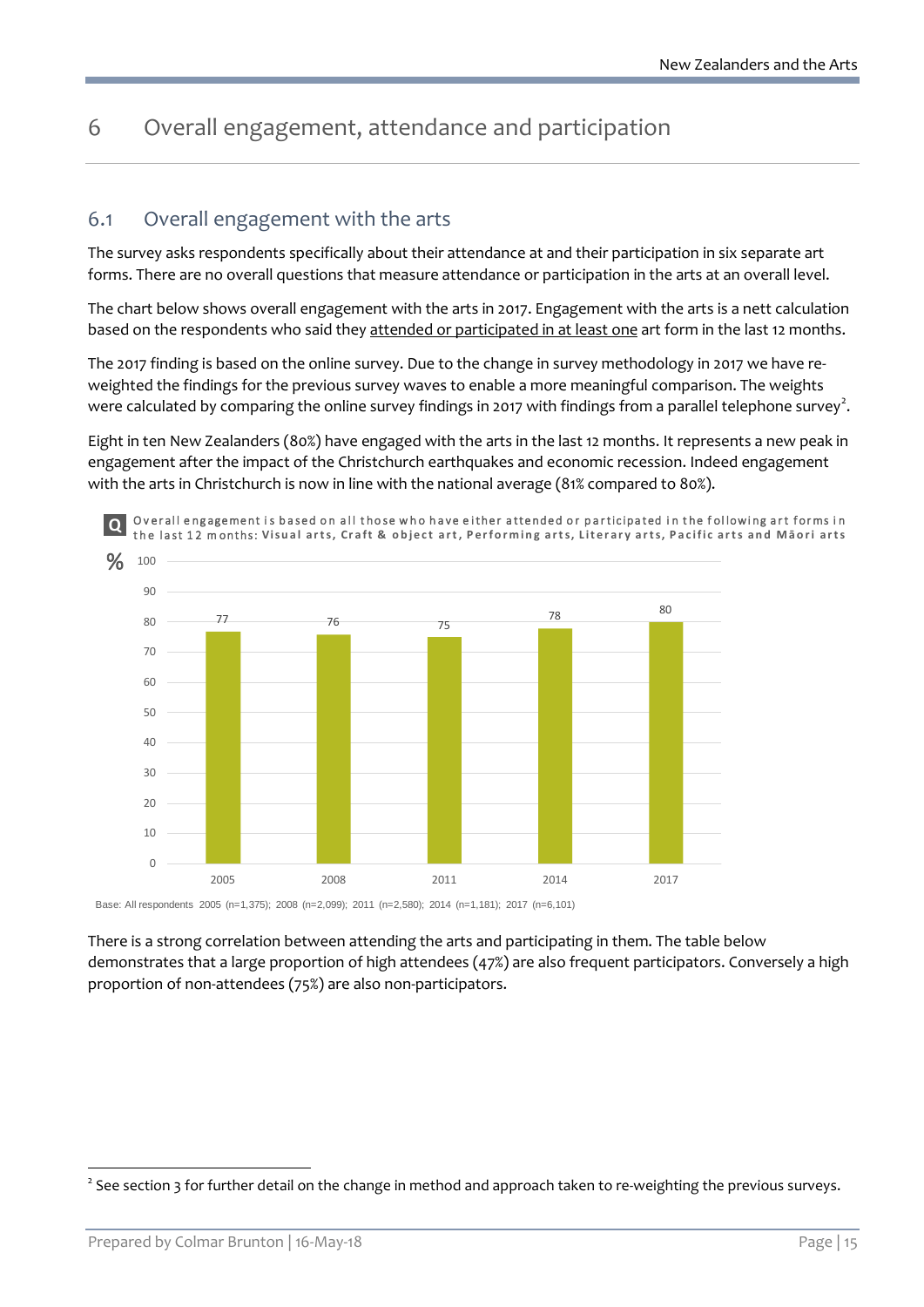|               | Attendance                                |                            |                   |                      |                    |  |  |
|---------------|-------------------------------------------|----------------------------|-------------------|----------------------|--------------------|--|--|
|               | <b>BASE: All</b><br>respondents (n=6,101) | <b>Attended</b><br>nothing | Low<br>attendance | Medium<br>attendance | High<br>attendance |  |  |
| Participation | Did not participate                       | 75%                        | 57%               | 38%                  | 21%                |  |  |
|               | Participated 12 times<br>or less          | 18%                        | 32%               | 41%                  | 32%                |  |  |
|               | Participated more<br>than 12 times        | 7%                         | 11%               | 21%                  | 47%                |  |  |

There are a number of demographic subgroups who are more likely than average (80%) to be engaged with the arts. They include:

- Those living in Wellington city (87%)
- Māori people (86%)
- Women (85%)
- High income households, with an annual income of \$120,000 or more (85%).

Conversely there are a number of demographic subgroups who are less likely than average (80%) to be engaged with the arts. They include:

- Asian New Zealanders (77%)
- Men (75%)
- Low income households, with an annual income of up to \$30,000 (75%).

In addition, there are differences by the Culture Segments (see Section 3.6 for a definition of each segment):

- The Essence (94%), Expression (92%), Affirmation (88%) and Stimulation (87%) Culture Segments are more likely than average (80%) to be engaged with the arts.
- The Release (75%), Perspective (72%) and Entertainment (50%) Culture Segments are less likely than average (80%) to be engaged with the arts.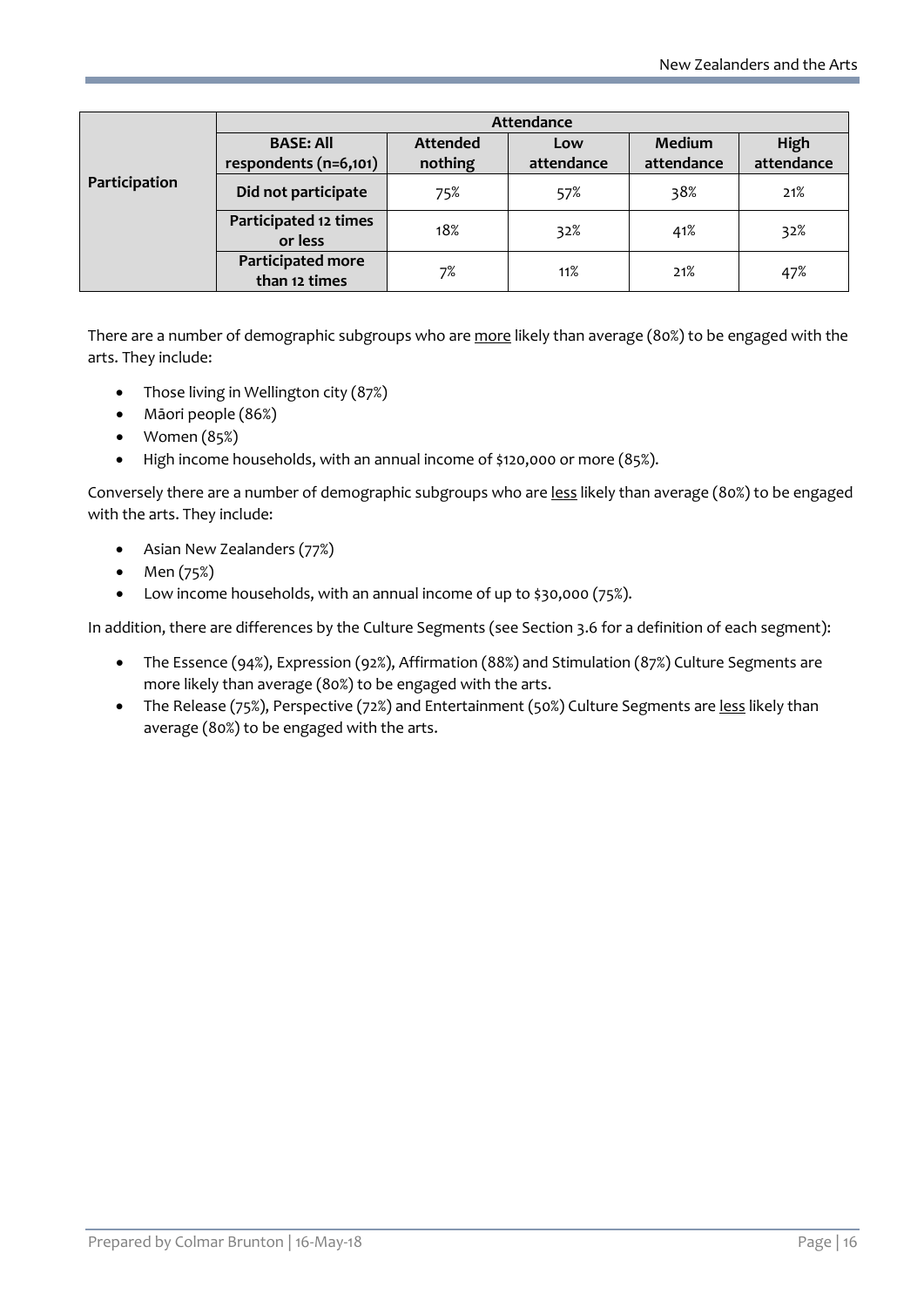# 6.2 Overall arts attendance

#### 6.2.1 Overall arts attendance

The chart below summarises the proportion of New Zealanders who have attended at least one arts event or location in the last 12 months.

The recovery in arts attendance (following the Christchurch earthquakes and the recession) has been sustained. A total of 73% of New Zealanders have attended at least one arts event or location in the last 12 months. This is consistent with 2014, but higher than 2011 (69%).



 $\wedge \nabla$  = significantly higher / lower than 2014

Base: All respondents 2005 (n=1,375); 2008 (n=2,099); 2011 (n=2,580); 2014 (n=1,181); 2017 (n=6,101)

There are a number of demographic subgroups who are more likely than average (73%) to attend the arts. They include:

- Those living in Otago (83%)
- Those living in Wellington city (81%)
- High income households, with an annual income of \$120,000 or more (80%)
- Māori (79%)
- Women (79%)
- Those living in metropolitan areas (77%).

Conversely there are a number of demographic subgroups who are less likely than average (73%) to attend the arts. They include:

- Those living in Northland (67%), Waikato (67%), Manawatu-Whanganui (67%), and West Coast (61%)
- Men (67%)
- Low income households, with an annual income of up to \$30,000 (64%).

In addition, there are differences by the Culture Segments:

• The Essence (89%), Expression (87%), Affirmation (83%) and Stimulation (82%) Culture Segments are more likely than average (73%) to attend the arts.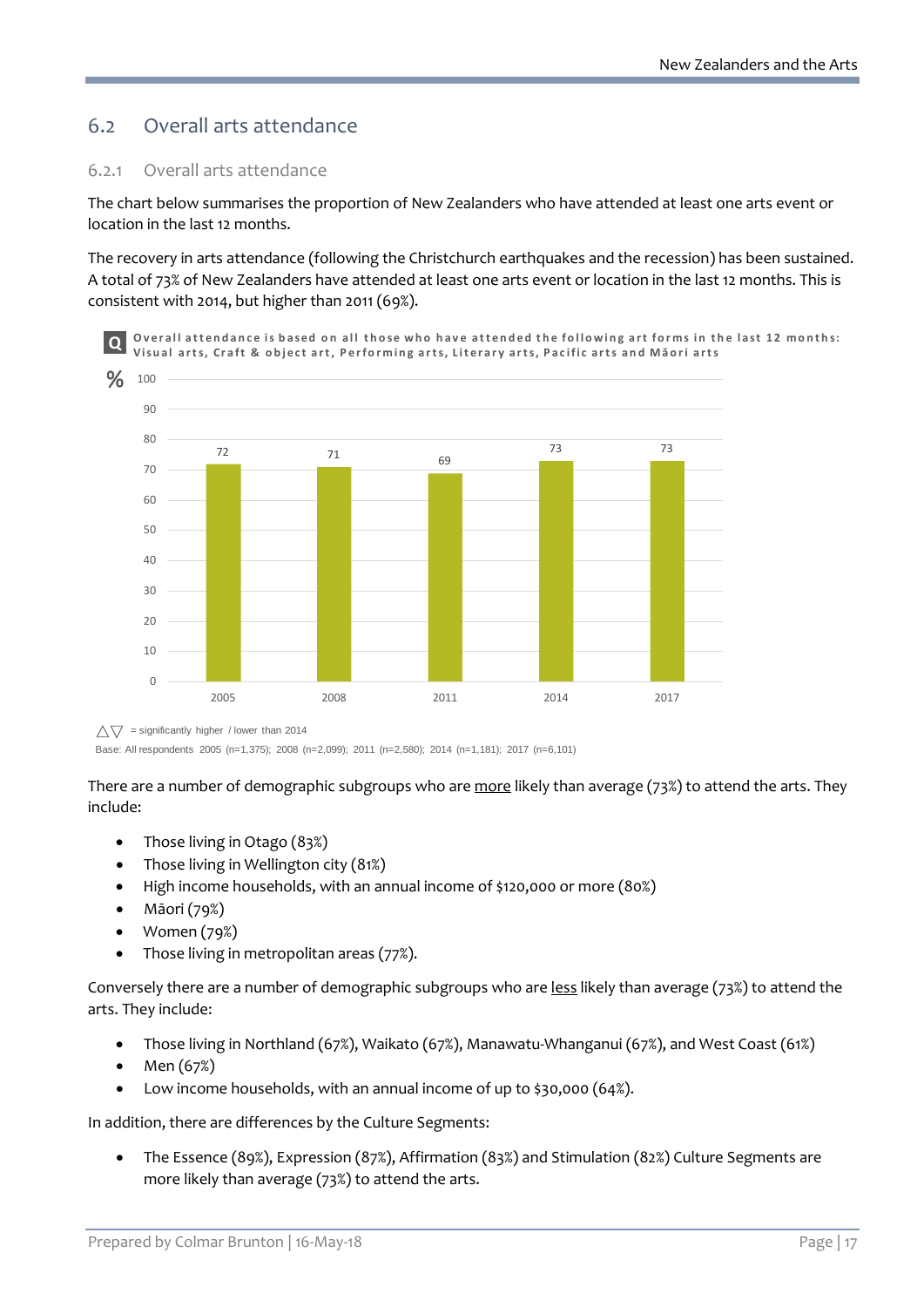• The Perspective (59%) and Entertainment (41%) Culture Segments are less likely than average (73%) to attend the arts.

#### 6.2.2 Frequency of attendance

We have identified four groups of New Zealanders in terms of the frequency with which they attend any art form:

- None did not attend any arts events in the last 12 months
- Low attended 1 to 3 arts events in the last 12 months
- Medium attended 4 to 10 arts events in the last 12 months
- High attended 11+ arts events in the last 12 months.

Over one in five New Zealanders (22%) are represented in the 'high' frequency of attendance group. Due to the change in survey methodology it is not possible to make comparisons with previous survey waves<sup>[3](#page-17-0)</sup>.





There are a number of demographic subgroups who are more likely than average (22%) to be high attendees. They include:

- The Essence (43%), Expression (33%), and Stimulation (29%) Culture Segments
- Those living in Otago (33%) and Wellington city (30%)
- Māori (33%)
- Women (25%)
- Those living in metropolitan areas (25%).

Conversely there are a number of demographic subgroups who are less likely than average (22%) to be high attendees. They include:

- Those living in Waikato (17%) and Bay of Plenty (18%)
- Men (17%).

In addition, there are differences by the Culture Segments:

- The Essence (43%), Expression (33%), and Stimulation (29%) Culture Segments are more likely than average (22%) to be high attendees.
- The Enrichment (7%), Perspective (7%) and Entertainment (4%) Culture Segments are less likely than average (22%) to be high attendees.

<span id="page-17-0"></span> $3$  See section 3 for further detail on the change in method and approach taken to re-weighting the previous surveys.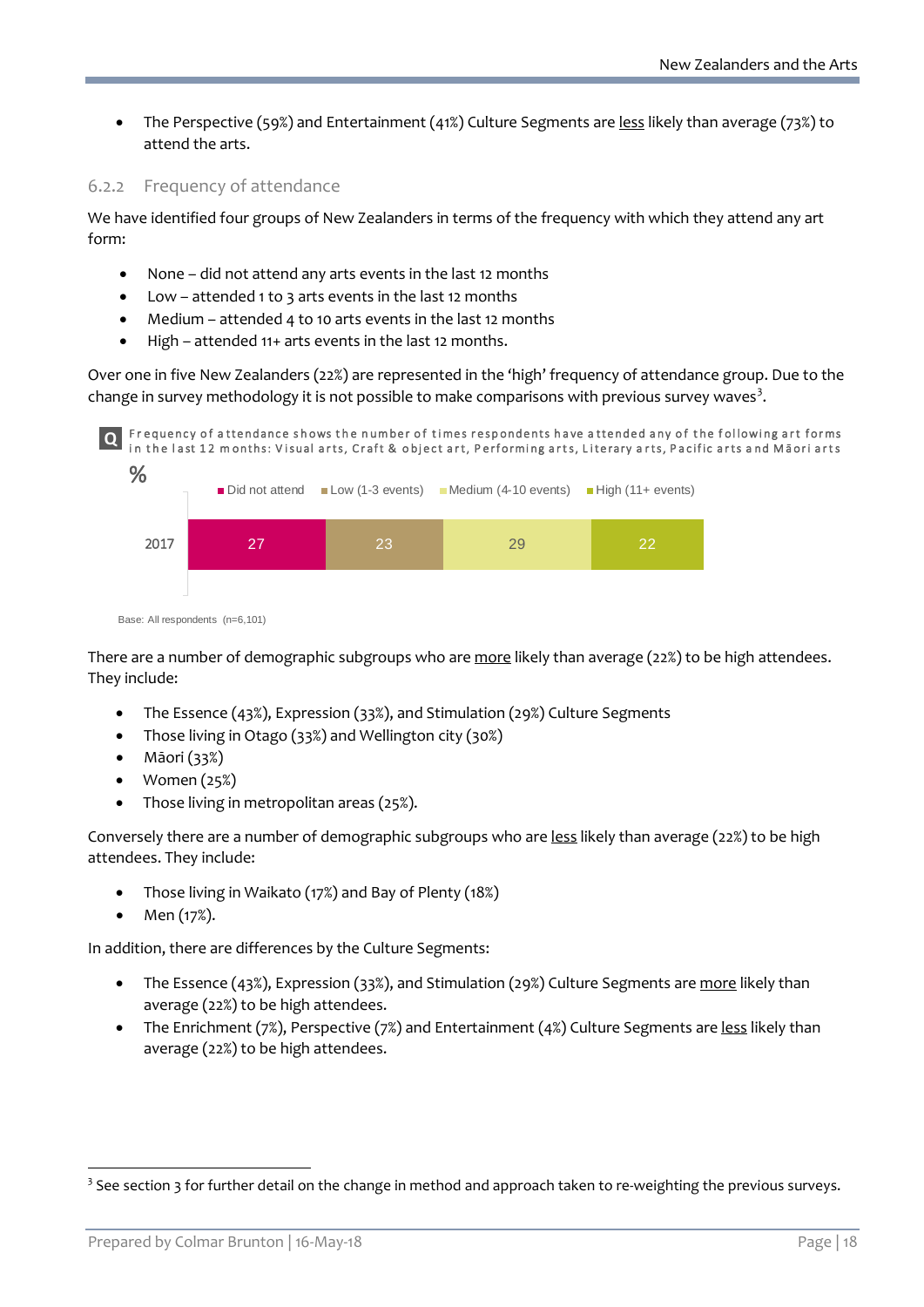# 6.3 Overall arts participation

#### 6.3.1 Overall arts participation

The chart below summarises the proportion of New Zealanders who have participated in at least one art form in the last 12 months.

Participation in the arts continues to grow, reaching its highest level recorded to date. Over half of all New Zealanders now participate in the arts (52%).



 $\triangle \triangledown$  = significantly higher / lower than 2014

Base: All respondents 2005 (n=1,375); 2008 (n=2,099); 2011 (n=2,580); 2014 (n=1,181); 2017 (n=6,101)

There are a number of demographic subgroups who are more likely than average (52%) to participate in the arts. They include:

- Māori (68%)
- Those living in the Wellington region (63%) and Wellington city (58%)
- Young people, aged 15-29 (62%)
- Larger households with four (60%) or five or more people (61%)
- Women (57%).

Conversely there are a number of demographic subgroups who are less likely than average (52%) to participate in the arts. They include:

- Middle aged people aged 40-49 (46%) and older people aged 60+ (46%)
- Men  $(45%)$
- Those living in Taranaki (43%).

In addition, there are differences by the Culture Segments:

- The Essence (71%), Expression (65%) and Affirmation (59%) Culture Segments are more likely than average (52%) to participate in the arts.
- The Release (46%) Perspective (42%), Enrichment (44%) and Entertainment (27%) Culture Segments are less likely than average (52%) to participate in the arts.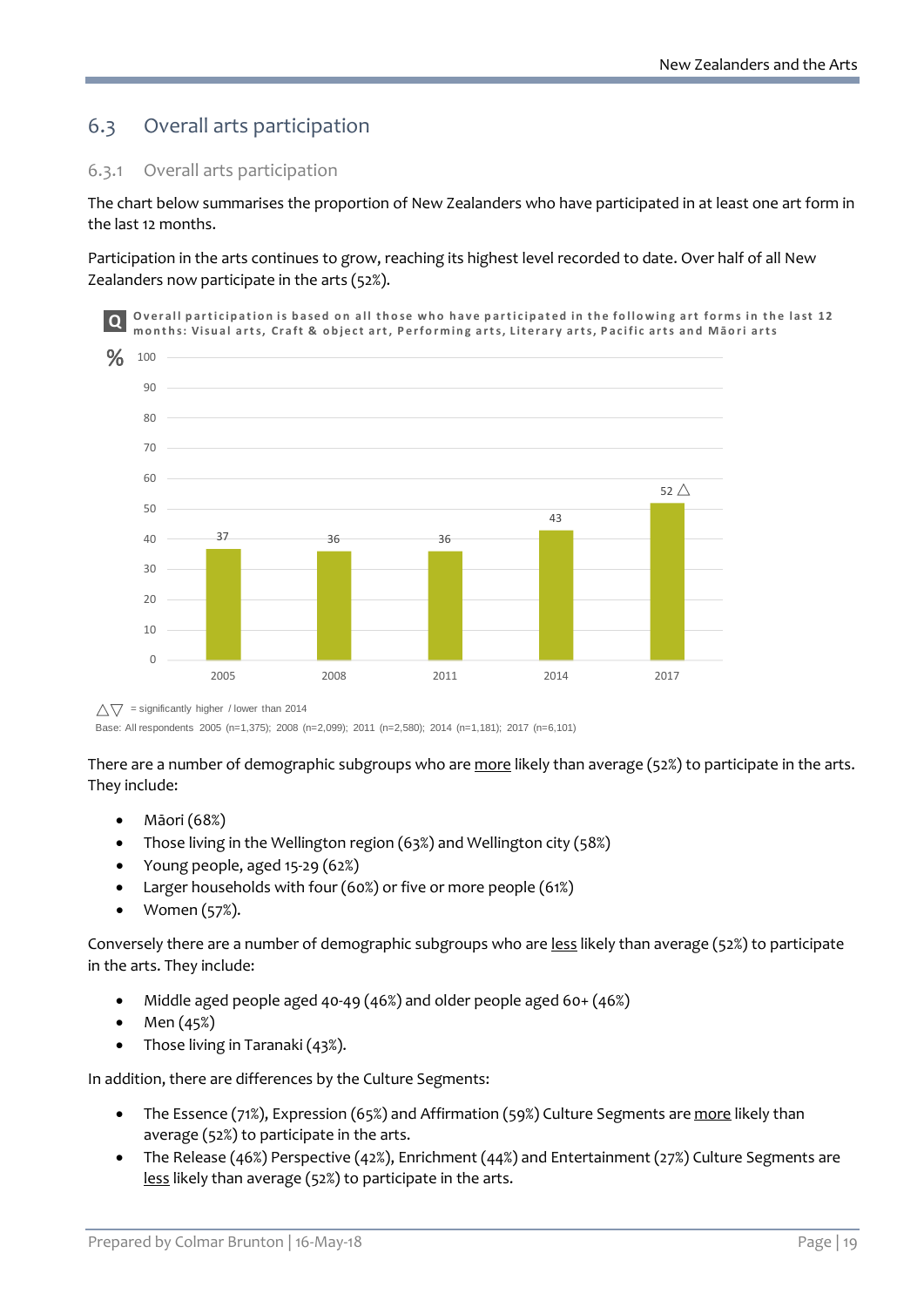#### 6.3.2 Frequency of participation

We have identified three groups of New Zealanders in terms of the frequency with which they participate in any art form:

- Did not participate in any arts forms in the last 12 months
- Participated up to 12 times in the last 12 months
- Participated more than 12 times in the last 12 months.

One in five New Zealanders (20%) participate in the arts on a very regular basis. Due to the change in survey methodology it is not possible to make comparisons with previous survey waves<sup>[4](#page-19-0)</sup>.



Base: All respondents (n=6,101)

There are a number of demographic subgroups who are more likely than average (20%) to participate regularly. They include:

- Māori (31%)
- Young people, aged 15-29 (29%)
- Those living in the Wellington region (27%), Wellington city (26%), and Northland (25%)
- Women (25%).

Conversely there are a number of demographic subgroups who are less likely than average (20%) to participate regularly. They include:

- People aged 30-49 (17%)
- Men (15%)
- Asian New Zealanders (15%).

In addition, there are differences by the Culture Segments:

- The Essence (37%) and Expression (30%) Culture Segments are more likely than average (20%) to participate regularly.
- The Release (14%), Perspective (12%) and Entertainment (7%) Culture Segments are less likely than average (20%) to participate regularly.

<span id="page-19-0"></span><sup>&</sup>lt;sup>4</sup> See section 3 for further detail on the change in method and approach taken to re-weighting the previous surveys.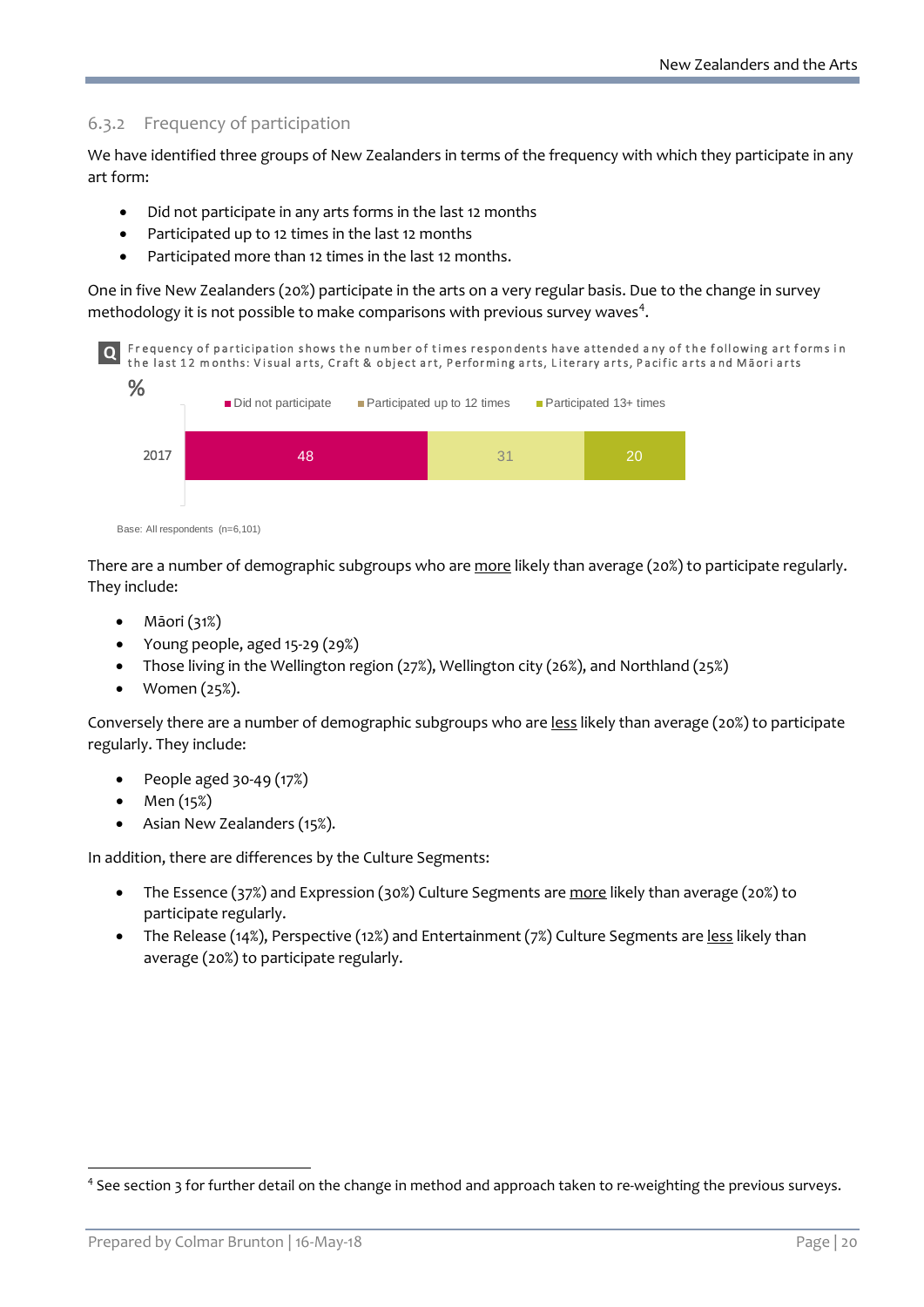# <span id="page-20-0"></span>7 Attitudes towards the arts

To understand what New Zealanders think about the arts (and their potential benefits) a series of attitudinal statements have been developed since 2005. A number of these statements were included on the 2017 telephone parallel survey which has enabled us to produce trends for these statements.

### 7.1 Summary of New Zealanders' attitudes

On balance, New Zealanders are positive about the arts. The majority of New Zealanders hold positive attitudes on 13 of the 21 statements measured. It should be noted that many of those who do not share these positive views often take a neutral position, as opposed to holding a negative viewpoint (full details are provided in sections 7.2 to 7.6).

- *I feel proud when New Zealand artists succeed overseas (74% agree)*
- *The arts should reflect New Zealand's cultural diversity (67% agree)*
- *I learn about different cultures through the arts (64% agree)*
- *Overall New Zealand arts are of high quality (62% agree)*
- *Some arts events interest me but I still don't go much* (62% agree)
- *The arts should be part of the education of every New Zealander (61% agree)*
- *The arts contribute positively to our economy (59% agree)*
- *The arts help improve New Zealand society (57% agree)*
- *The arts in New Zealand are world class (56%)*
- *The arts help define who we are as New Zealanders (54% agree)*
- *The arts should receive public funding (53% agree)*
- *I don't find the arts all that interesting (53% disagree)*
- *My community would be poorer without the arts (50% agree).*

While, less than half of all New Zealanders express a positive viewpoint on the following statements, they are much more likely to hold a positive one than a negative one (a significant proportion are neutral).

- *My local Council should give money to support the arts (47% agree)*
- *My community has a broad range of arts and artistic activities that I can experience or participate in (46% agree)*
- *The arts are for people like me (43% agree)*
- *The arts improve how I feel about life in general (41% agree).*

In contrast New Zealanders are more evenly balanced between a positive and negative viewpoint on the following statements (with others taking a neutral viewpoint).

- *The arts are only for certain types of people (36% agree)*
- *The arts are part of my everyday life (35% agree)*
- *The availability of good arts activities and events is an important reason why I like living where I do (30% agree).*

The final statement is the only one where on balance New Zealanders are more likely to hold a negative attitude than positive.

• *I can't live without the arts (30% agree, compared to 39% who disagree, and 29% who are neutral).*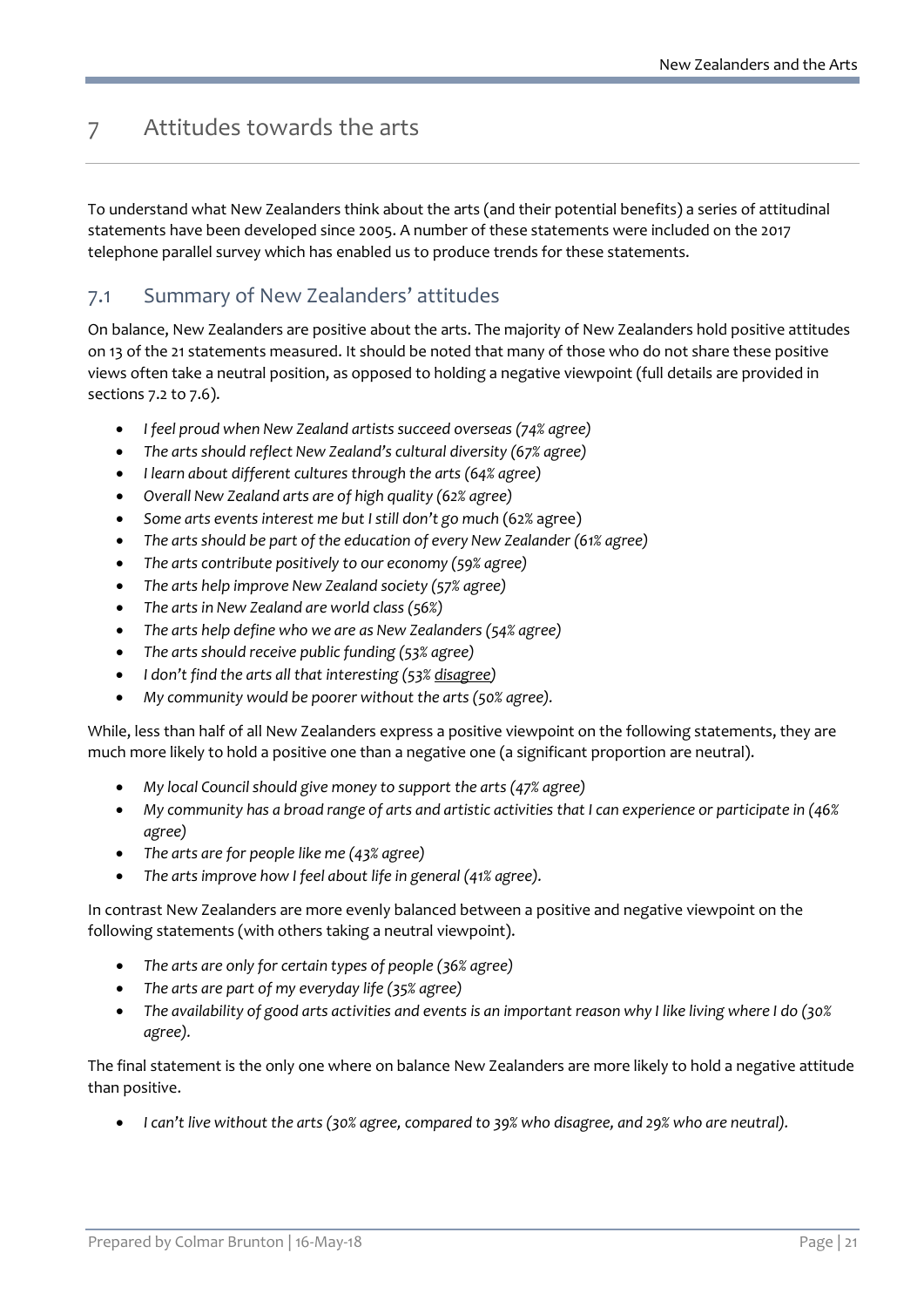## 7.2 Inclusivity of the arts

There is strong support amongst New Zealanders for the arts to reflect New Zealand's cultural diversity and to be part of the education of every New Zealander. The majority of residents in New Zealand agree with these statements, with only a minority actively disagreeing (7% and 11% respectively).

There is a feeling the arts could be more inclusive. Forty three percent agree the 'arts are for people like me', while 36% agree the arts are only for certain types of people.



Base: All respondents (n=6,101)

The following groups of New Zealanders are more likely than average (67%) to agree the arts should reflect New Zealand's cultural diversity:

- Those living in Wellington city (77%)
- Older people aged 60-69 (73%)
- Māori (72%)
- Women (71%)
- The Expression (80%), Essence (78%) and Affirmation (73%) Culture Segments.

The same groups are more likely than average (61%) to agree the arts should be part of the education of every New Zealander:

- Older people aged 60-69 (67%)
- Women (68%)
- Those living in Wellington city (72%)
- The Essence (84%), Expression (78%), and Affirmation (69%) Culture Segments.

There are few demographic differences of note when it comes to the attitude 'the arts are for people like me'. This indicates that across the population only a minority either feel the arts are inclusive or of relevance to them. The key differences for this statement relate to the Culture Segments, reflecting psychographic differences. The majority of the Essence, Expression, Stimulation and Affirmation segments agree with this statement. In contrast, the Entertainment and Perspective segments are more likely to disagree than agree with this statement, indicating they feel the arts are on the periphery of their lives.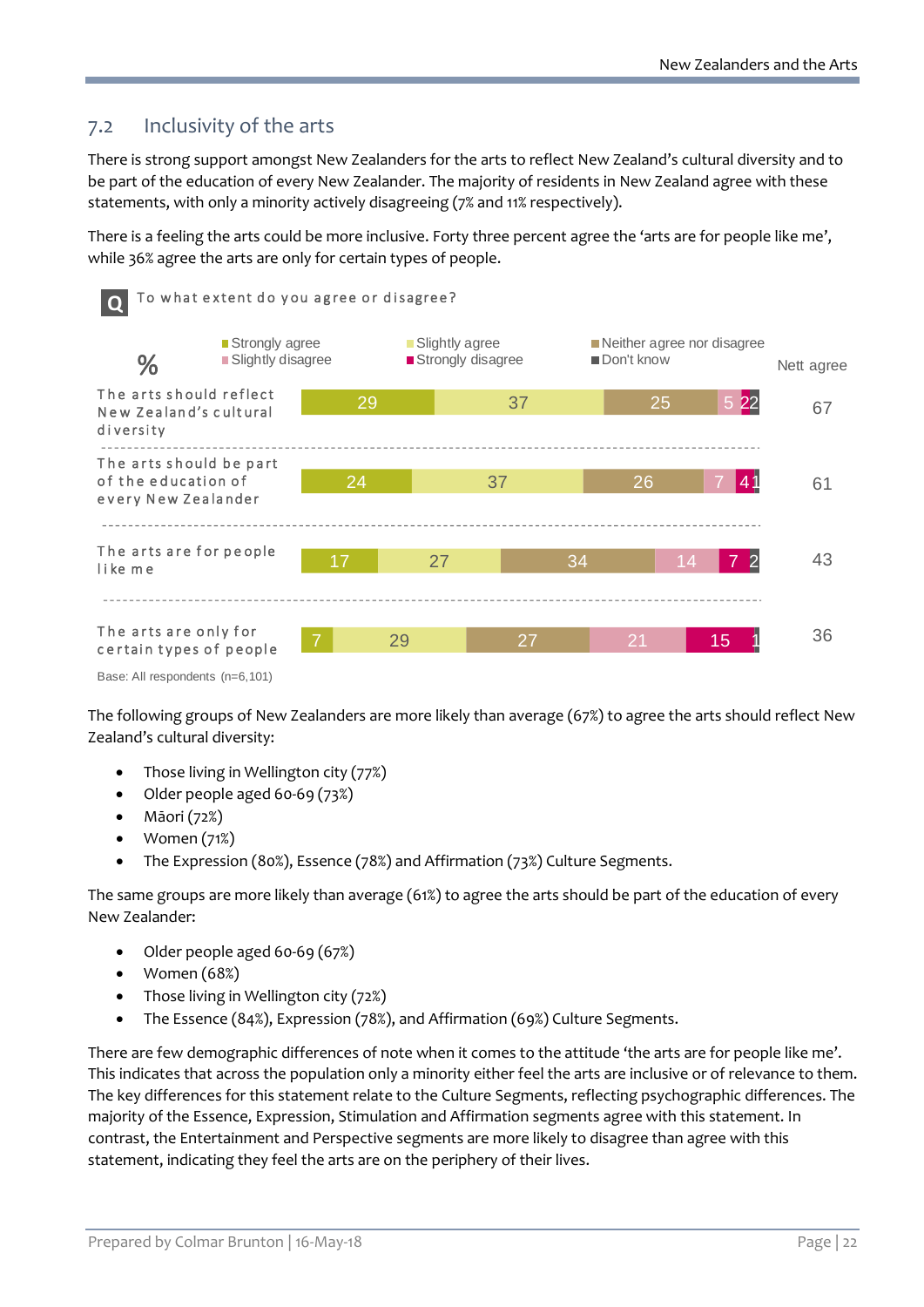The following groups of New Zealanders are more likely than average to agree the arts are not wholly inclusive, and only for certain types of people (36%):

- Asian New Zealanders (42%)
- Men (41%)
- Those living in Bay of Plenty (41%)
- The Entertainment Culture Segment (51%).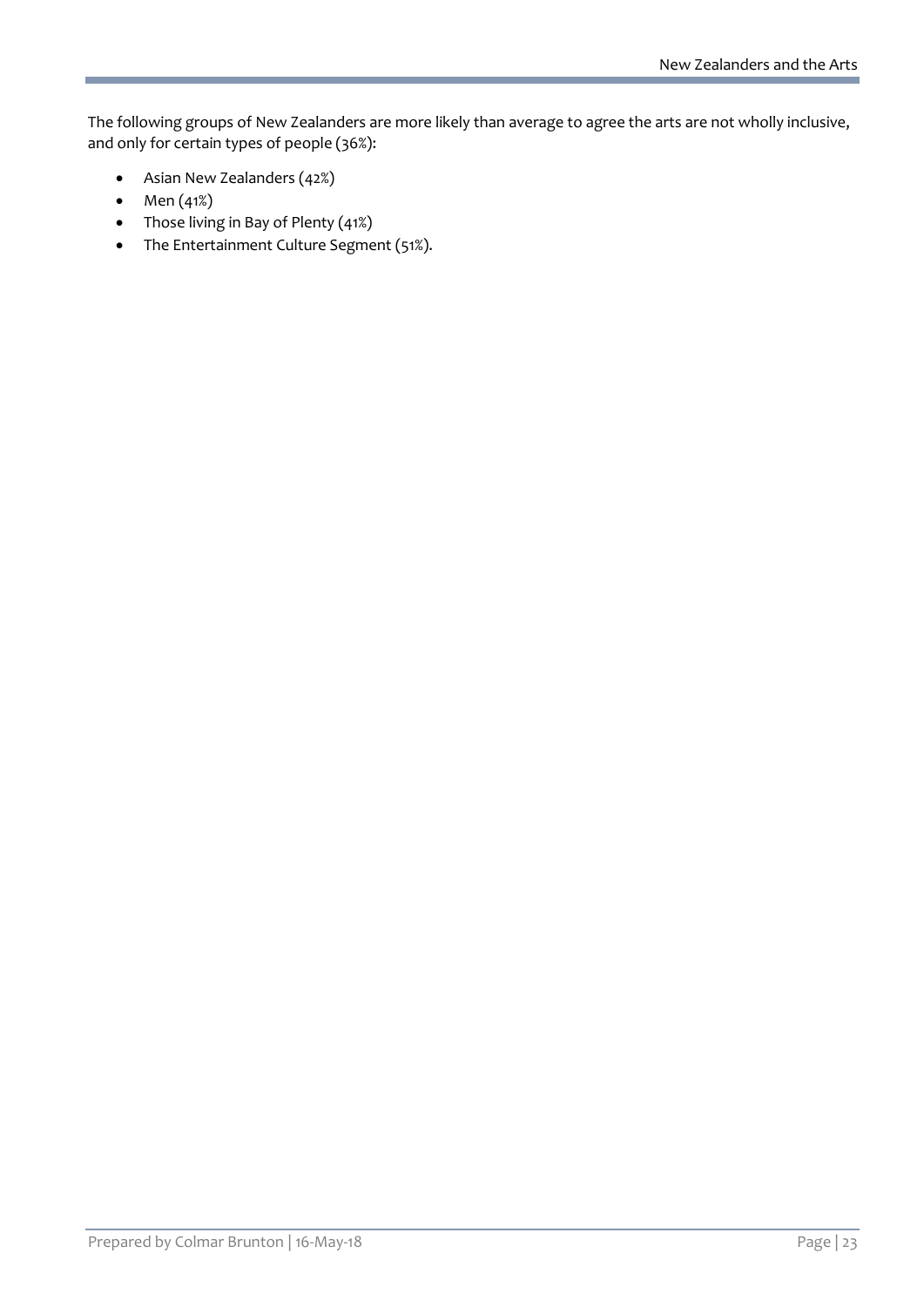### 7.3 Access to the arts

There is potential to significantly improve attendance at arts events. Three in five New Zealanders (62%) agree 'some arts events interest me but I still don't go much'. This proportion is higher than 2005 (56%) but in line with previous surveys.

A sizeable proportion of New Zealanders agree they have access to a range of arts and artistic activities (46% agree with this). Only a minority disagree with this (17%), while a third remain on the fence; potentially indicating a lack of knowledge of what is available in their area.

Three in ten New Zealanders feel the arts and arts activities is an important reason in why they like living where they do. A similar proportion disagree with this statement indicating there are other more important reasons which influence their place attachment.



The survey highlights a number of groups with the greatest potential to grow arts attendance. The following are more likely to agree than average 'some arts interest me but I still don't go much' (62%):

- Those aged  $50-59(67%)$
- Middle-income households who earn up to \$80,000 and more than \$50,000 per annum (67%)
- Women (66%)
- The Enrichment (76%) and Affirmation (67%) Culture Segments.

There are a number of geographical differences in terms of those who believe their community has a broad range of arts and artistic activities they can experience or participate in. Those living in the main provincial towns or cities are more likely than average to agree that these opportunities exist in their community (50%).

Those hotspots where access to the arts is higher than average include: Wellington city (61%); Otago (59%); Nelson (58%) and Taranaki (58%). In contrast, those areas where access to the arts is most challenging include: West Coast (31%); Southland (36%); Waikato (40%) and Auckland (44%).

The relatively low level of agreement amongst Aucklanders is perhaps surprising given it is the largest city in New Zealand with a wide range of arts venues and activities. However, this finding suggests there are various barriers that prevent residents from accessing what the city has to offer. Potentially, these barriers could include the cost of living and transport.

Wellington city's arts scene is of particular importance to its residents in determining why they like living where they do (50% vs. 30% nationally). The Expression (51%) and Essence (44%) Culture Segments are also more likely to agree with this statement than average.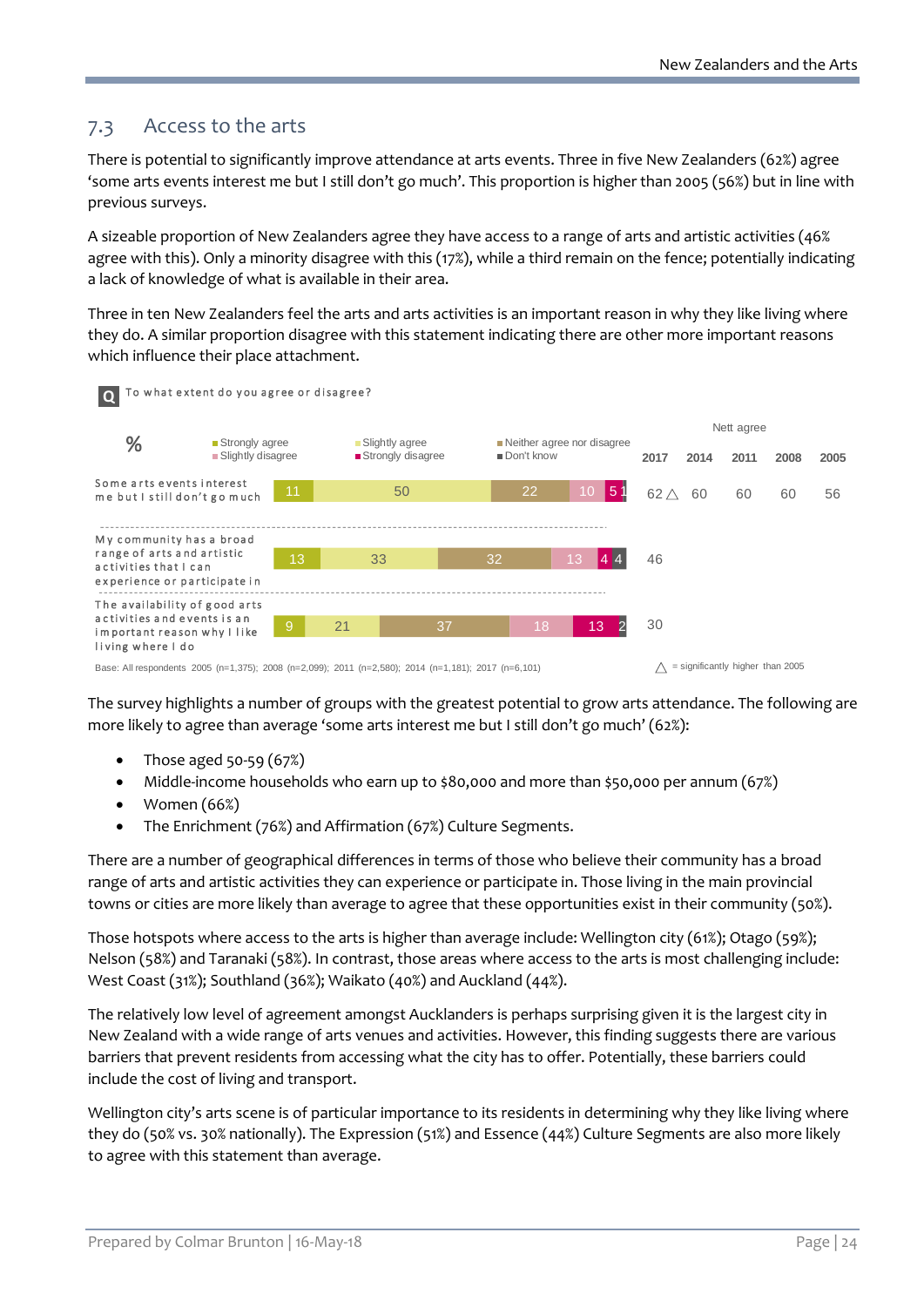## 7.4 What the arts mean to me

The arts have significant meaning for a sizeable proportion of New Zealanders. Thirty-five percent agree the arts are part of their everyday life while 30% agree they can't live without the arts.

More residents are interested in the arts than not. While, 24% of New Zealanders agree they don't find the arts all that interesting, 53% disagree.



Base: All respondents (n=6,101)

There are a number of demographic groups for whom the arts have particular resonance, and who are more likely than average to agree the arts are part of their daily lives, and they can't live without the arts:

- Those living in Wellington city
- Women
- The Essence, Expression and Stimulation Culture Segments.

Men (30%) and the Entertainment (51%) and Perspective (36%) Culture Segments are the groups who have least interest in the arts (and more likely to agree with the statement 'I don't find the arts all that interesting'.)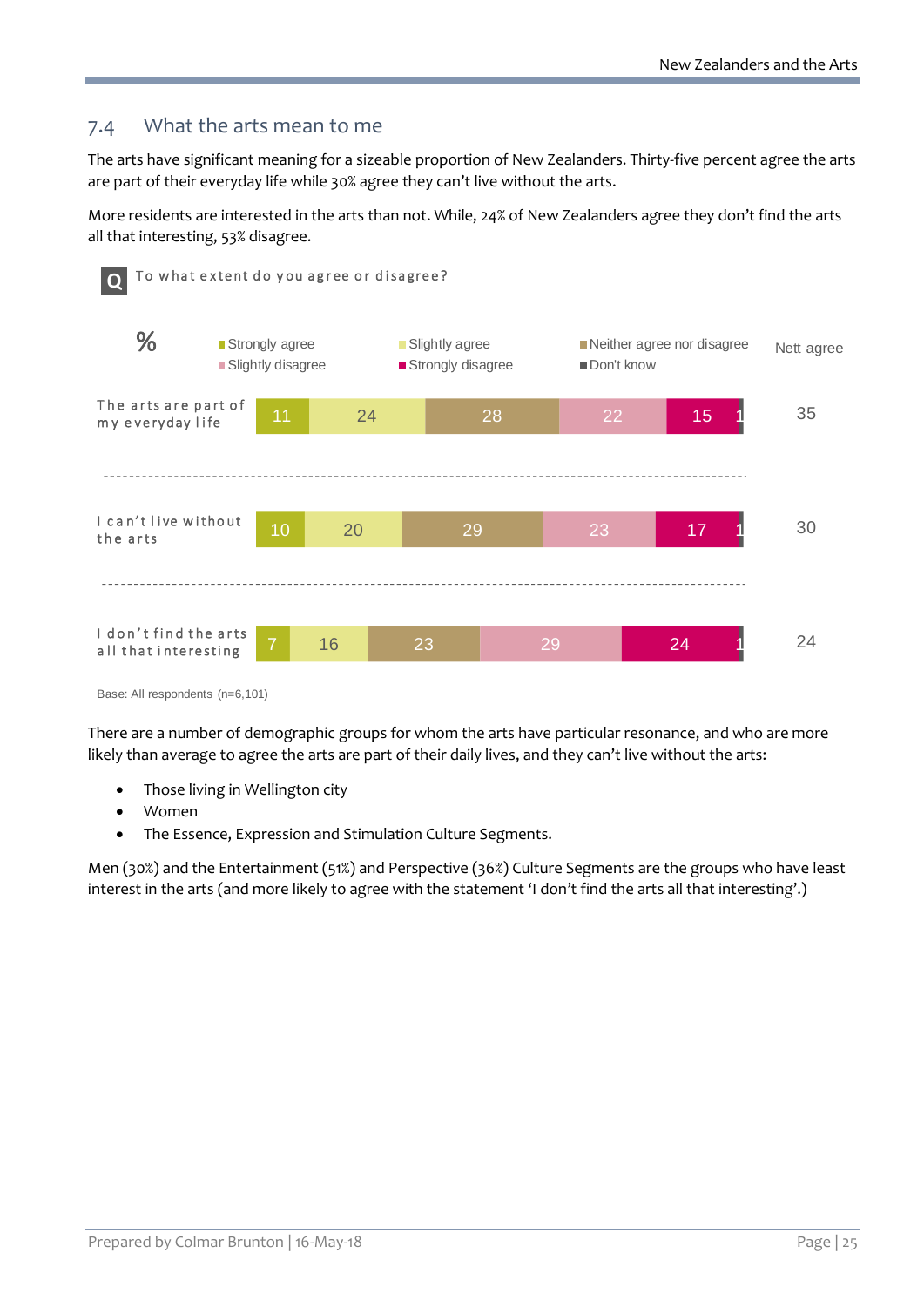## 7.5 How the arts benefit me

The arts provide personal benefits to most New Zealanders. Three quarters agree they feel proud when New Zealand artists succeed overseas, whereas two thirds learn about different cultures through the arts.

In addition, 41% of New Zealanders agree the arts improve how they feel about life in general, compared to 24% who disagree. The proportion who agrees the arts improve how they feel about life in general is also higher than in 2014 (37%).



Base: All respondents 2014 (n=1,181); 2017 (n=6,101)  $\sqrt{7}$  = significantly higher / lower than 2014

There are a number of demographic groups who are more likely than average (74%) to feel proud when New Zealand artists succeed overseas:

- Older people aged 50+ (81%)
- Women (80%)
- High income households, earning more than \$120,000 per annum (79%)
- The Essence (89%), Expression (87%), Affirmation (80%) and Enrichment (80%) Culture Segments.

Many of the same demographic groups who are more likely than average (64%) to learn about different cultures through the arts:

- Those living in Wellington city (74%)
- Women (72%)
- High income households, earning more than \$120,000 per annum (69%)
- The Essence (84%), Expression (80%) and Affirmation (73%) Culture Segments.

Finally, the arts are most likely to impact the wellbeing of the following groups:

- Those living in Wellington city (60%)
- Asian New Zealanders (47%)
- High income households, earning more than \$120,000 per annum (46%)
- Women (45%)
- The Essence (67%), Expression (60%), Affirmation (49%) and Stimulation (47%) Culture Segments.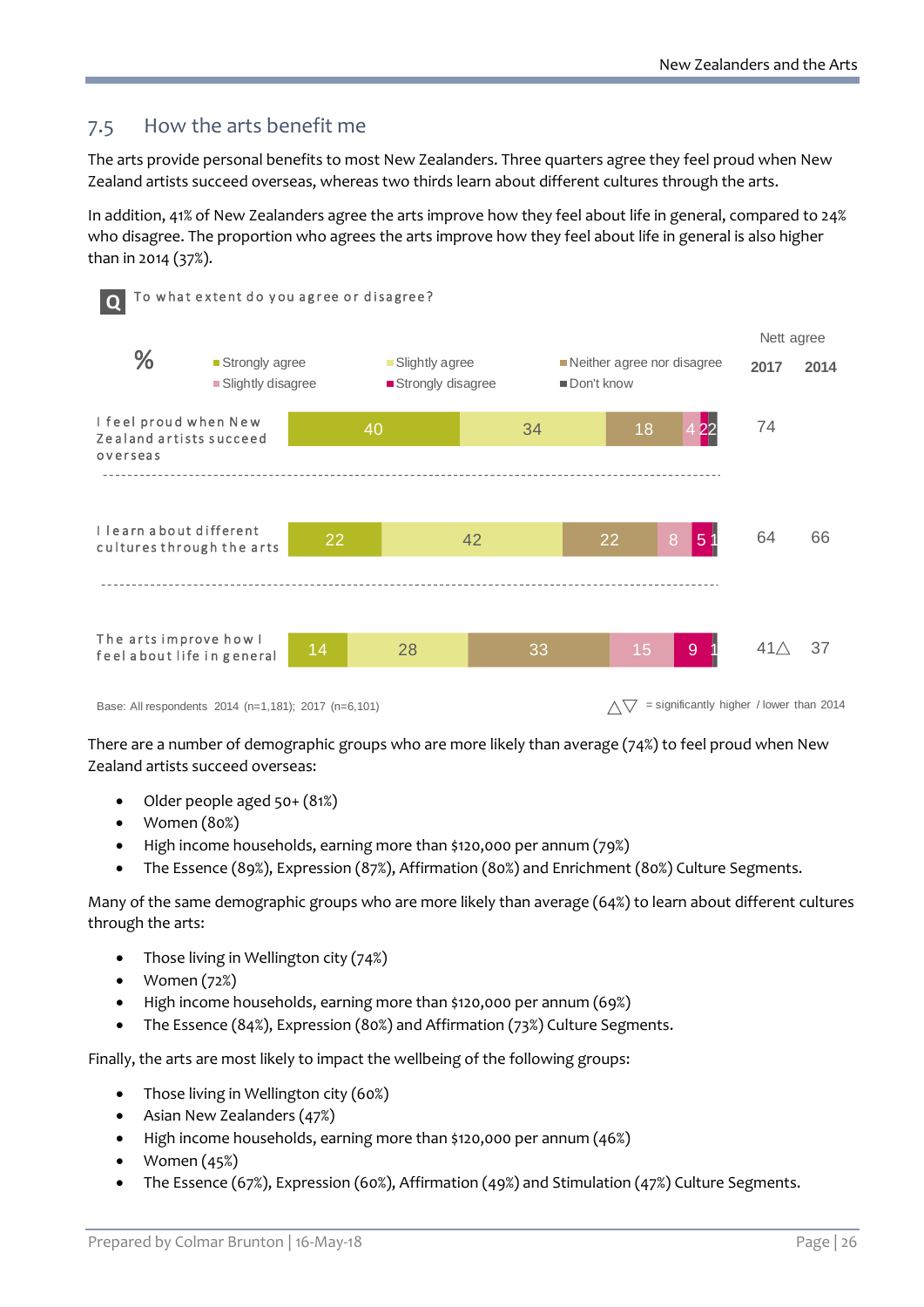# 7.6 How the arts benefit New Zealand

The majority of New Zealanders recognise different ways in which the arts benefit the nation. Over half agree they contribute positively to the economy (59%), improve New Zealand society (57%) and help define who we are as New Zealanders (54%). In addition, 50% agree their community would be poorer without the arts.

There is also increasing recognition of the different ways in which the arts benefit the nation. The proportion agreeing with each of the benefits is higher than in 2014, although the increase for the statement on national identity is not statistically significant.

| $\Omega$                                                | To what extent do you agree or disagree? |                                                                                                                                                                                                                                                      |                                          |                                         |                |      |                    |                                                   |      |
|---------------------------------------------------------|------------------------------------------|------------------------------------------------------------------------------------------------------------------------------------------------------------------------------------------------------------------------------------------------------|------------------------------------------|-----------------------------------------|----------------|------|--------------------|---------------------------------------------------|------|
| %                                                       | ■ Strongly agree<br>Slightly disagree    | ■ Slightly agree<br>Strongly disagree                                                                                                                                                                                                                | Neither agree nor disagree<br>Don't know |                                         | 2017           | 2014 | Nett agree<br>2011 | 2008                                              | 2005 |
| The arts contribute                                     |                                          |                                                                                                                                                                                                                                                      |                                          |                                         |                |      |                    |                                                   |      |
| positively to our<br>economy                            | 18                                       | 40                                                                                                                                                                                                                                                   | 6 32<br>30                               |                                         | 59 $\triangle$ | 55   | 54                 | 52                                                | 55   |
|                                                         |                                          |                                                                                                                                                                                                                                                      |                                          |                                         |                |      |                    |                                                   |      |
| The arts help<br>improve New Zealand<br>society         | 18                                       | 39                                                                                                                                                                                                                                                   | 27                                       | 52<br>8                                 | 57 $\triangle$ | 52   |                    |                                                   |      |
| The arts help define<br>who we are as New<br>Zealanders | 18                                       | 36                                                                                                                                                                                                                                                   | 29                                       | 6 <sup>1</sup><br>11                    | 54             | 52   | 53                 | 53                                                | 51   |
| My community would                                      |                                          |                                                                                                                                                                                                                                                      |                                          |                                         |                |      |                    |                                                   |      |
| be poorer without<br>the arts                           | 20                                       | 30                                                                                                                                                                                                                                                   | 29                                       | 3 <br>12 <sup>2</sup><br>$\overline{6}$ | 50 $\triangle$ | 43   | 43                 | 44                                                | 45   |
|                                                         |                                          | $P = 10$ , $P = 1$ , $P = 1$ , $P = 1$ , $P = 0$ , $P = 0$ , $P = 0$ , $P = 0$ , $P = 1$ , $P = 100$ , $P = 100$ , $P = 100$ , $P = 100$ , $P = 100$ , $P = 100$ , $P = 100$ , $P = 100$ , $P = 100$ , $P = 100$ , $P = 100$ , $P = 100$ , $P = 100$ |                                          |                                         |                |      |                    | $\sqrt{7}$ elemificandly bigher (lower than 2011) |      |

Base: All respondents 2005 (n=1,375); 2008 (n=2,099); 2011 (n=2,580); 2014 (n=1,181); 2017 (n=6,101)  $\triangle\bigtriangledown$  = significantly higher / lower than 2014

There are a number of demographic groups who are more likely than average to agree the arts contribute positively to the economy and improve New Zealand society:

- Those living in Wellington city and Wellington region
- High income households, earning more than \$120,000 per annum
- Women
- The Essence, Expression and Affirmation Culture Segments.

A slightly different set of demographic groups are more likely than average (54%) to agree the arts help define who we are as New Zealanders:

- Those living in Wellington city (68%)
- Māori (60%)
- Older people aged 50+ (58%)
- Women (58%)
- The Essence (73%) and Expression (70%) Culture Segments.

Finally, the following demographic groups are more likely than average (50%) to feel their community would be poorer without the arts:

- Those living in Wellington city (66%), Tasman (62%) and Nelson (59%)
- Older people aged 50+ (60%)
- High income households, earning more than \$120,000 per annum (59%)
- Women (53%)
- The Essence (69%), Expression (67%) and Affirmation (56%) Culture Segments.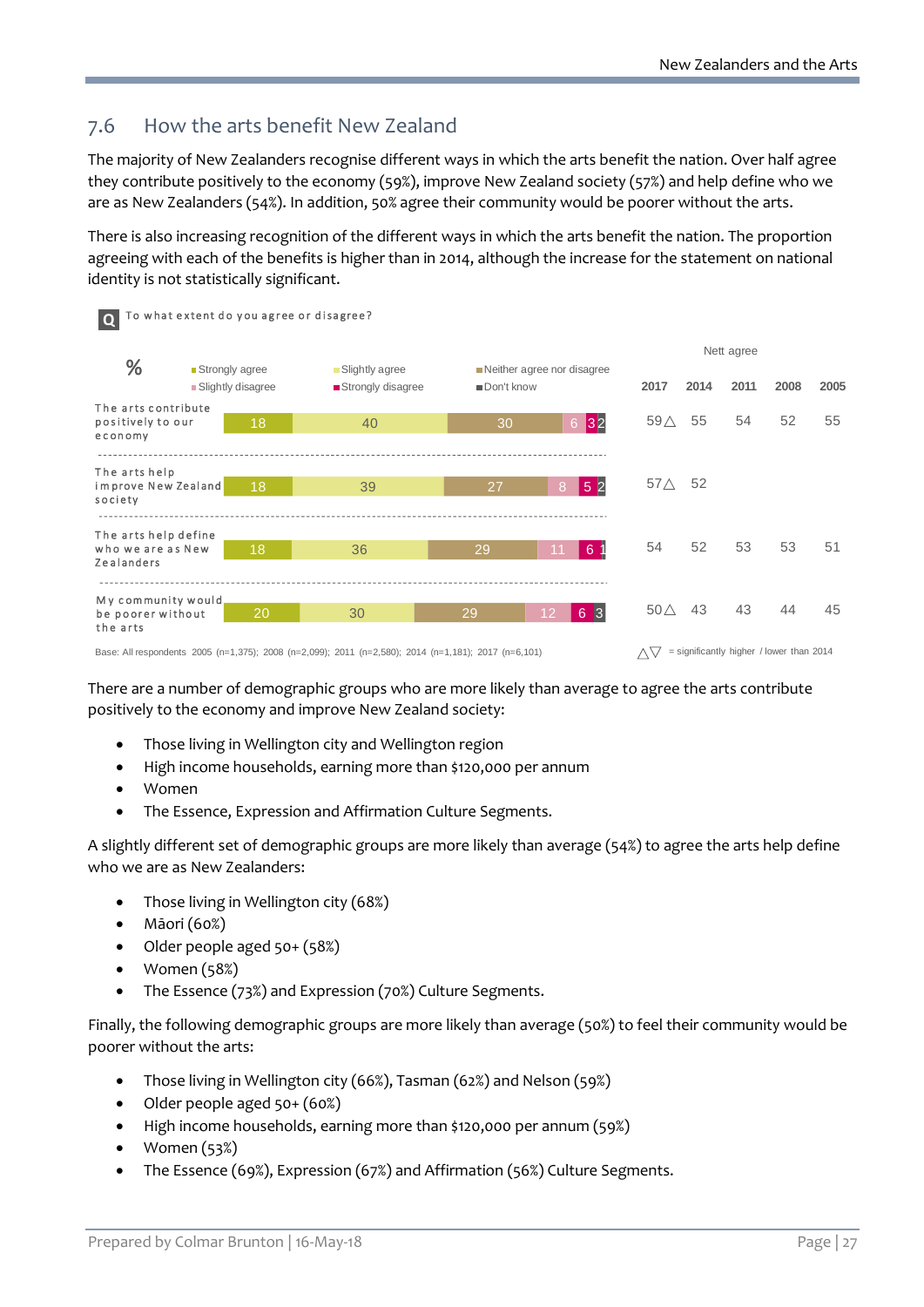# 7.7 Support for public funding of the arts

There is support for public funding of the arts. Over half of New Zealanders (53%) agree the arts should receive public funding. In contrast, just 17% disagree, while the remainder are either neutral or undecided. Support for public funding is also higher than the levels recorded in 2014 and 2011, although in line with 2008 and 2005.

As might be expected, those New Zealanders who hold positive perceptions of the arts, including those who derive personal benefits or see benefits for the nation, are much more likely to support public funding of the arts. Typically between seven in ten and eight in ten who hold positive attitudes about the arts believe they should be publicly funded. This demonstrates the importance of advocating for the arts to build further support for public funding.

Just under half of all New Zealanders (47%) also feel their local council should give money to support the arts. This compares to 21% who disagree, with the remainder either neutral or undecided. Again, those who hold positive attitudes about the arts are much more likely to support funding from their local council, typically around two in three of those with a positive viewpoint. Support for council funding is particularly high amongst those who agree the arts is an important reason they like living where they do.



There are a number of demographic groups who are more likely than average (53%) to support public funding of the arts:

- Those living in Wellington city (68%) and Wellington region (61%)
- High income households, earning more than \$120,000 per annum (60%)
- Older people aged 60-69 (58%)
- Women (57%)
- The Essence (73%), Expression (72%) and Affirmation (59%) Culture Segments.

These same groups are also more likely than average (47%) to believe their local council should help fund the arts:

- Those living in Wellington city (63%) and Wellington region (58%)
- High income households, earning more than \$120,000 per annum (54%)
- Older people aged 60-69 (52%)
- Women (51%)
- The Essence (68%), Expression (64%), Stimulation (54%) and Affirmation (53%) Culture Segments.

It is worth noting that those living in certain areas are more likely than average (21%) to be actively opposed to their local council funding the arts (i.e. those who disagree with the statement). This includes those living in Gisborne (31%), Bay of Plenty (26%) and Waikato (25%).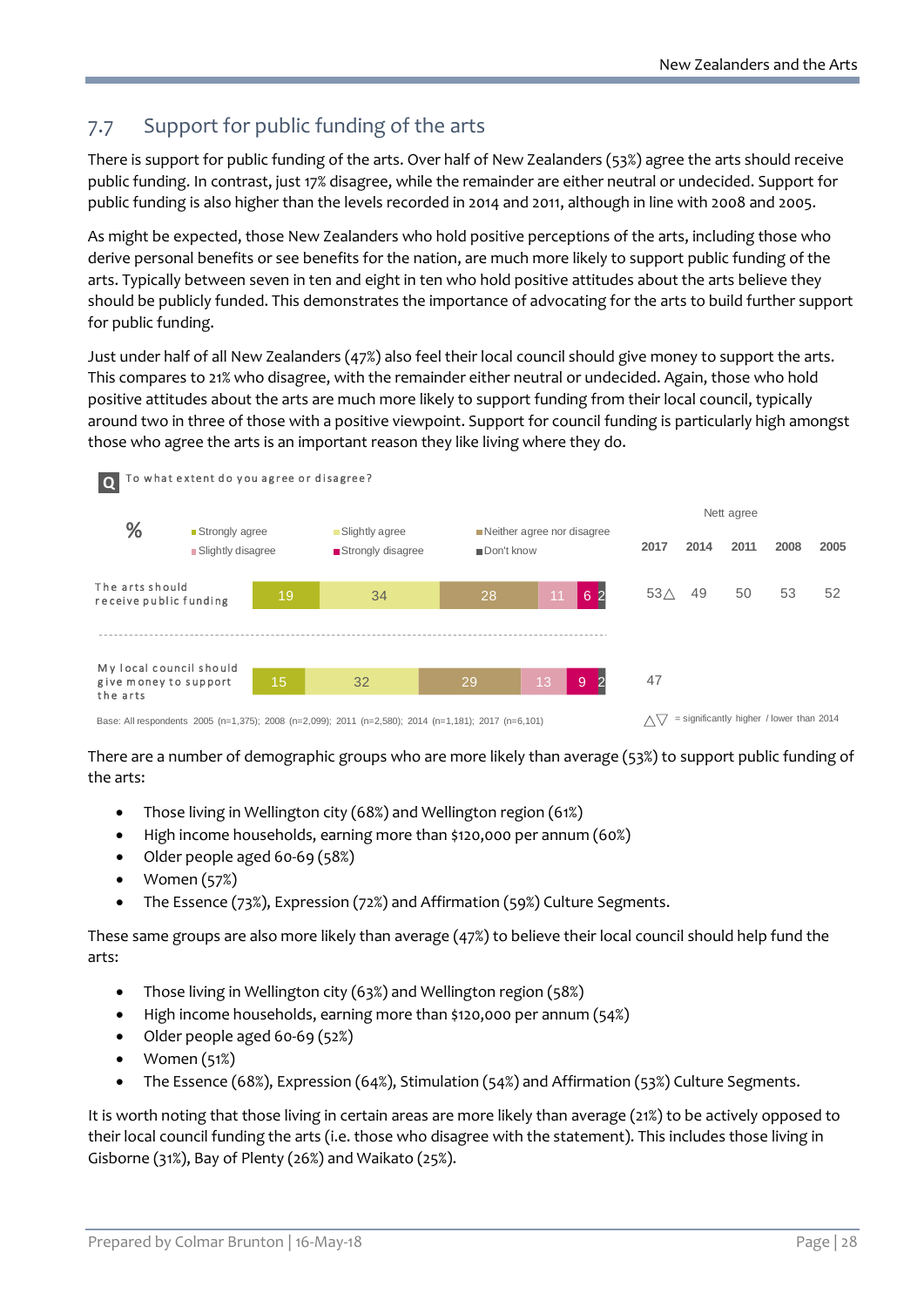# 7.8 Quality of the arts

The majority of New Zealanders are positive about the quality of New Zealand arts. Three in five agree the New Zealand arts of high quality (62%) while 56% feel they are world class.



Base: All respondents 2014 (n=1,181); 2017 (n=6,101)

There are a number of demographic groups who are more likely than average (62%) to agree the New Zealand arts of high quality:

- Māori (68%)
- Those living in Manawatu-Whanganui (71%), Wellington region (70%) and Wellington city (70%)
- Older people aged 60-69 (73%)
- Women (68%)
- The Essence (82%), Expression (78%) and Affirmation (69%) Culture Segments.

There are a number of demographic groups who are more likely than average (56%) to agree the arts in New Zealand are world class:

- Māori (67%)
- Those living in the Wellington region (65%) and Wellington city (62%)
- Older people aged 60+ (65%)
- Lower income households, earning up to \$50,000 per annum (60%)
- Women (60%)
- The Expression (77%) and Essence (73%) Culture Segments.

It is worth noting that some groups of New Zealanders are less convinced of the quality of the arts in New Zealand, and less likely to agree with both of the above statements. This includes Asian New Zealanders, younger people aged 15-39 and men. One possible interpretation of this finding is that the current arts scene is not doing as well to appeal to the cultural tastes of these groups.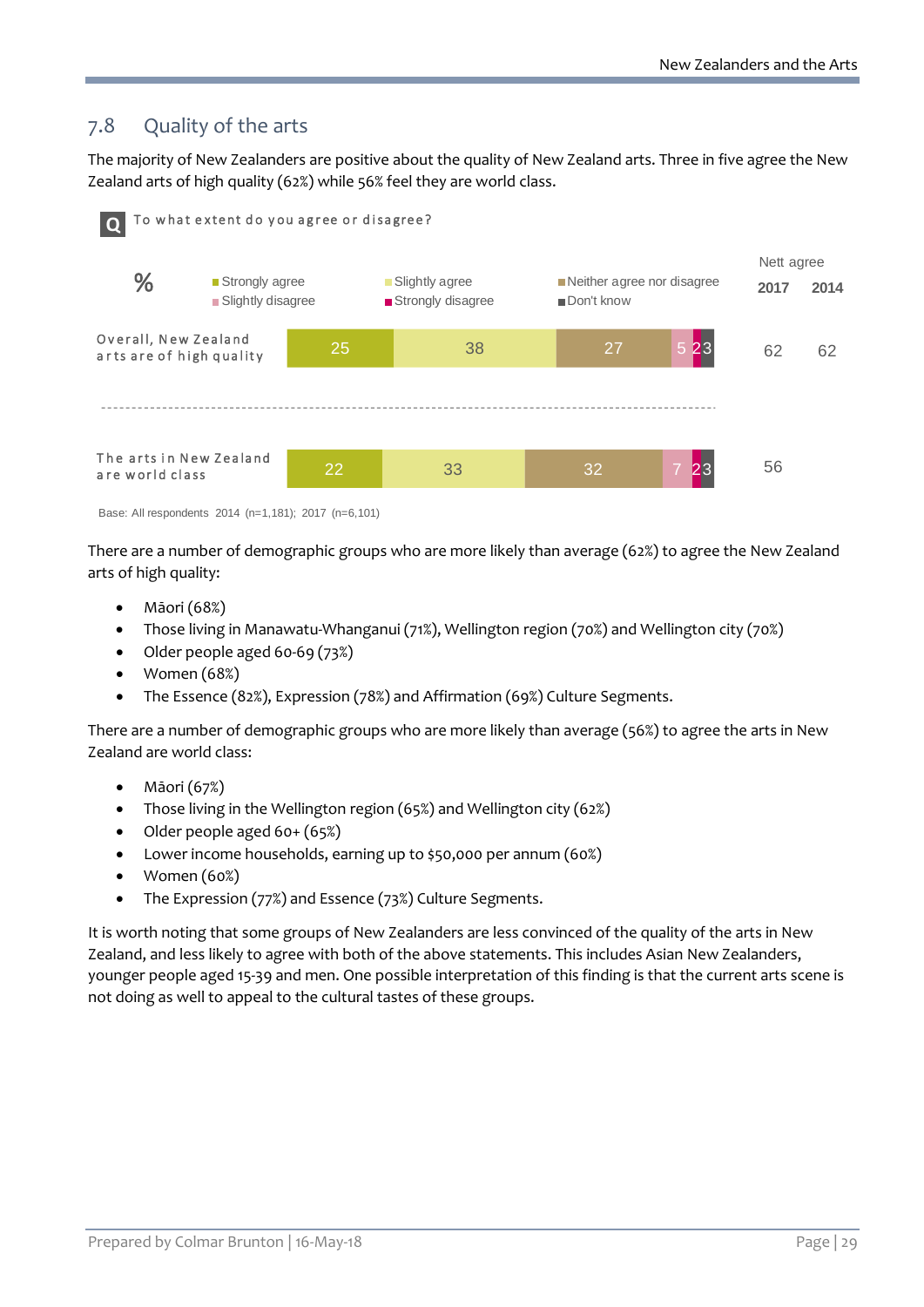# 7.9 Impact of Ngā Toi Māori (Māori arts)

A number of statements were included in the 2017 survey on behalf of Te Puni Kōkiri (the Ministry of Māori Development) to measure the impact of Ngā Toi Māori (Māori arts). With a robust sample of Māori (717 respondents) the findings have been broken out by both Māori and all adults.

Māori benefit from Ngā Toi Māori in a number of ways. Four in five agree they help support our national identity, while three in five agree they learn about Māori culture through Ngā Toi Māori. In addition, over half of Māori believe Ngā Toi Māori improves their well-being and motivates them to kōrero Māori.

Māori are much more likely to benefit from Ngā Toi Māori than all New Zealanders. However, Ngā Toi Māori provides benefits to the wider population also. Sixty percent of all New Zealanders agree they help support our national identity, while just under half agree they learn about Māori culture through Ngā Toi Māori. In addition, one in four New Zealanders agree Ngā Toi Māori improves their well-being and encourages them to kōrero (speak) Māori.



#### To what extent do you agree or disagree? **Q**



 $\wedge \nabla$  = significantly higher / lower than all adults

Base: All respondents: Māori (717); New Zealand (6,101)

Māori women are consistently more likely than men to hold positive attitudes about Ngā Toi Māori. This is the only significant demographic difference of note in the Māori sample.

Across all New Zealanders the following groups are more likely than average (60%) to agree Ngā Toi Māori helps define who we are as New Zealanders:

- Those living in the Wellington region (69%) and Wellington city (69%)
- High income households, earning more than \$120,000 per annum (67%)
- Women (66%)
- The Essence (78%), Expression (74%), Affirmation (66%) and Stimulation (66%) Culture Segments.

The following groups are more likely than average (45%) to agree they learn about Māori culture through Ngā Toi Māori: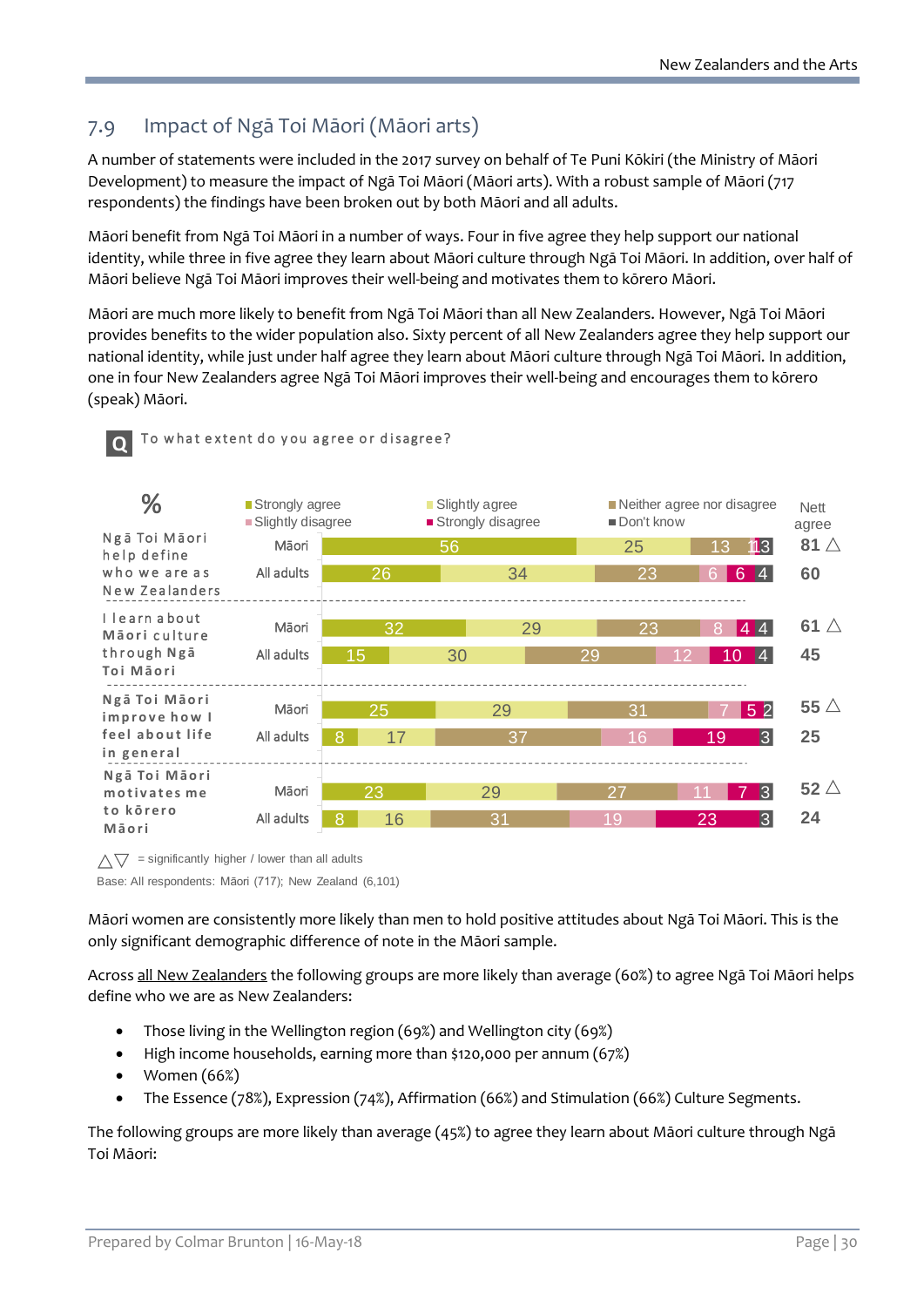- Those living in the Wellington region (54%) and Wellington city (56%)
- Higher income earners, those earning between \$80,001 and \$120,000 per annum (49%) and earning more than \$120,000 per annum (52%)
- Women (52%)
- Those aged  $30-49(51%)$
- The Essence (64%), Expression (63%) and Stimulation (53%) Culture Segments.

The following groups are more likely than average (25%) to agree Ngā Toi Māori improves how they feel about life in general:

- Pacific peoples (37%)
- High income households, earning more than \$120,000 per annum (30%)
- Women (29%)
- Those aged  $15-39$  ( $31\%$ )
- The Expression (42%), Essence (41%), and Stimulation (30%) Culture Segments.

Finally, the following groups are more likely than average (24%) to agree Ngā Toi Māori motivates them to kōrero (speak) Māori:

- Pacific peoples (37%)
- Those living in the Wellington region (32%) and Wellington city (31%)
- Women (29%)
- Those aged  $15-39(29%)$
- The Expression (40%) and Essence (38%) Culture Segments.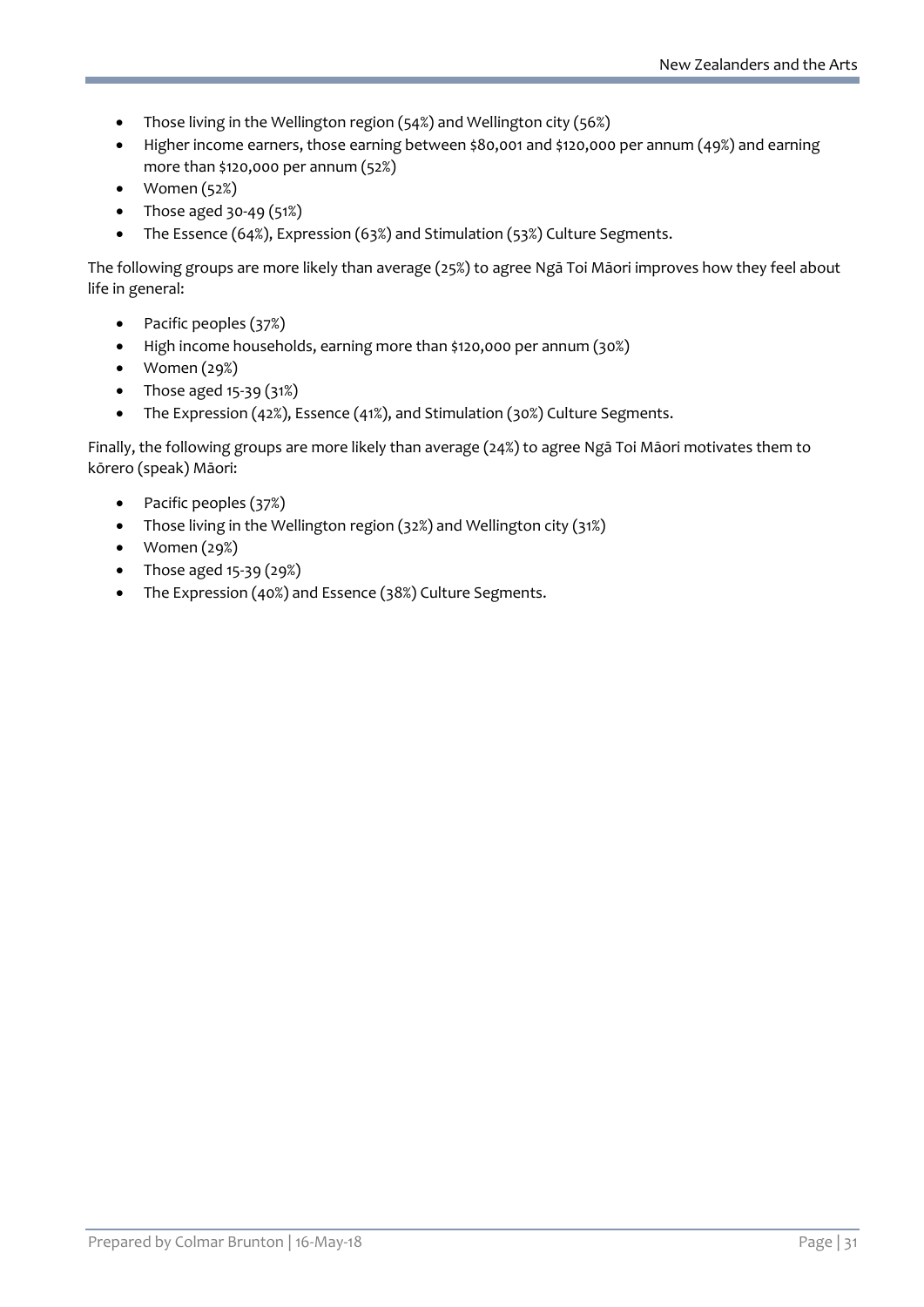# <span id="page-31-0"></span>8 Attendance by art form

### 8.1 Summary of attendance by art form

The chart below shows the proportion of New Zealanders who have attended each of the six art forms listed in the survey. The 2017 findings are based on the online survey. Due to the change in survey methodology we have re-weighted the findings for the previous survey waves to enable a more meaningful comparison. The weights were calculated by comparing the online survey findings in 2017 with findings from a parallel telephone survey<sup>[5](#page-31-1)</sup>.

The performing arts remains the most popular art form, with over half of New Zealanders having attended in the last 12 months. This is followed by the visual arts<sup>[6](#page-31-2)</sup> which is one of several art forms where attendance has increased since 2014, alongside Māori arts and Pacific arts.

In contrast, the literary arts is the least popular art form and there has been a gradual (yet significant) decrease in attendance in literary festivals or events over the past 12 years.

Further analysis of each art form (including differences by demographic groups) is presented in the following sub-sections.



**O** Proportion who have attended different art forms in the last 12 months.

Base: All respondents 2005 (n=1,375); 2008 (n=2,099); 2011 (n=2,580); 2014 (n=1,181); 2017 (n=6,101)  $\wedge \nabla$  = significantly higher / lower than 2014

<span id="page-31-2"></span><span id="page-31-1"></span><sup>&</sup>lt;sup>5</sup> See section 3 for further detail on the change in method and approach taken to re-weighting the previous surveys.  $6$  In 2014 'craft and object art' was split out from visual arts as a separate art form, as such comparative data is not provided before 2014 for either art form.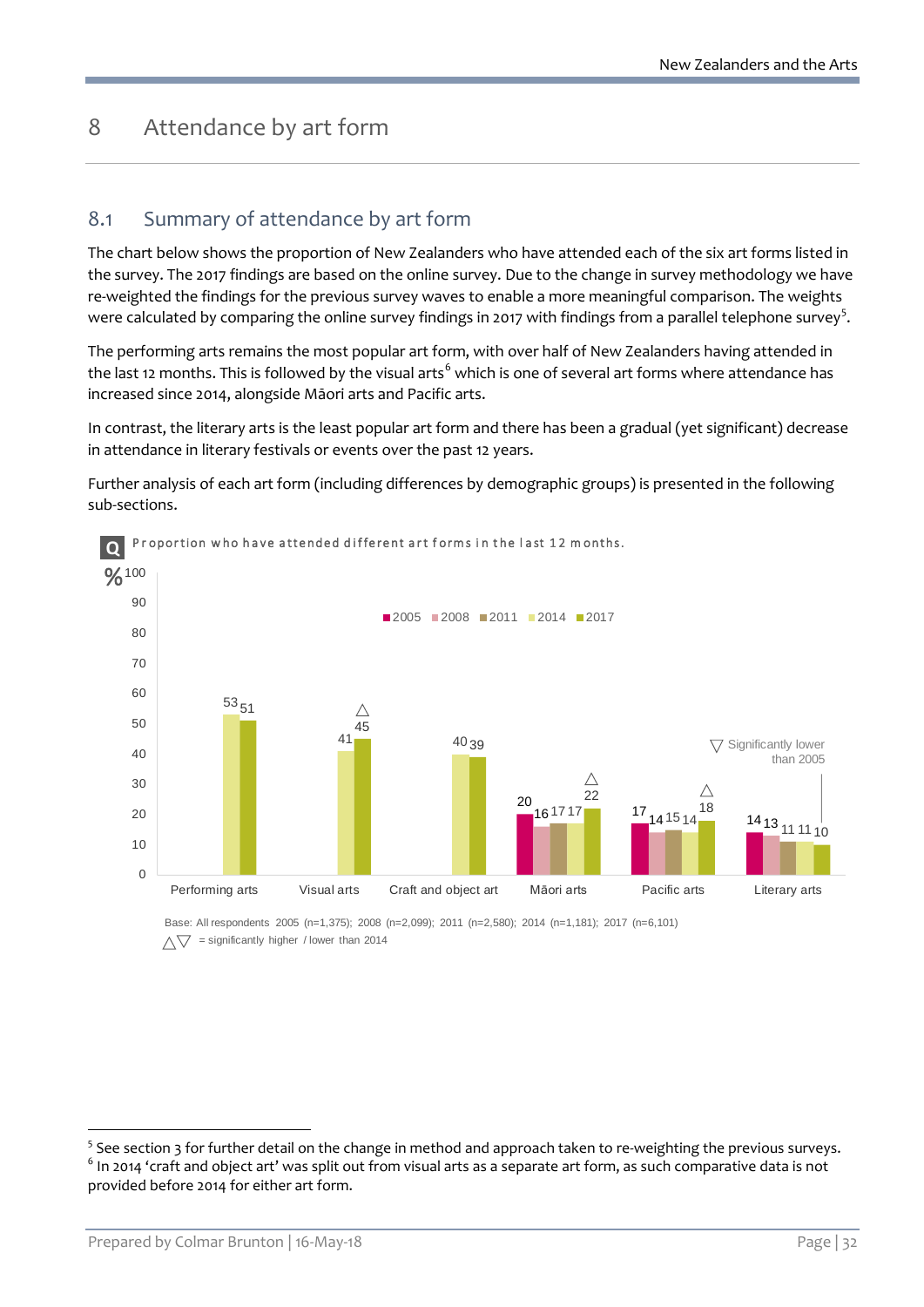# 8.2 Attendance at performing arts

#### 8.2.1 Attendance at performing arts

Performing arts is the most popular art form included in the survey. Just over half of New Zealanders have attended the performing arts in the last 12 months. The difference between 2017 and 2014 is not statistically significant.

Now thinking a bout the performing arts such a s theatre, dance, a nd m usic. Have y ou g one to any ballet or contemporary dance performances, live theatre, concerts, musical performances or circuses in the last 12 months? **Q**



Base: All respondents 2005 (n=1,375); 2008 (n=2,099); 2011 (n=2,580); 2014 (n=1,181); 2017 (n=6,101)

Those demographic groups who are more likely than average (51%) to attend the performing arts include:

- Higher income earners, those earning between \$80,001 and \$120,000 per annum (55%) and earning more than \$120,000 per annum (62%)
- Those living in Wellington city (61%)
- Women (58%)
- The Essence (70%), Expression (65%), Affirmation (58%) and Stimulation (58%) Culture Segments.

Conversely those groups who are less likely than average (51%) to attend the performing arts include:

- Asian New Zealanders (47%)
- Those living in the Bay of Plenty (46%), Waikato (46%), Manawatu-Whanganui (44%), Gisborne (40%), Northland (40%) and West Coast (38%)
- Men (44%)
- Low income households, earning up to \$30,000 per annum (38%)
- The Enrichment (40%), Perspective (34%) and Entertainment (25%) Culture Segments.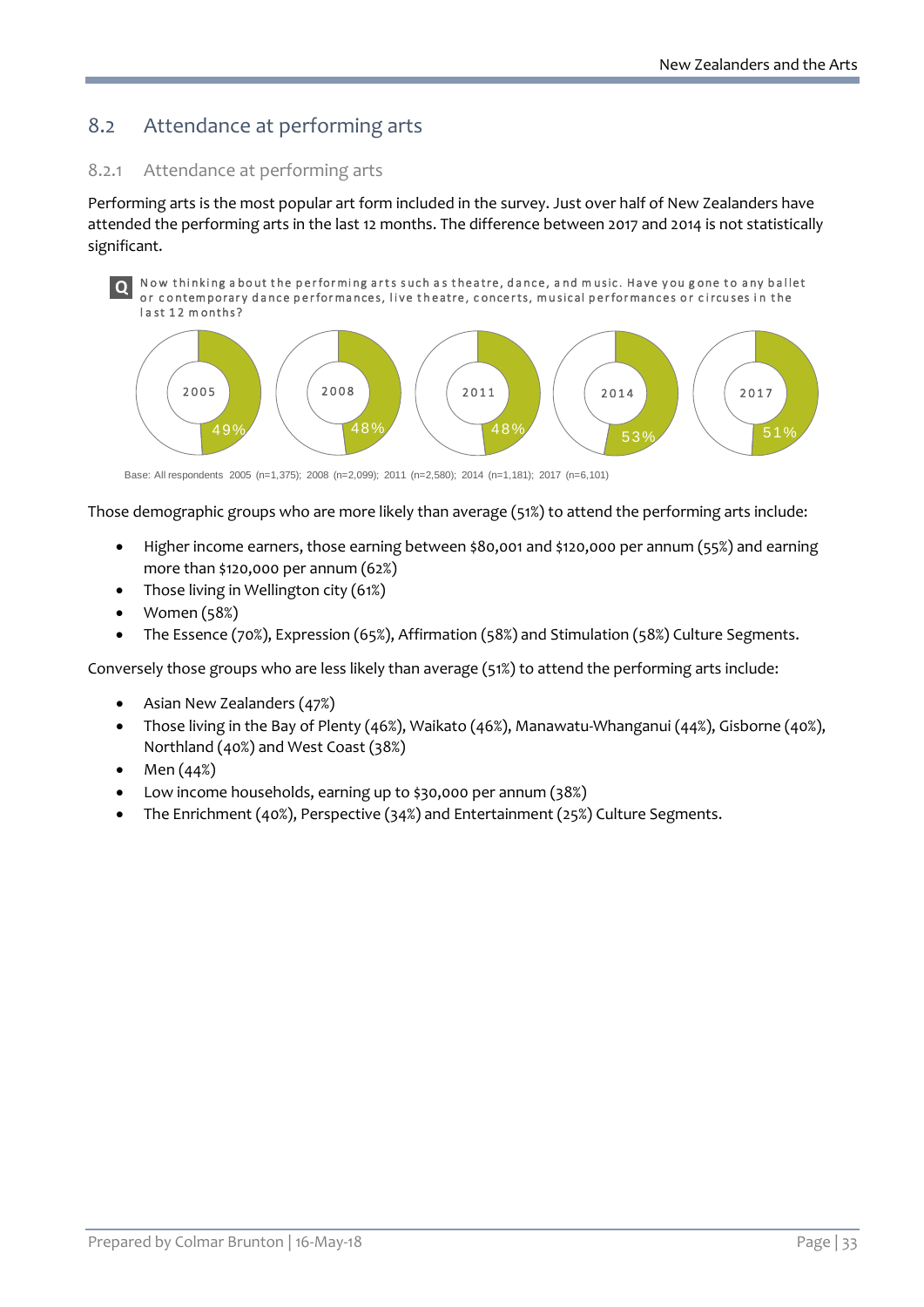#### 8.2.2 Attendance at different types of performing arts

Concerts or musical performances are the most popular type of performing arts. Thirty-seven percent of New Zealanders have attended a concert or musical performance in the last 12 months. This is followed by the theatre (25%) and ballet or some other form of dance (11%).



Base: All respondents (n=6,101)

There are consistent groups of New Zealanders who are more likely to attend each one of the performing arts. This includes:

- Those living in Wellington city
- High-income households, earning more than \$120,000 per annum
- Women
- The Essence and Expression Culture Segments.

In addition, residents in Otago (46%) are more likely than average to (37%) have attended a concert or musical performance; while residents in Marlborough (34%) and Nelson (32%) are more likely than average (25%) to have attended the theatre.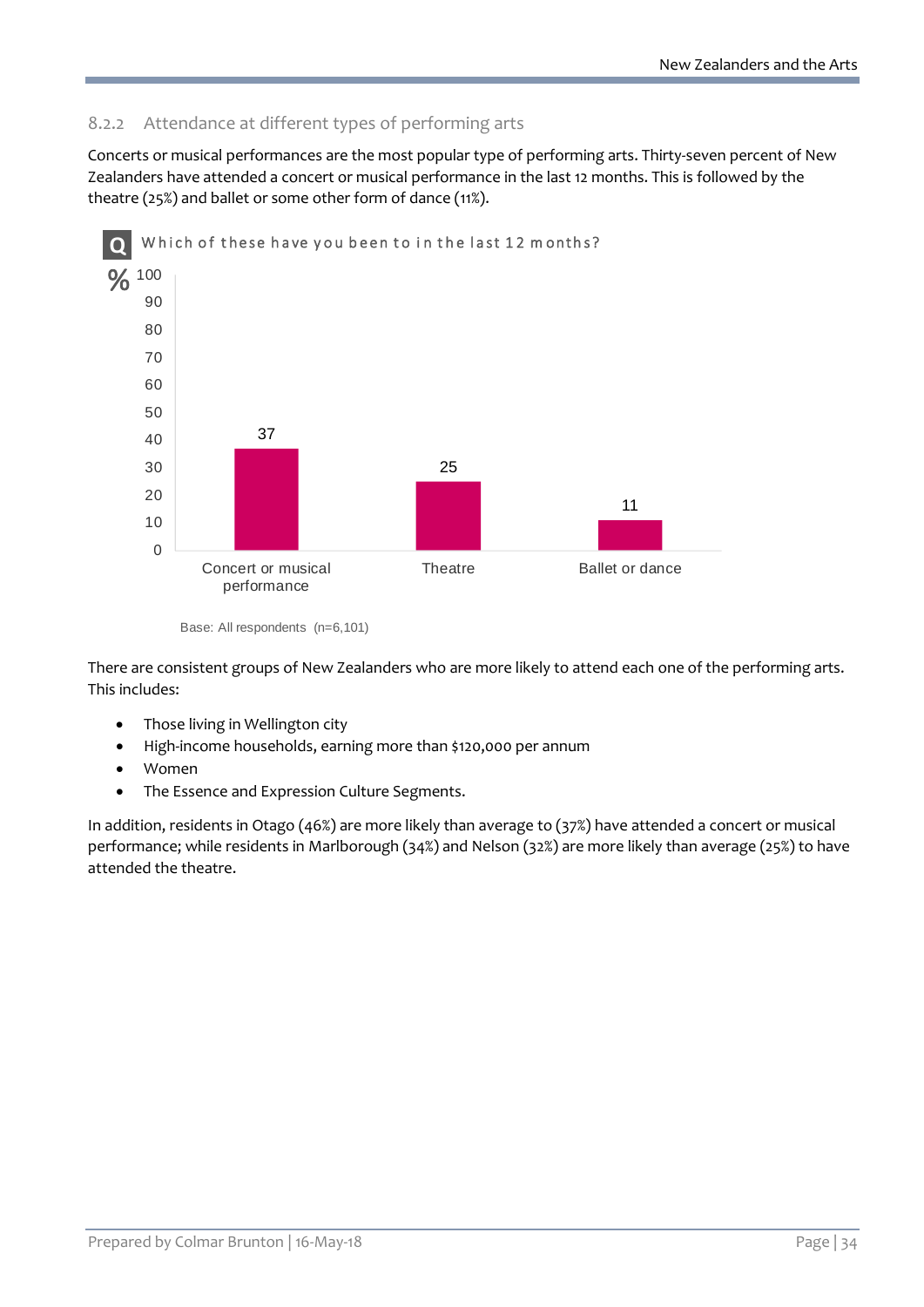#### 8.2.3 Frequency of attendance at the performing arts

Most of those who attend the performing arts do so on a relatively infrequent basis. The proportion who have attended between one and three times is 75% for concerts or musical performances, 73% for the theatre, and 86% for ballet or other dance performances.



Base: All respondents who have attended each art form, numbers shown in brackets

Wellington city residents is the one demographic group who are more likely than average to attend each of the performing arts on a regular basis (at least four times in the last 12 months).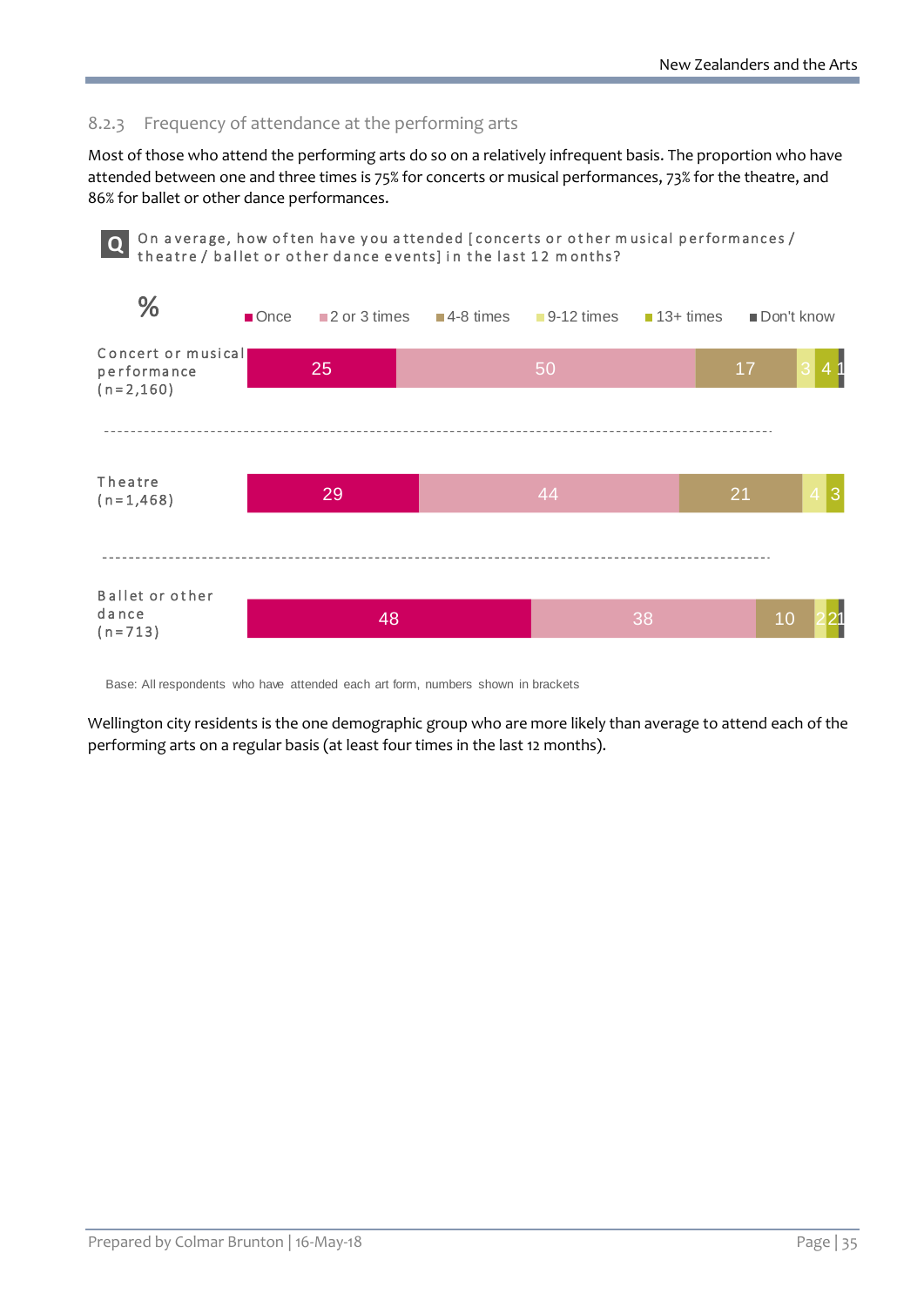# 8.3 Attendance at visual arts

#### 8.3.1 Attendance at visual arts

Almost half of all New Zealanders (45%) have attended a visual arts event in the last 12 months. This is a significant increase from 2014 (41%). Note that in 2014 craft and object art was split out as a standalone art form. As such, no comparative data is provided for visual arts before 2014.

Firstly thinking about the visual arts such as sculpture and painting, print-making, ty pography, photography a nd f ilm-making, have y ou v isited a ny art galleries or exhibitions or online galleries or attended any film festivals in the last 12 months? **Q**



Base: All respondents 2014 (n=1,181); 2017 (n=6,101)

 $\triangle$  = significantly higher than 2014

Those demographic groups who are more likely than average (45%) to attend the visual arts include:

- Those living in Otago (64%) and Wellington city (61%)
- Lower-income households, earning between \$30,001 and \$50,000 per annum (54%)
- High-income households, earning more than \$120,000 per annum (51%)
- Asian New Zealanders (50%)
- The Essence (70%), Expression (59%) and Stimulation (52%) Culture Segments.

Conversely, those groups who are less likely than average (45%) to attend the performing arts include:

- Those living in the Waikato (35%) and West Coast (31%)
- Low income households, earning up to \$30,000 per annum (32%)
- The Enrichment (39%), Perspective (29%) and Entertainment (13%) Culture Segments.

#### 8.3.2 Frequency of attendance at the visual arts

Most of those who attend the visual arts do so on a relatively infrequent basis; 75% did so between one and three times in the last 12 months.



Base: All who have attended the visual arts (n=2,786)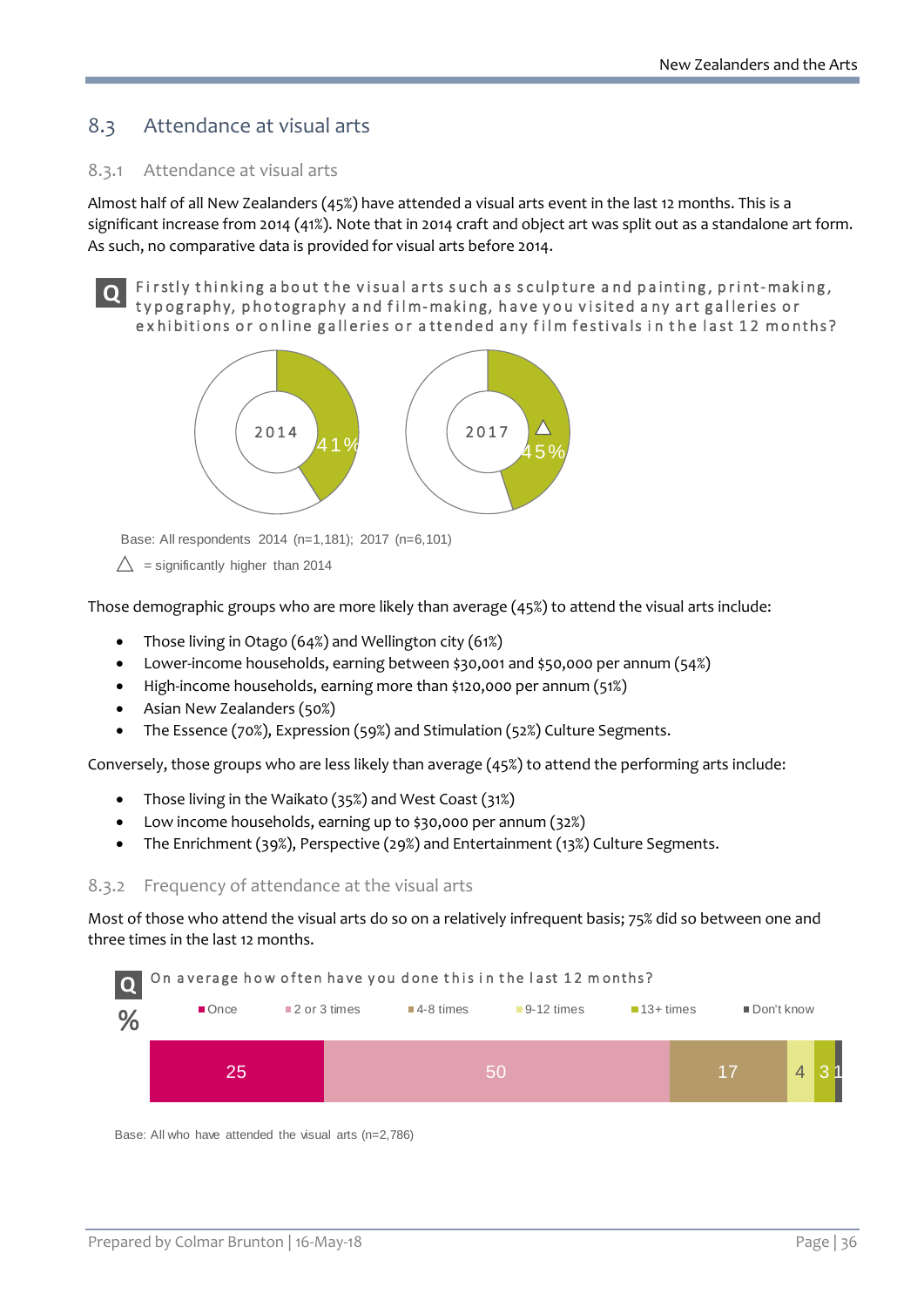Those living in Wellington city (34%) and the Essence Culture Segment (37%) are more likely than average (25%) to attend the visual arts on a regular basis (at least four times in the last 12 months).

### 8.3.3 Impact of film festivals

Three in ten New Zealanders who had attended visual arts had attended a film festival in the last 12 months.

Were film festivals included among the visual ar ts you have visited in the last 12 months? **Q**



Base: All who have attended the visual arts (n=2,786)

Of those people who have attended the visual arts in the last 12 months, the following demographic groups are more likely than average (30%) to have attended a film festival:

- Pacific peoples (47%)
- Those living in Wellington city (45%) and Auckland (37%)
- Asian New Zealanders (41%)
- Young people aged 15-29 (39%)
- The Expression Culture Segment (38%).

The vast majority of those who had attended a film festival (84%) also attended at least one other type of visual arts event. This means there are very few New Zealanders whose only visual arts experience (in the last 12 months) is a film festival (2% of all New Zealanders).





Base : All who have attended film festivals (n=817)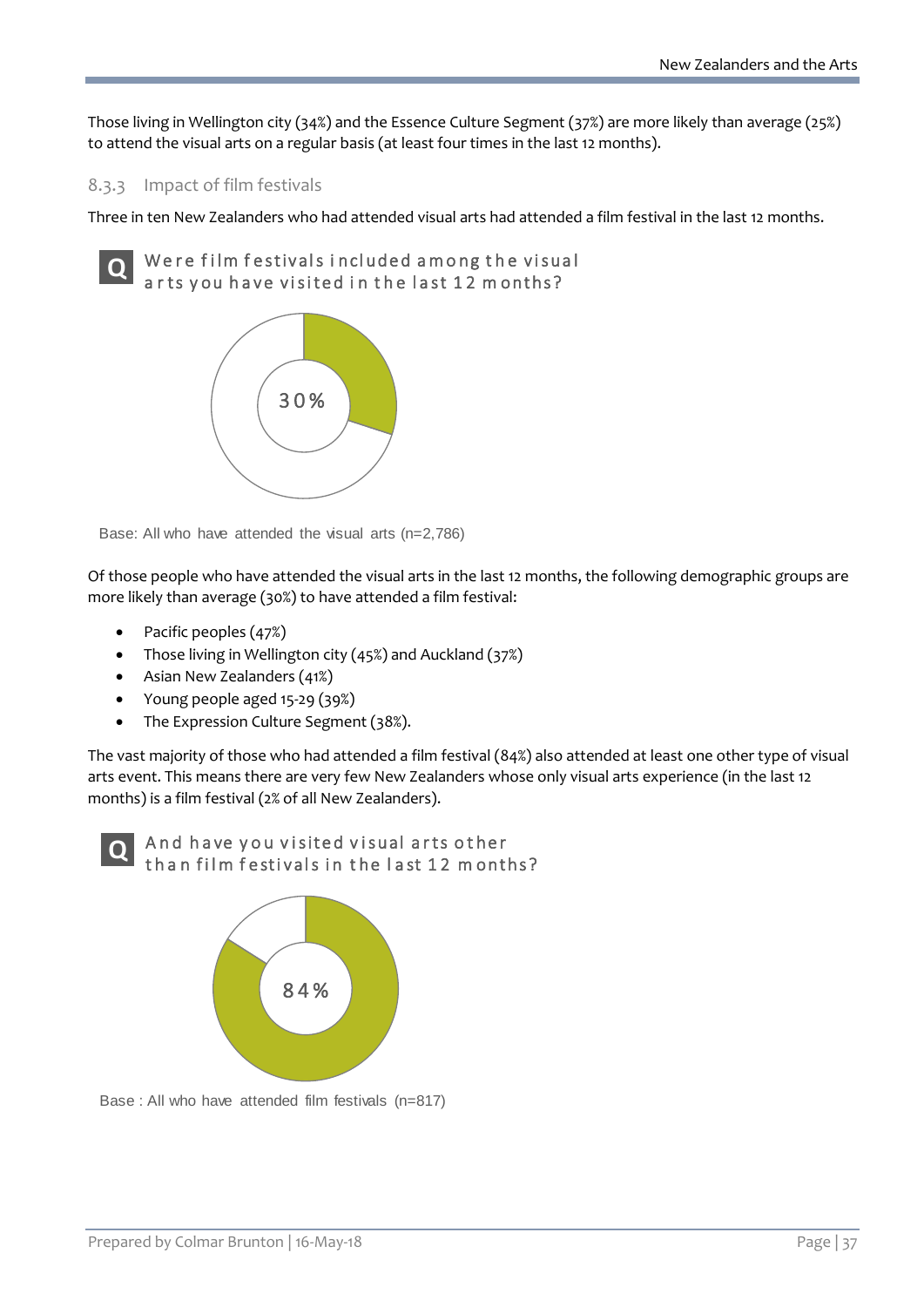## 8.4 Attendance at craft and object art

### 8.4.1 Attendance at craft and object art

Four in ten New Zealanders (39%) have attended a craft and object art event in the last 12 months. This is consistent with 2014 (40%). Note that in 2014 craft and object art was split out as a standalone art form. As such no comparative data is provided before 2014.

**Q**

T hinking now a bout craft a nd object art such as c eramics, f urniture, g lass j ewellery em broidery, quilting, pottery, spinning and weaving, or textiles, have you visited any art galleries or exhibitions or online galleries in the last 12 months?



Base: All respondents 2014 (n=1,181); 2017 (n=6,101)

Those demographic groups who are more likely than average (39%) to attend craft and object art events include:

- Those living in Otago (53%) and Taranaki (47%)
- Lower-income households, earning between \$30,001 and \$50,000 per annum (48%)
- Older people aged 60-69 (45%)
- Women  $(45%)$
- The Essence (61%), Expression (53%), Stimulation (46%) and Affirmation (45%) Culture Segments.

Conversely those groups who are less likely than average (45%) to attend craft and object art events include:

- Those living in the Waikato (35%)
- Low income households, earning up to \$30,000 per annum (33%)
- Men (31%)
- The Release (31%), Enrichment (29%), Perspective (22%) and Entertainment (11%) Culture Segments.

#### 8.4.2 Frequency of attendance at the craft and object art

Most of those who attend craft and object art events do so on a relatively infrequent basis; 77% did so between one and three times in the last 12 months.



Base: All who have attended craft and object art (n=2,487)

Those living in Wellington city (30%) and the Essence Culture Segment (32%) are more likely than average (22%) to attend craft and object art events on a regular basis (at least four times in the last 12 months).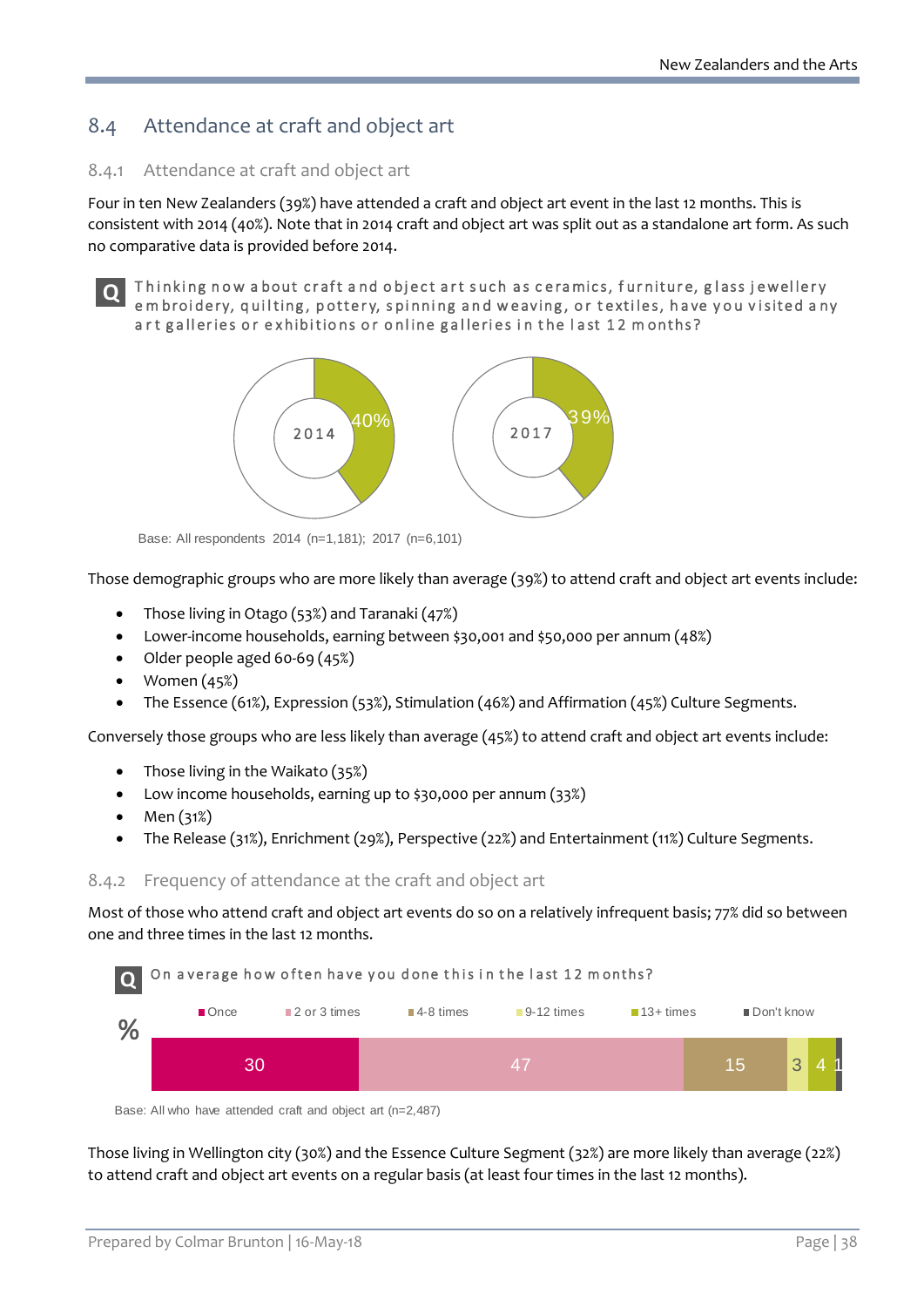## 8.5 Attendance at Māori arts

### 8.5.1 Attendance at Māori arts

One in five New Zealanders (22%) have attended Māori arts events in the last 12 months. This is higher than 2014, and the highest level of attendance for the Māori arts to date. Over half of Māori (52%) have attended Māori arts events. They also reach out to a wider audience with 31% of Pacific peoples having attended, 19% of New Zealand Europeans and 19% of Asian New Zealanders.

Thinking about Māori arts, have you gone to any cultural performances, festivals, **Q** Thinking about Māori arts, have you gone to any cultural perrormances, restiventions or celebrations by Māori people or groups in the last 12 months?



Base: All respondents 2005 (n=1,375); 2008 (n=2,099); 2011 (n=2,580); 2014 (n=1,181); 2017 (n=6,101)

Those demographic groups who are more likely than average (22%) to attend Māori arts events include:

- Those living in the Hawkes Bay (32%)
- Women (27%)
- The Essence (34%), Expression (33%) and Stimulation (28%) Culture Segments.

Conversely those groups who are less likely than average (22%) to attend Māori arts events include:

- Men (17%)
- Older people aged 70+ (15%)
- Those living in Nelson (12%)
- The Release (16%), Enrichment (14%), Perspective (13%) and Entertainment (6%) Culture Segments.

### 8.5.2 Frequency of attendance at Māori arts

Most of those who attend Māori arts do so on a relatively infrequent basis; 84% did so between one and three times.



Base: All who have attended Maori arts (n=1,318)

Māori (34%), low income households (up to \$30,000) (29%), and the Expression Culture Segment (23%) are more likely than average (16%) to attend Māori arts events on a regular basis (at least four times in the last 12 months).

 $\triangle$  = significantly higher than 2014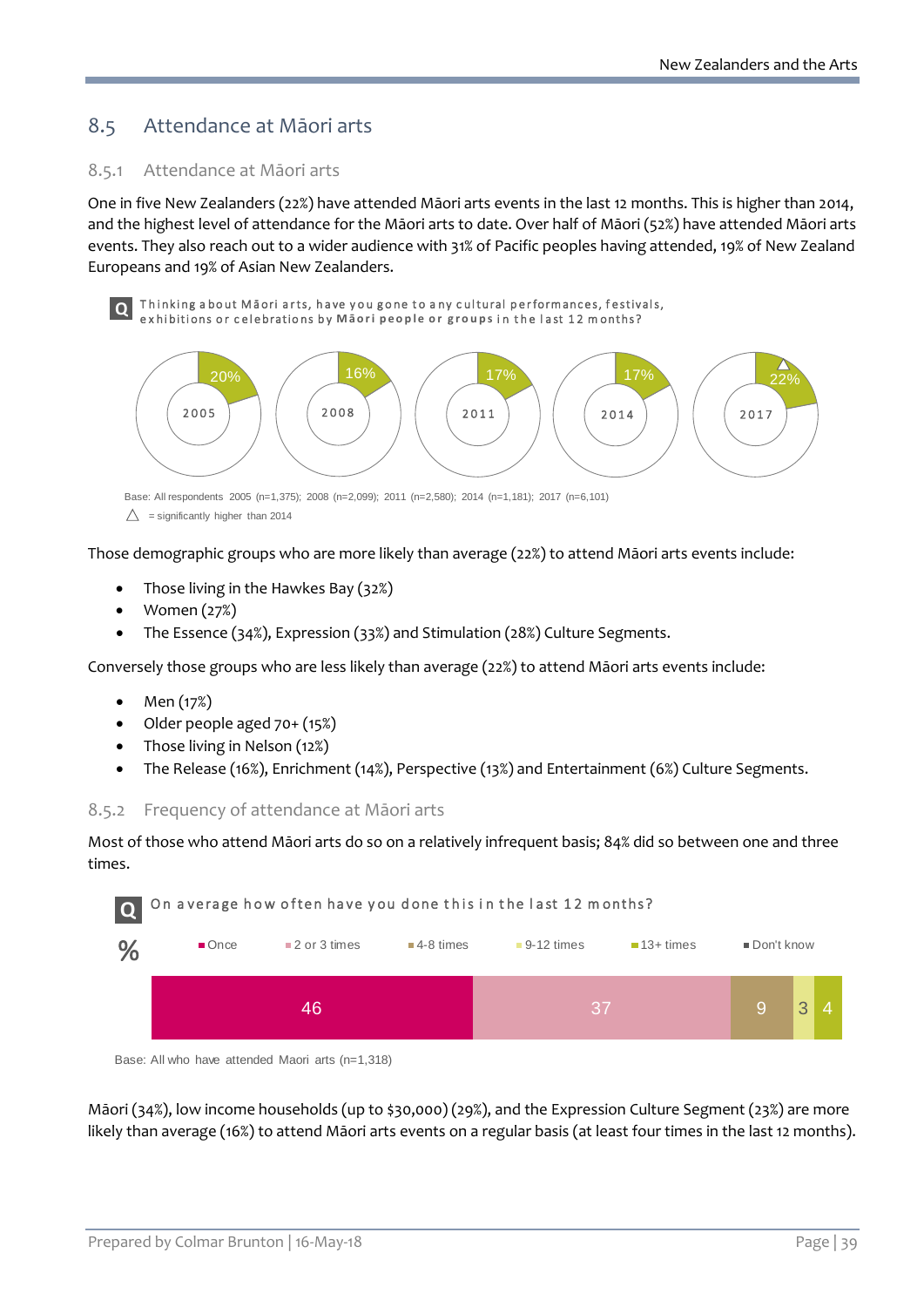## 8.6 Attendance at Pacific arts

#### 8.6.1 Attendance at Pacific arts

Eighteen percent of New Zealanders have attended Pacific arts events in the last 12 months. This is higher than 2014, and the highest level of attendance for the Pacific arts to date. Over half of Pacific peoples (52%) have attended Pacific arts events. They also reach out to a wider audience with 40% of Māori having attended, 18% of Asian New Zealanders and 14% of New Zealand Europeans.

Now thinking about Pacific Arts, have you gone to any cultural performances, festivals, external new thinking about Pacific Arts, have you gone to any cultural performances,<br>**Q** exhibitions or celebrations by Pacific people or groups in the last 12 months?



Base: All respondents 2005 (n=1,375); 2008 (n=2,099); 2011 (n=2,580); 2014 (n=1,181); 2017 (n=6,101)

Those demographic groups who are more likely than average (18%) to attend Pacific arts events include:

- Those living in Auckland (23%)
- Those aged 30-39 (22%)
- Women (22%)
- The Essence (28%) and Expression (28%) Culture Segments.

Conversely those groups who are less likely than average (18%) to attend Pacific arts events include:

- New Zealand Europeans (14%)
- Men (14%)
- Those living in Bay of Plenty (13%), Nelson (10%), Tasman (9%) and West coast (6%)
- Older people aged 70+ (9%)
- The Enrichment (11%), Perspective (8%) and Entertainment (8%) Culture Segments.

#### 8.6.2 Frequency of attendance at Pacific arts

Most of those who attend Pacific arts do so on a relatively infrequent basis; 85% did so between one and three times.



Base: All who have attended the Pacific arts (n=1,067)

Pacific peoples (29%), those aged 30-39 (22%) and the Expression Culture Segment (22%) are more likely than average (14%) to attend Pacific arts events on a regular basis (at least four times in the last 12 months).

 $\triangle$  = significantly higher than 2014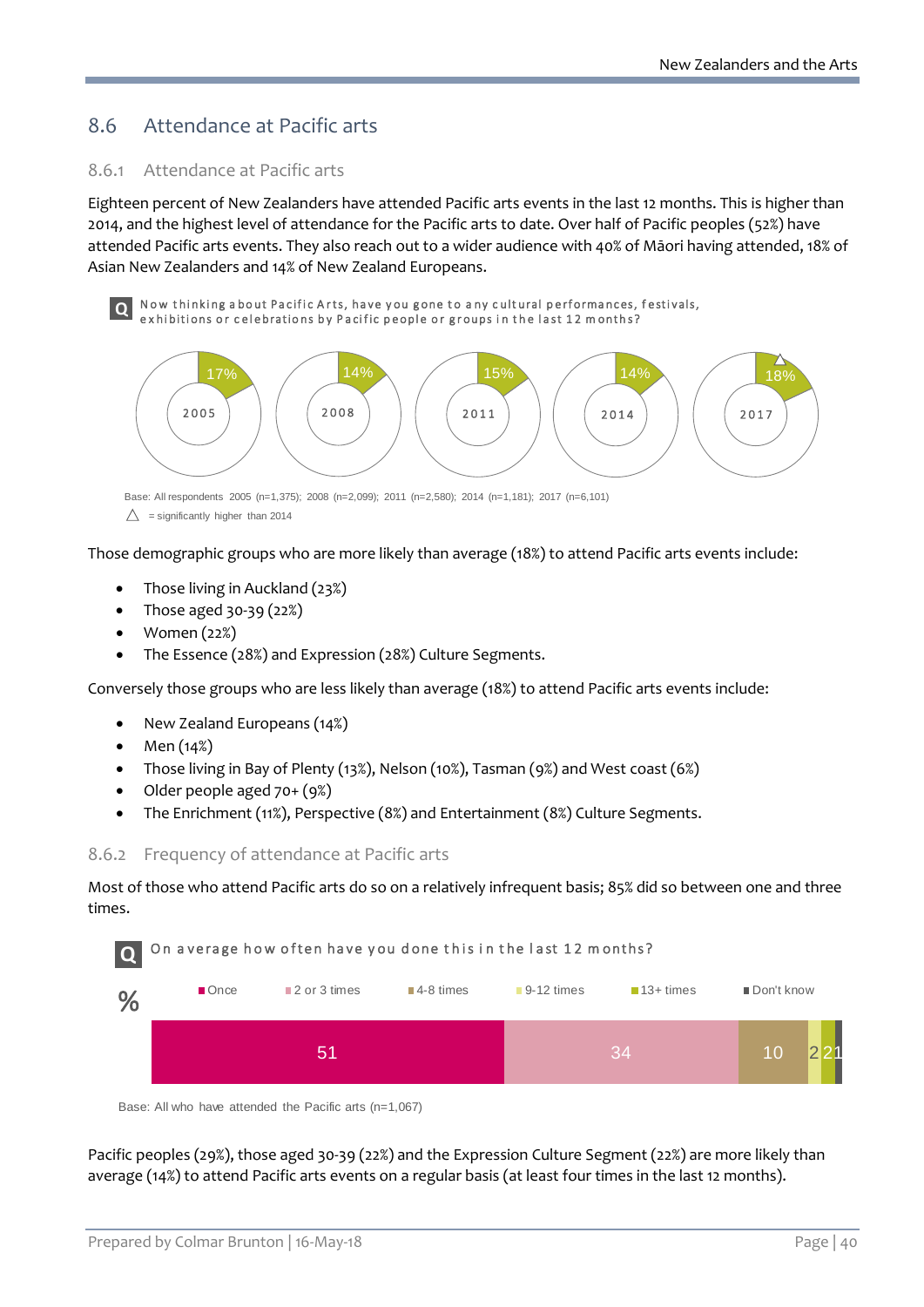## 8.7 Attendance at Literary arts

### 8.7.1 Attendance at Literary arts

One in ten New Zealanders have attended a literary festival or event in the last 12 months. This continues a gradual decline in attendance since 2005 and is lower than the benchmark year.

Now thinking a bout literature, have y ou g one to any poetry or book r eadings, or **Q** Now thinking about literature, have you gone to a literary festivals or events in the last 12 m onths?



Base: All respondents 2005 (n=1,375); 2008 (n=2,099); 2011 (n=2,580); 2014 (n=1,181); 2017 (n=6,101)  $\nabla$  = significantly lower than 2005

Those demographic groups who are more likely than average (10%) to attend a literary festival or event in the last 12 months include:

- Asian New Zealanders (17%)
- Those living in Wellington city (14%)
- The Expression (16%) and Essence (15%) Culture Segments.

Conversely those groups who are less likely than average (10%) to attend a literary festival or event in the last 12 months include:

- Those living in Northland (6%), Southland (6%) and the Bay of Plenty (5%)
- The Enrichment (4%), Perspective (2%) and Entertainment (2%) Culture Segments.

### 8.7.2 Frequency of attendance at literary arts

Most of those who attend a literary festival or event do so on a relatively infrequent basis; 78% did so between one and three times.





Younger people, aged 15-29 (31%) are more likely than average (21%) to attend a literary festival or event on a regular basis (at least four times in the last 12 months).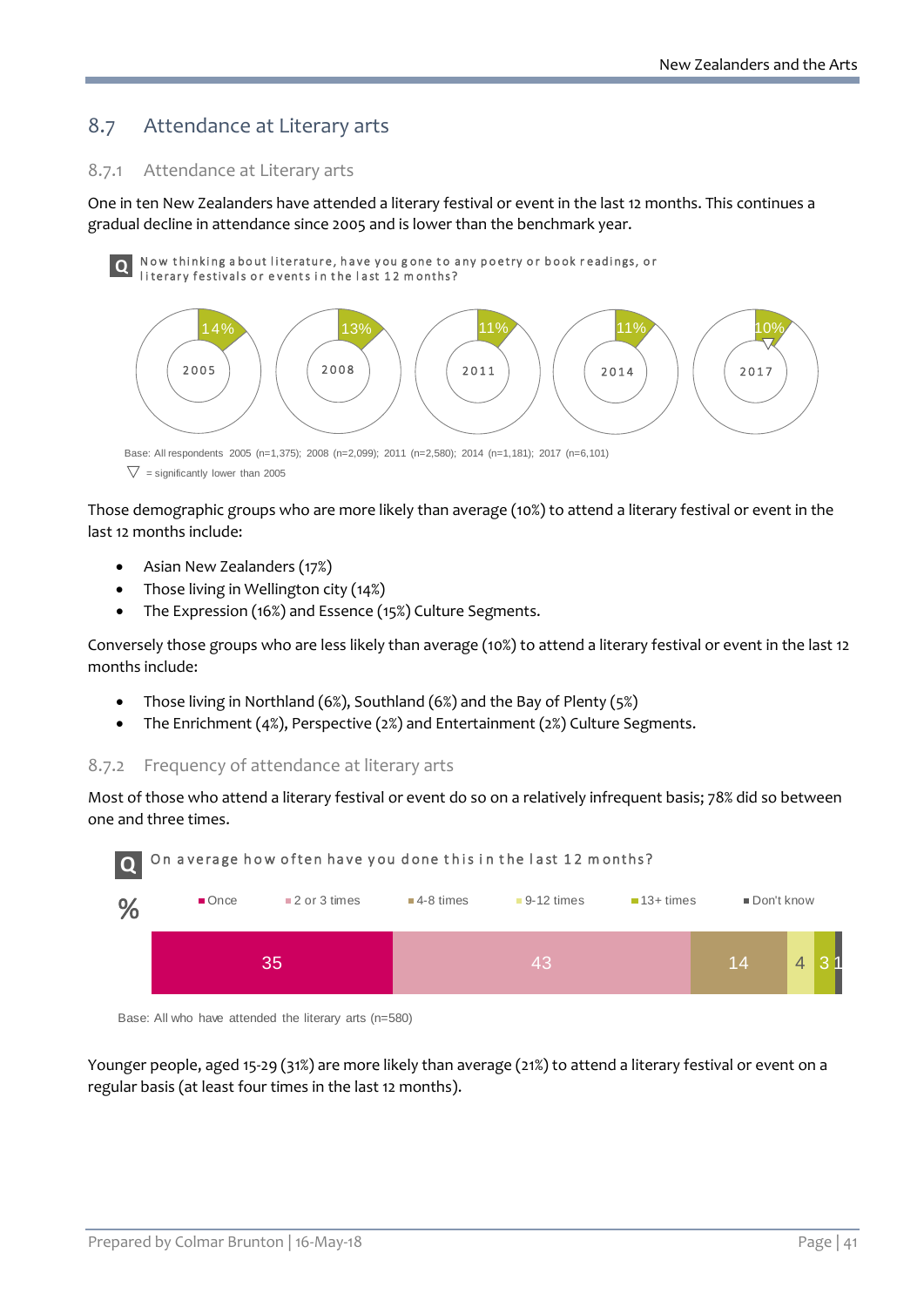## 8.8 Encouraging greater attendance at the arts

Three in five New Zealanders (62%) agree some arts interest them but they still don't go much. We asked the respondents who agreed with this statement what might encourage them to go more often.

Ticket prices and choice emerged as key factors that influence attendance. Half of the respondents indicate reducing the price of tickets (52%) and having a greater range of events that appealed to them (50%) would encourage them to attend the arts more often.

There is also an opportunity to improve attendance by challenging social isolation and improving the quality of arts events. Forty-five percent of respondents indicate having someone to go with to the arts would encourage them to go more often, while 37% believe that higher quality arts events would do so.

Finally, there is evidence greater inclusivity needs to be promoted to encourage attendance. Three in ten respondents indicate the following would encourage them to go more often: if they knew more people like them would be going (29%) and if they were confident of feeling welcome (28%).



Base: All respondents who are interested in the arts but don't go much: (n=3,822)

A number of demographic groups repeatedly indicate these different factors would encourage them to go to the arts more often than they currently do. They include: younger people; women; ethnic minorities (in particular Asian New Zealanders); those on relatively high households incomes (between \$80,001 and \$120,000 per annum); and the Affirmation and Expression Culture Segments.

Further detail for each factor are provided below.

The following demographic groups are more likely than average (52%) to indicate they would go to arts more often *if the price of tickets was cheaper*:

- Asian New Zealanders (63%)
- Women (59%)
- Younger people aged 15-49 (58%)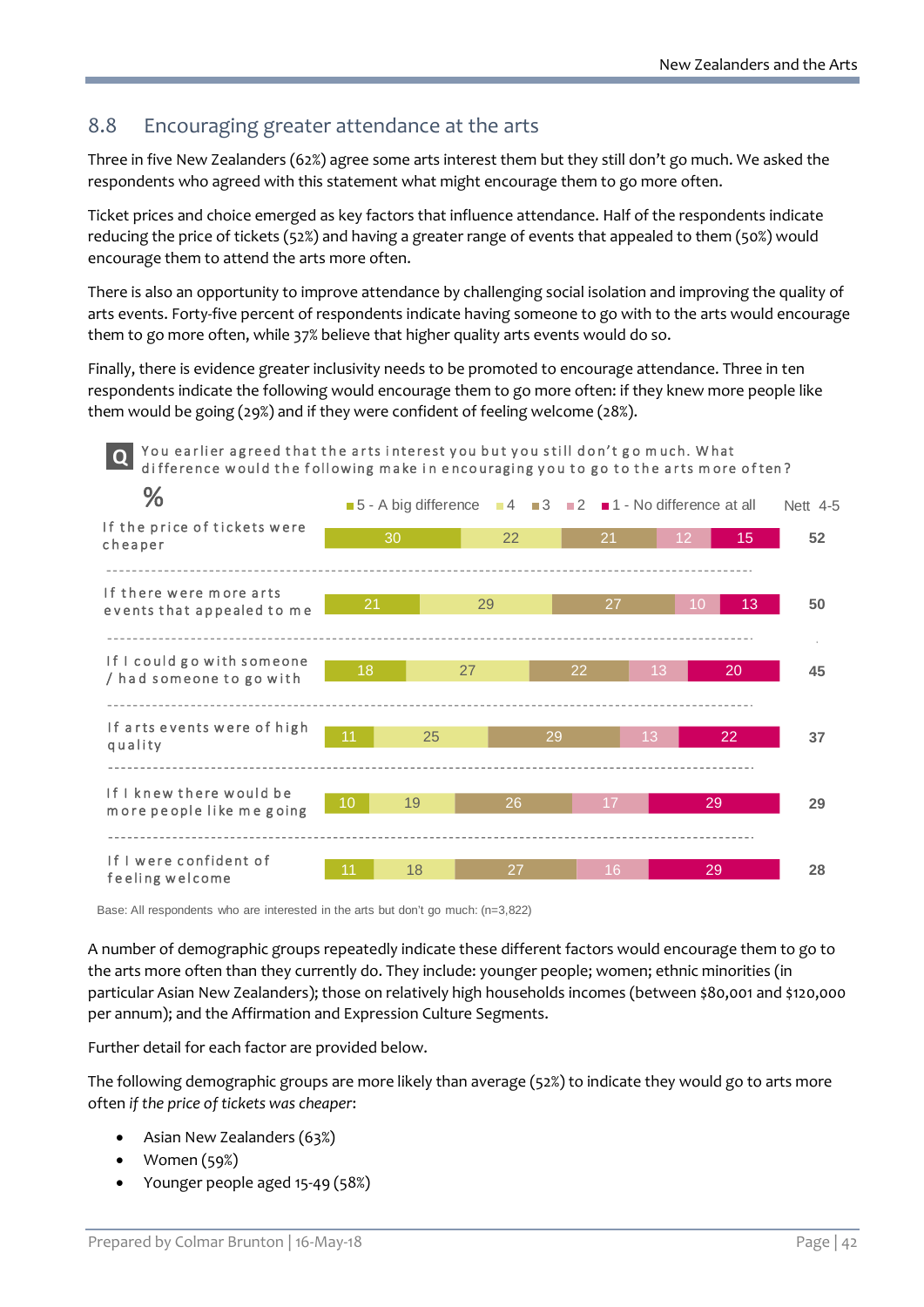- Those earning between \$80,001 and \$120,000 per annum (58%)
- Those living in metropolitan areas (58%)
- The Affirmation Culture Segment (65%).

The following demographic groups are more likely than average (50%) to indicate they would go to the arts more often *if there were more arts events that appealed to them*:

- Younger people aged 15-39 (62%)
- Those living in Wellington city (57%) and Auckland (54%)
- Those earning between \$80,001 and \$120,000 per annum (56%)
- Asian New Zealanders (56%)
- The Affirmation (58%) and Expression (57%) Culture Segments.

The following demographic groups are more likely than average (45%) to indicate they would go to the arts more often *if they had someone to go with*:

- Those living in Christchurch (64%)
- Pacific peoples (61%)
- Younger people aged 15-29 (61%) and 30-39 (56%)
- Asian New Zealanders (55%)
- One person households (53%)
- Those earning between \$80,001 and \$120,000 per annum (53%)
- Women (52%)
- The Affirmation (59%) and Expression (51%) Culture Segments.

The following demographic groups are more likely than average (37%) to indicate they would go to the arts more often *if arts events were of high quality*:

- Asian New Zealanders (53%)
- Those living in Christchurch (54%) and Wellington city (42%)
- Younger people aged  $15-29$  (49%) and  $30-39$  (45%)
- Higher income earners, those earning between \$80,001 and \$120,000 per annum (45%) and earning more than \$120,000 per annum (42%)
- The Expression (47%) Culture Segment.

The following demographic groups are more likely than average (29%) to indicate they would go to the arts more often *if they knew there would be more people like them going*:

- Asian New Zealanders (42%)
- Younger people aged 15-29 (45%) and 30-39 (35%)
- Those living in Auckland (34%)
- The Expression (40%) and Affirmation (39%) Culture Segments.

The following demographic groups are more likely than average (28%) to indicate they would go to the arts more often *if they were confident of feeling welcome*:

- Pacific peoples (42%)
- Younger people aged 15-29 (41%) and 30-39 (35%)
- Those living in Manawatu-Whanganui (40%) and Auckland (31%)
- Asian New Zealanders (38%)
- Māori (35%)
- Women (32%)
- The Affirmation (36%) and Expression (34%) Culture Segments.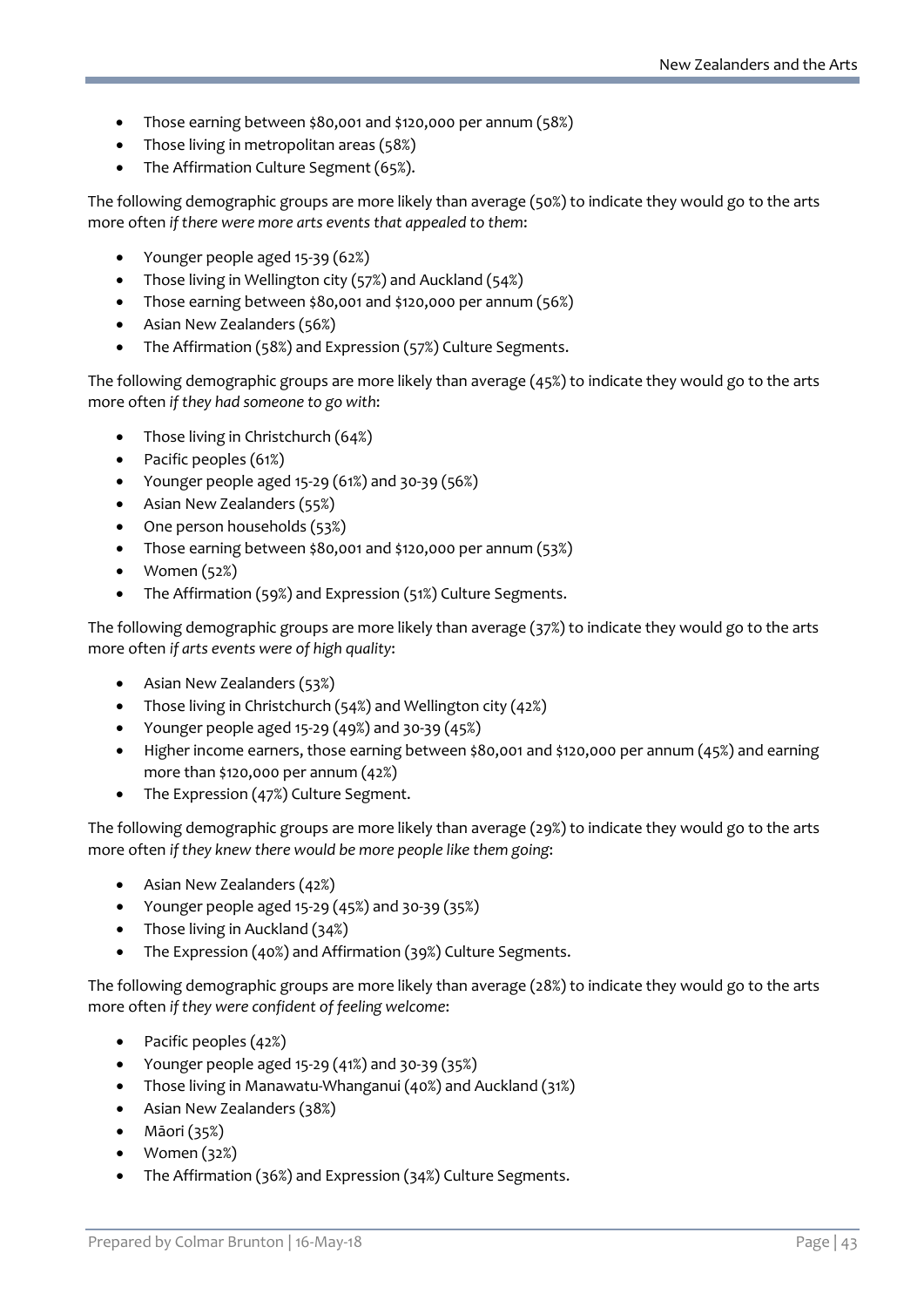# 9 Participation by art form

## 9.1 Summary of participation by art form

The chart below shows the proportion of New Zealanders who have participated in each art form in the last 12 months. The 2017 findings are based on the online survey. Due to the change in survey methodology we have reweighted the findings for the previous survey waves to enable a more meaningful comparison. The weights were calculated by comparing the online survey findings in 201[7](#page-43-0) with findings from a parallel telephone survey<sup>7</sup>.

In 2017 the visual arts has overtaken craft and object art to become the most popular art form. It is one of several art forms where participation has increased since 2014, alongside literary arts and Pacific arts. These increases have driven the increase in overall participation.

Participation in the performing arts continues an upwards trend, and has reversed the decline that took place in 2008. The least popular art form for participation is the Pacific arts.

While generally the proportion who attends each art form is higher than the proportion who are actively involved, the reverse is true for literary arts, where participation is higher than attendance.

Further analysis of each art form (including sub-group differences) is presented in the following sub-sections.



Base: All respondents 2005 (n=1,375); 2008 (n=2,099); 2011 (n=2,580); 2014 (n=1,181); 2017 (n=6,101)  $\wedge \nabla$  = significantly higher / lower than 2014

<span id="page-43-0"></span> $7$  See section 3 for further detail on the change in method and approach taken to re-weighting the previous surveys.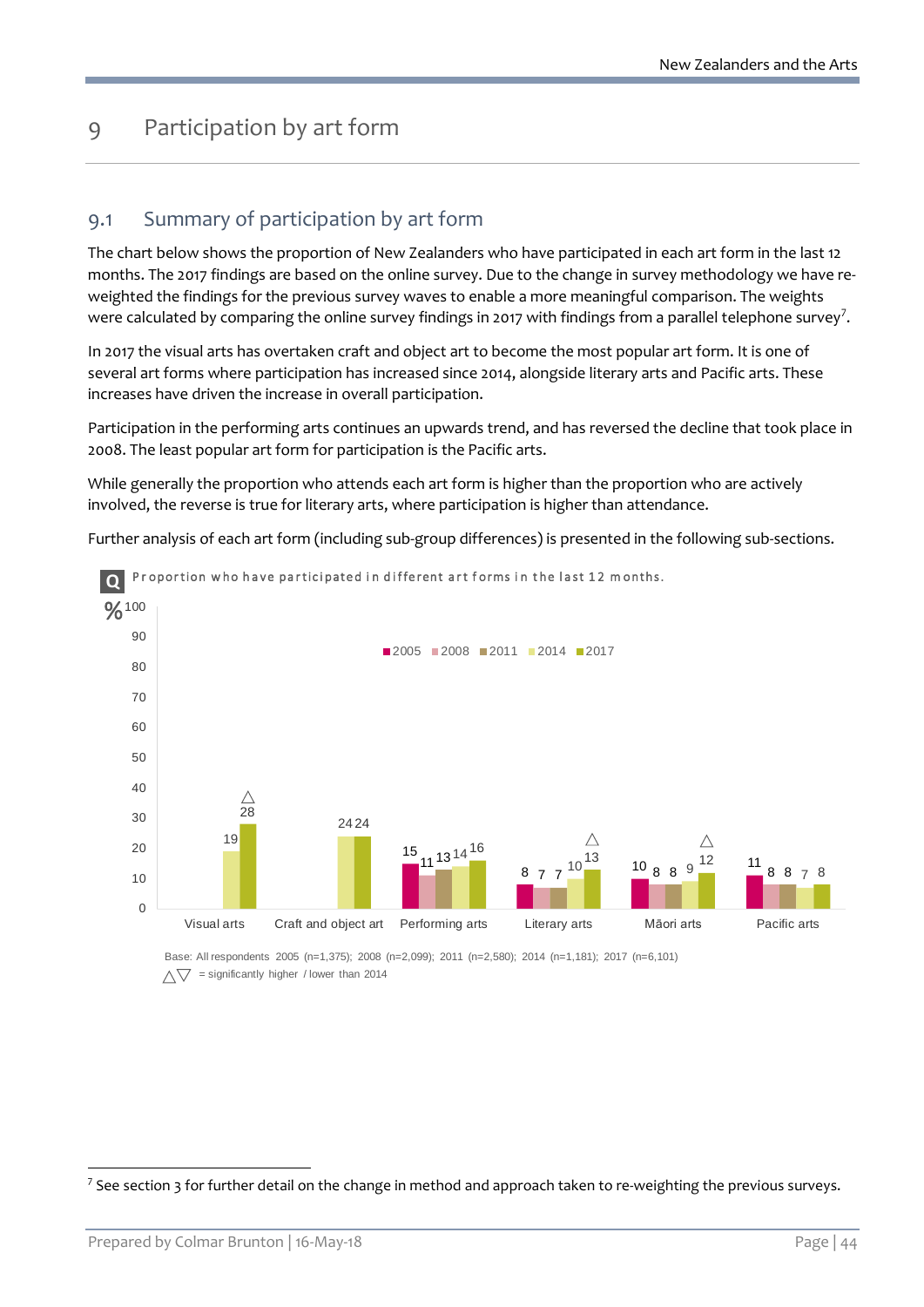## 9.2 Participation in the visual arts

### 9.2.1 Participation in the visual arts

Twenty-eight percent of New Zealanders (28%) have participated in the visual arts in the last 12 months. This is a significant increase from 2014 (19%). One possible explanation for the increase in participation is the continued uptake and development of digital technology (including smart phones and tablets) supporting an increase in web-based art or film making.

Note that in 2014 craft and object art was split out as a standalone art form. As such no comparative data is provided for visual arts before 2014.



Have you been actively involved in the visual arts in any way in the last 12 m onths? For example, painting, photography, s culpting, drawing, print-making, ty pography, web-based digital art, or film making?



Base: All respondents 2014 (n=1,181); 2017 (n=6,101)

 $\triangle$  = significantly higher than 2014

Those demographic groups who are more likely than average (28%) to participate in the visual arts include:

- Young New Zealanders, aged 15-29 (40%)
- The Expression (42%) and Essence (36%) Culture Segments.

Conversely those groups who are less likely than average (45%) to participate in the visual arts include:

- Those living in Southland (22%) and the West Coast (16%)
- Older New Zealanders, aged 60+ (21%)
- The Perspective (21%), Enrichment (19%) and Entertainment (10%) Culture Segments.

#### 9.2.2 Frequency of participation in the visual arts

Of those who participate in the visual arts 32% do so on a regular basis (at least nine times in the last 12 months).



Base: All those who have participated in the visual arts (n=1,604)

Older people, aged 70+ (43%), those living in Northland (41%) and the Essence Culture Segment (43%) are more likely than average (32%) to attend the visual arts on a regular basis (at least nine times in the last 12 months).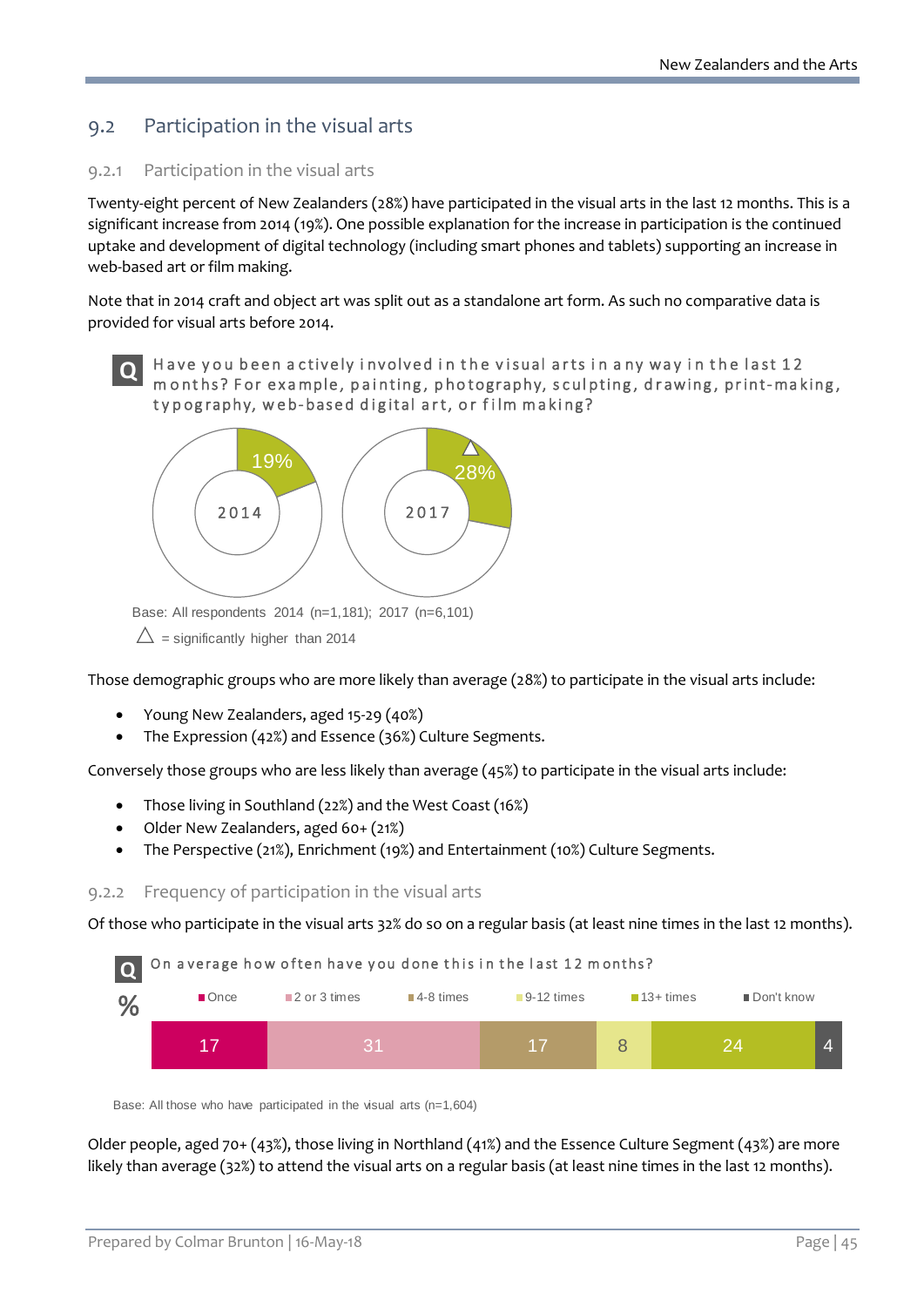## 9.3 Participation in craft and object art

### 9.3.1 Participation in craft and object art

One in four New Zealanders (24%) have participated in craft and object art in the last 12 months. This is consistent with 2014. Note that in 2014 craft and object art was split out as a standalone art form. As such no comparative data is provided before 2014.

# **Q**

Have you been actively involved in craft and object art in any way in the last 12 m onths? For example, c eramics, f urniture, glass, j ewellery, embroidery, quilting, pottery, w oodcraft, s pinning and w eaving or textiles.



Base: All respondents 2014 (n=1,181); 2017 (n=6,101)

Those demographic groups who are more likely than average (24%) to participate in craft and object art include:

- Those living in Hawke's Bay (34%)
- Low-income households, earning up to \$30,000 per annum (31%)
- Women (32%)
- Māori (31%)
- The Essence (35%), Expression (32%) and Affirmation (29%) Culture Segments.

Conversely those groups who are less likely than average (24%) to participate in craft and object art include:

- Those living in metropolitan areas (21%)
- Higher income households, earning more than \$80,000 per annum (20%)
- Men (16%)
- The Entertainment (12%) Culture Segment.

### 9.3.2 Frequency of participation in craft and object art

Of those who participate in craft and object art, 31% do so on a regular basis (at least nine times in the last 12 months).



Base: All those who have participated in craft and object art (n=1,540)

A number of groups are more likely than average (31%) to participate in craft and object art on a regular basis. This includes older people aged 70+ (41%), lower income households, earning between \$30,001 and \$50,000 per annum (40%), women (34%) and the Essence Culture Segment (46%).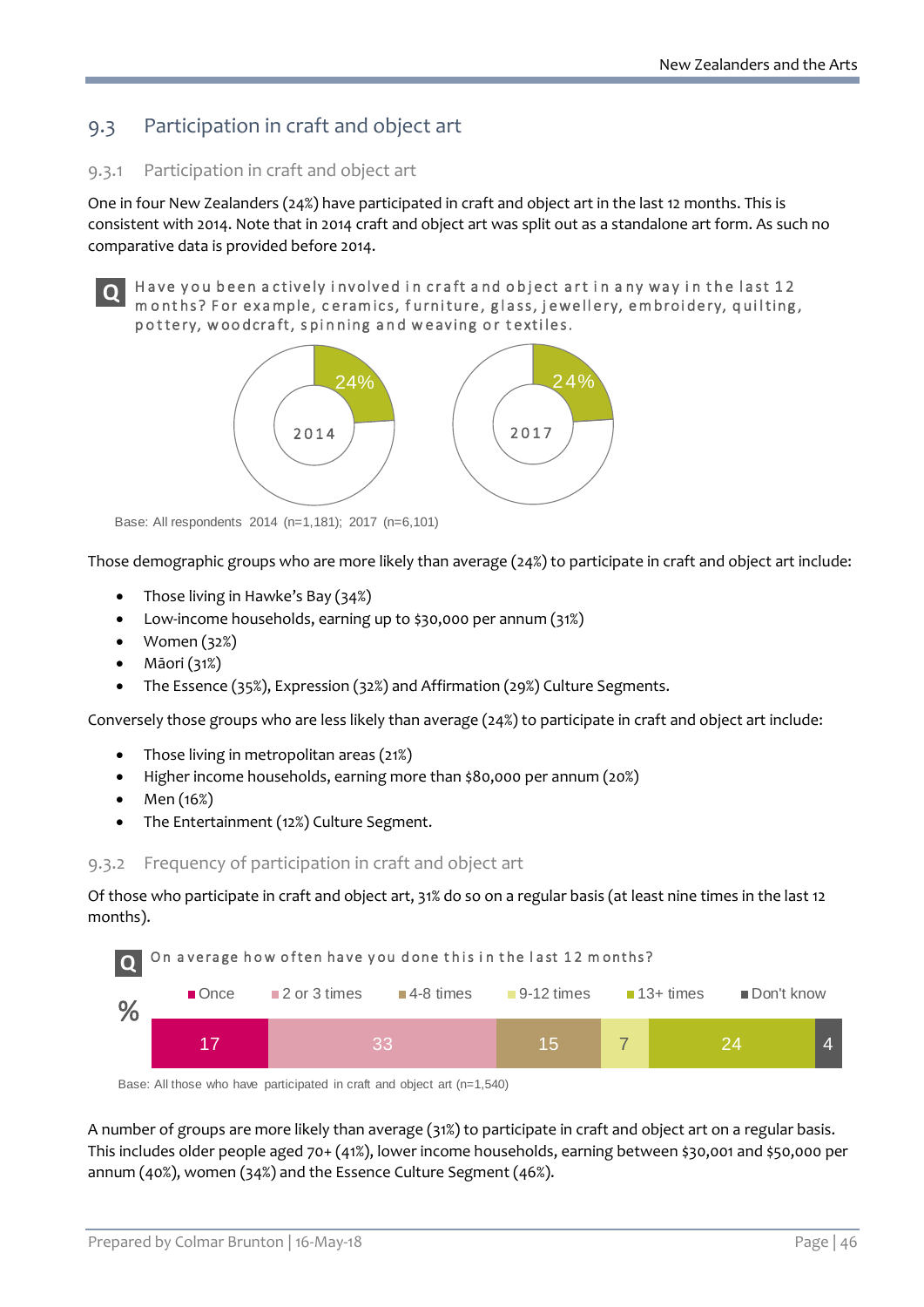## 9.4 Participation in the performing arts

## 9.4.1 Participation in the performing arts

Participation in the performing arts is at its highest level recorded to date. Sixteen percent of New Zealanders have participated in the performing arts in the last 12 months.

Still thinking a bout the performing arts, in the last 12 months have you been actively **Q** Still thinking about the performing arts, in the last 12 mon<br>involved in theatre, dance, singing or other music-making?



Base: All respondents 2005 (n=1,375); 2008 (n=2,099); 2011 (n=2,580); 2014 (n=1,181); 2017 (n=6,101)

Those demographic groups who are more likely than average (16%) to participate in the performing arts include:

- Younger people, aged 15-29 (26%)
- Larger households with 4+ people (26%)
- Māori (21%)
- Asian New Zealanders (20%)
- The Expression (27%) and Essence (24%) Culture Segments.

Conversely those groups who are less likely than average (16%) to participate in the performing arts include:

- High income households, earning more than \$120,000 per annum (13%)
- Those living in Bay of Plenty (12%)
- Older people aged 60-69 (12%) and 70+ (8%)
- The Enrichment (10%), Perspective (7%) and Entertainment (5%) Culture Segments.

## 9.4.2 Participation in different types of the performing arts

Singing or music-making is the most popular performing art; 11% have participated in the last 12 months compared to 5% who have participated in the theatre, and 4% in ballet or some other form of dance.

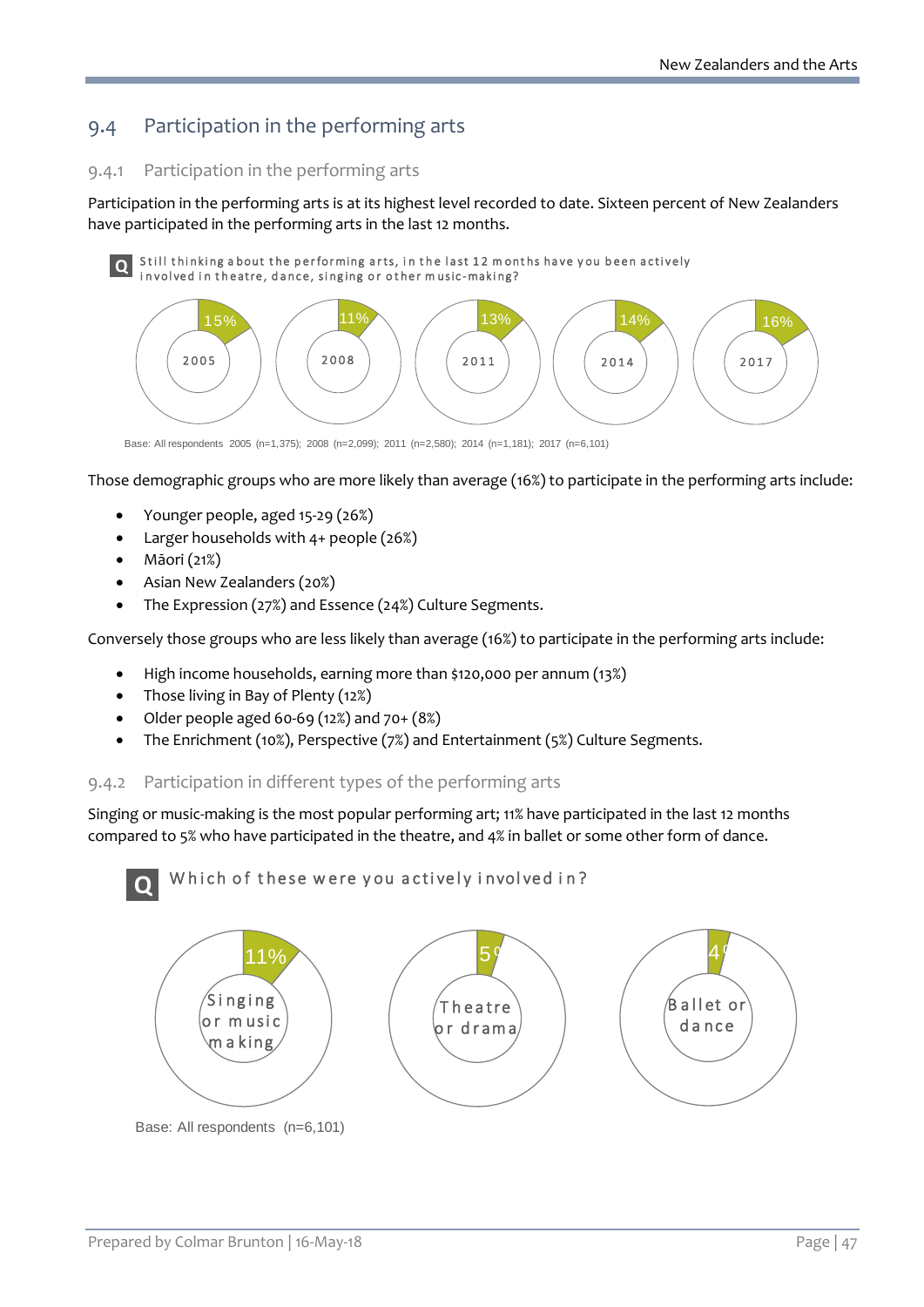### 9.4.3 Frequency of participation in the performing arts

Of those who participate in the performing arts, 38% do so on a regular basis (at least nine times in the last 12 months).



Base: All those who have participated in the performance arts (n=896)

Those living in Wellington city (51%) are more likely than average (38%) to participate in the performing arts on a regular basis.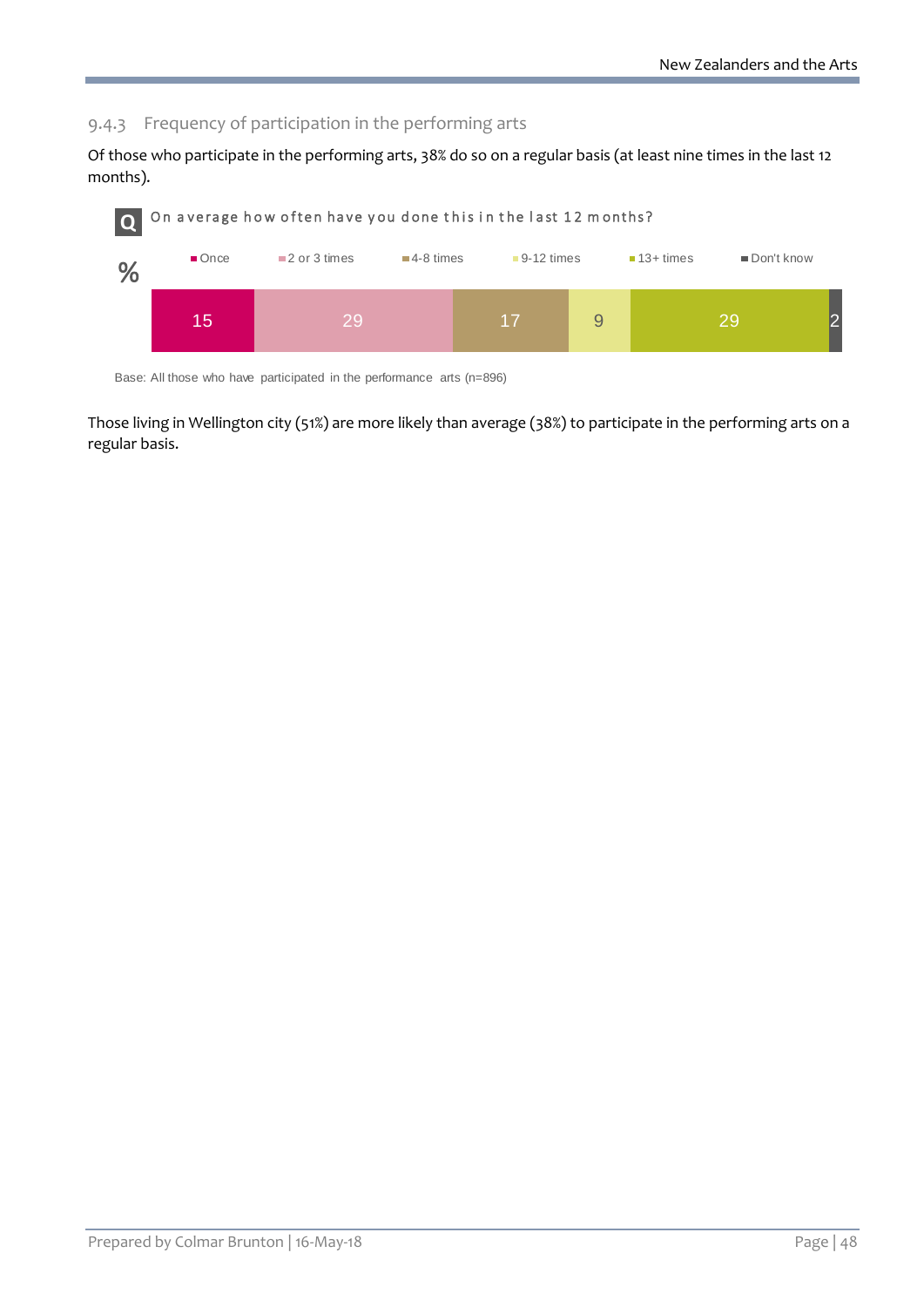## 9.5 Participation in the literary arts

### 9.5.1 Participation in the literary arts

Participation in the literary arts is at its highest level recorded to date. Thirteen percent of New Zealanders have participated in the literary arts in the last 12 months. This compares with 7% back in 2011. In contrast to all other art forms, literary arts is the only art form where participation is higher than attendance (13% vs. 10%).



Base: All respondents 2005 (n=1,375); 2008 (n=2,099); 2011 (n=2,580); 2014 (n=1,181); 2017 (n=6,101)  $\triangle$  = significantly higher than 2014

Those demographic groups who are more likely than average (13%) to participate in the literary arts include:

- Younger people, aged 15-29 (24%)
- Pacific peoples (22%)
- Households with 3+ people (20%)
- Those living in Wellington city (18%)
- The Expression (21%) and Essence (20%) Culture Segments.

Conversely those groups who are less likely than average (13%) to participate in the literary arts include:

- High income households, earning more than \$120,000 per annum (13%)
- Older people aged 60+ (9%)
- Those living in Bay of Plenty (9%)
- The Enrichment (7%) and Entertainment (6%) Culture Segments.

#### 9.5.2 Frequency of participation in the literary arts

Of those who participate in the literary arts, 25% do so on a regular basis (at least nine times in the last 12 months).



Base: All those who have participated in the literary arts (n=746)

The Essence Culture Segment (38%) are more likely than average (25%) to participate in the literary arts on a regular basis.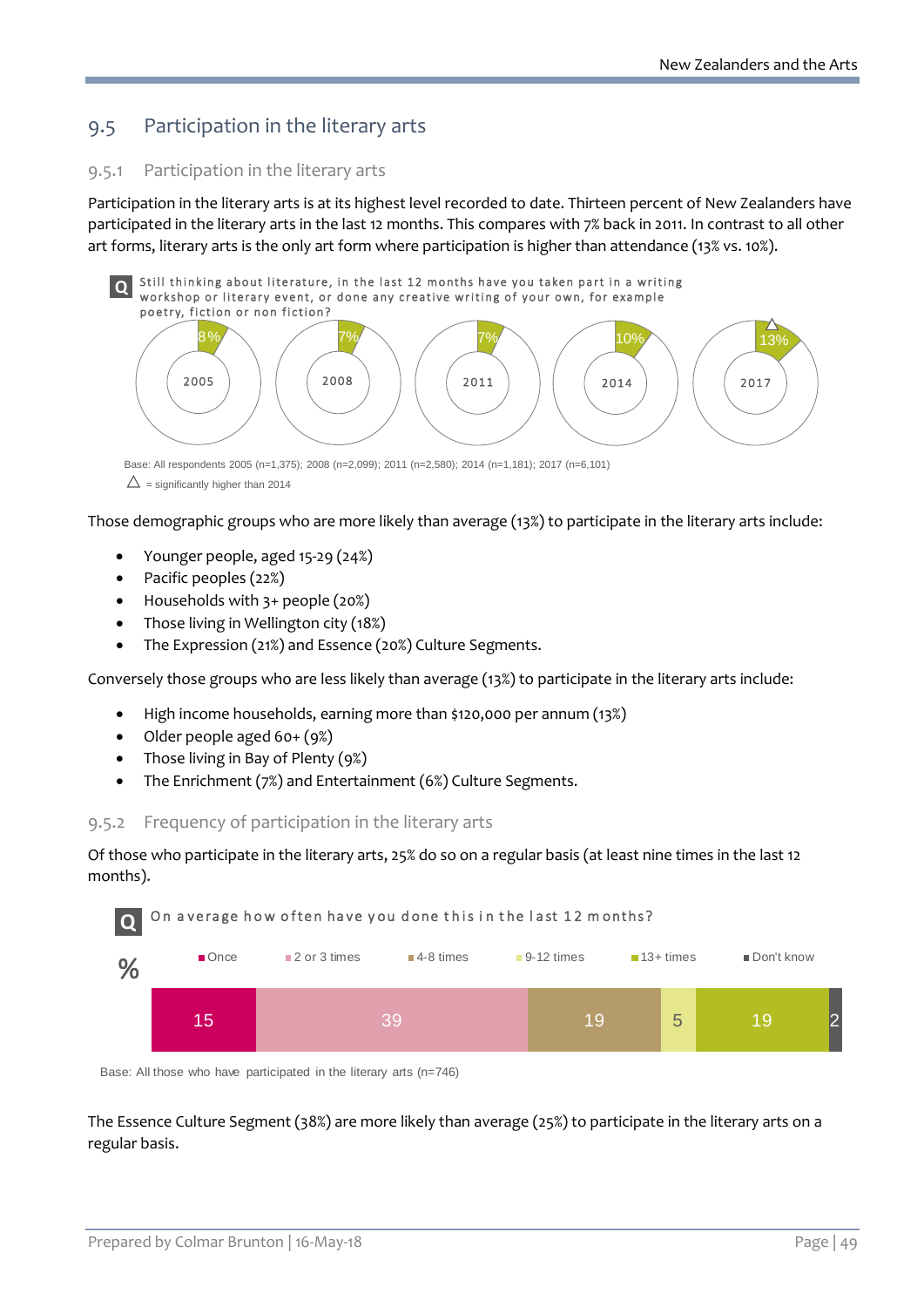## 9.6 Participation in the Māori arts

### 9.6.1 Participation in the Māori arts

Participation in the Māori arts is at its highest level recorded to date. Twelve percent of New Zealanders have participated in the Māori arts in the last 12 months. This compares with 8% back in 2011.

Two in five Māori (42%) have participated in Māori arts. They also involve a wider audience with 23% of Pacific peoples having participated, 10% of Asian New Zealanders and 9% of New Zealand Europeans.



Base: All respondents 2005 (n=1,375); 2008 (n=2,099); 2011 (n=2,580); 2014 (n=1,181); 2017 (n=6,101)

 $\triangle$  = significantly higher than 2014

Those demographic groups who are more likely than average (12%) to participate in the Māori arts include:

- Those living in Gisborne (19%), Hawke's Bay (18%) and Wellington region (17%)
- Women (15%)
- Younger people, aged 15-29 (15%)
- The Expression (21%) and Essence (19%) Culture Segments.

Conversely those groups who are less likely than average (12%) to participate in the Māori arts include:

- Men (8%)
- Those living in Southland (8%)
- Older people aged 70+ (4%)
- The Release (8%), Entertainment (5%) and Enrichment (4%) Culture Segments.

9.6.2 Frequency of participation in the Māori arts

Of those who participate in the Māori arts, 20% do so on a regular basis (at least nine times in the last 12 months).



Base: All those who have participated in the Māori arts (655)

Māori (28%) are more likely than average (20%) to participate in the Māori arts on a regular basis.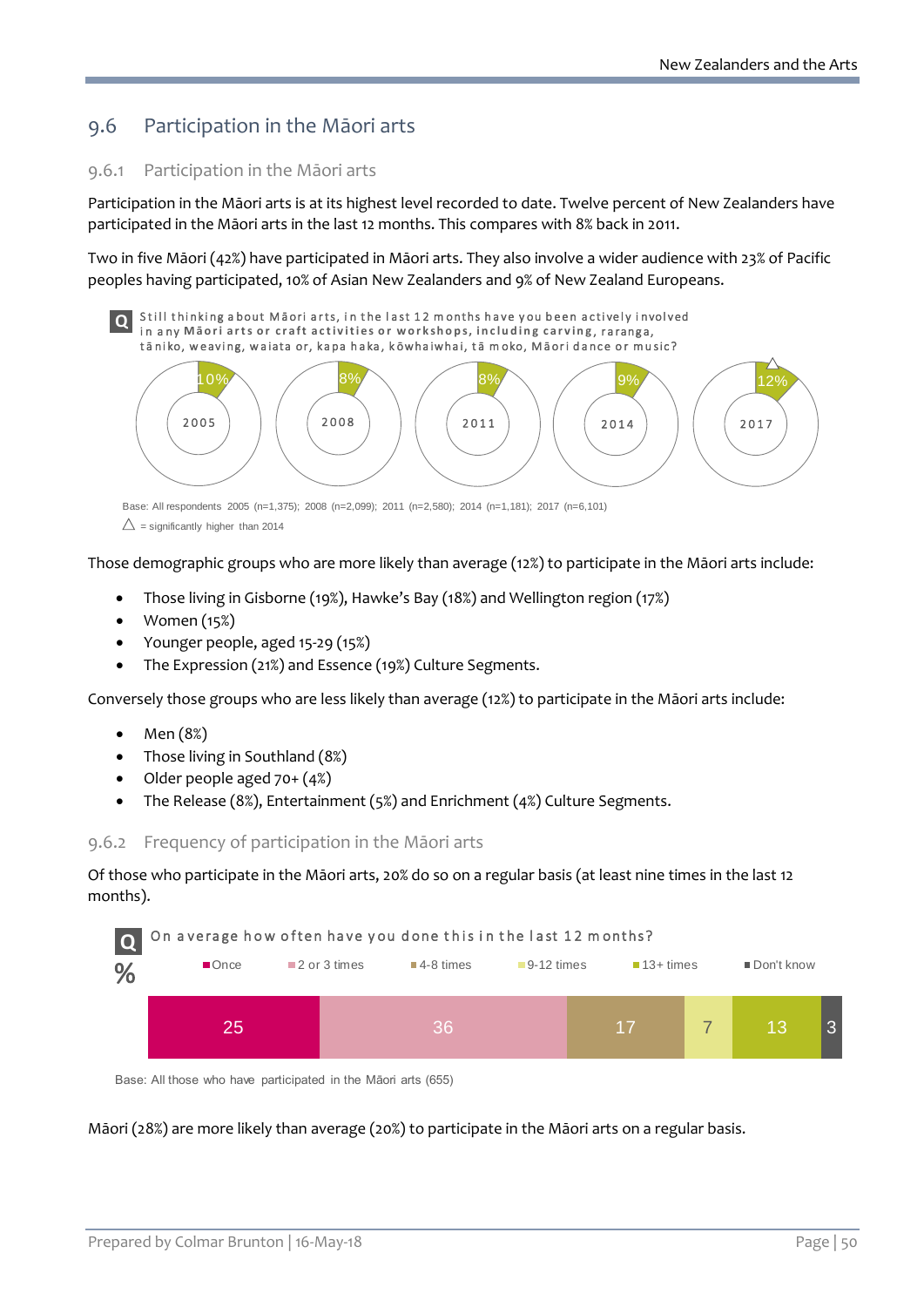## 9.7 Participation in the Pacific arts

### 9.7.1 Participation in the Pacific arts

Participation in the Pacific arts is 8%, which is consistent with more recent surveys but lower than 2005 (11%).

Three in ten Pacific peoples have participated in Pacific arts (29%). They also involve a wider audience with 22% of Māori having participated, 9% of Asian New Zealanders, and 5% of New Zealand Europeans.

Still thinking about Pacific Arts, in the last 12 months have you been actively involved in any Pacific arts and crafts activities or workshops including weaving, tapa making, tivaevae, carving, traditional da nce, singing or m usic? **Q**



Base: All respondents 2005 (n=1,375); 2008 (n=2,099); 2011 (n=2,580); 2014 (n=1,181); 2017 (n=6,101)

Those demographic groups who are more likely than average (8%) to participate in the Pacific arts include:

- Larger households with 5+ people (14%)
- The Expression (14%) and Essence (12%) Culture Segments.

Conversely those groups who are less likely than average (8%) to participate in the Pacific arts include:

- Men (5%)
- Those living in Southland (4%), Bay of Plenty (5%) and Wellington City (5%)
- Older people aged 70+ (2%)
- The Entertainment (4%), Enrichment (3%) and Perspective (1%) Culture Segments.

#### 9.7.2 Frequency of participation in the Pacific arts

Of those who participate in the Pacific arts, 13% do so on a regular basis (at least nine times in the last 12 months).



Base: All those who have participated in the Pacific arts (n=429)

Twenty percent of Pacific peoples participate in Pacific arts on a regular basis but this is consistent with the average.

 $\nabla$  = significantly lower than 2005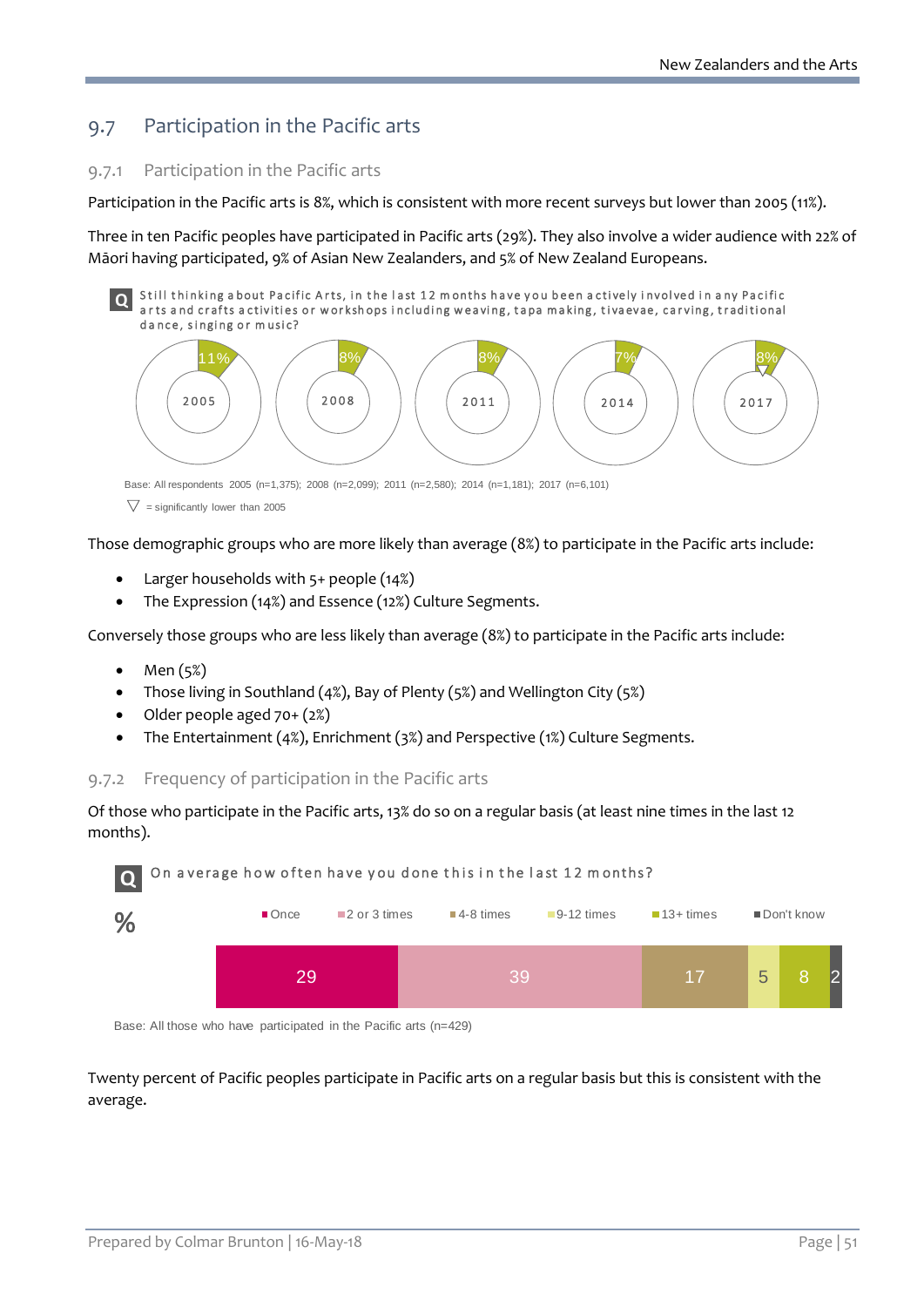## 9.8 Use of digital technology for arts activities

Digital technology is enabling greater engagement in the arts for two in five New Zealanders (43%). Among other things, it is being used to create and share art and develop a stronger relationship with artists.

The most popular activities are researching or reviewing the arts or artists (17%), following or interacting with an artist or arts organisation (17%) and creating art using digital technology (15%).

In the last 12 months have you used the internet or digital technology to do any of **Q** In the last 12 months have you used the internet or digital technology to do are the following? By digital technology we mean laptops, tablets or smartphones.



Base: All respondents (n=6,101)

Those demographic groups who are more likely than average (43%) to use digital technology for arts activities include:

- Those living in Wellington city (57%)
- Younger people, aged 15-29 (56%)
- Māori (50%)
- The Essence (61%), Expression (59%), Affirmation (52%) and Stimulation (49%) Culture Segments.

Conversely those groups who are less likely than average (43%) to use digital technology for arts activities include:

- Those living in the Waikato (39%), Bay of Plenty (37%), Manawatu-Whanganui (35%), Marlborough (33%), Nelson (33%) and Southland (32%)
- Older people aged 70+ (27%)
- The Perspective (29%), Enrichment (27%) and Entertainment (15%) Culture Segments.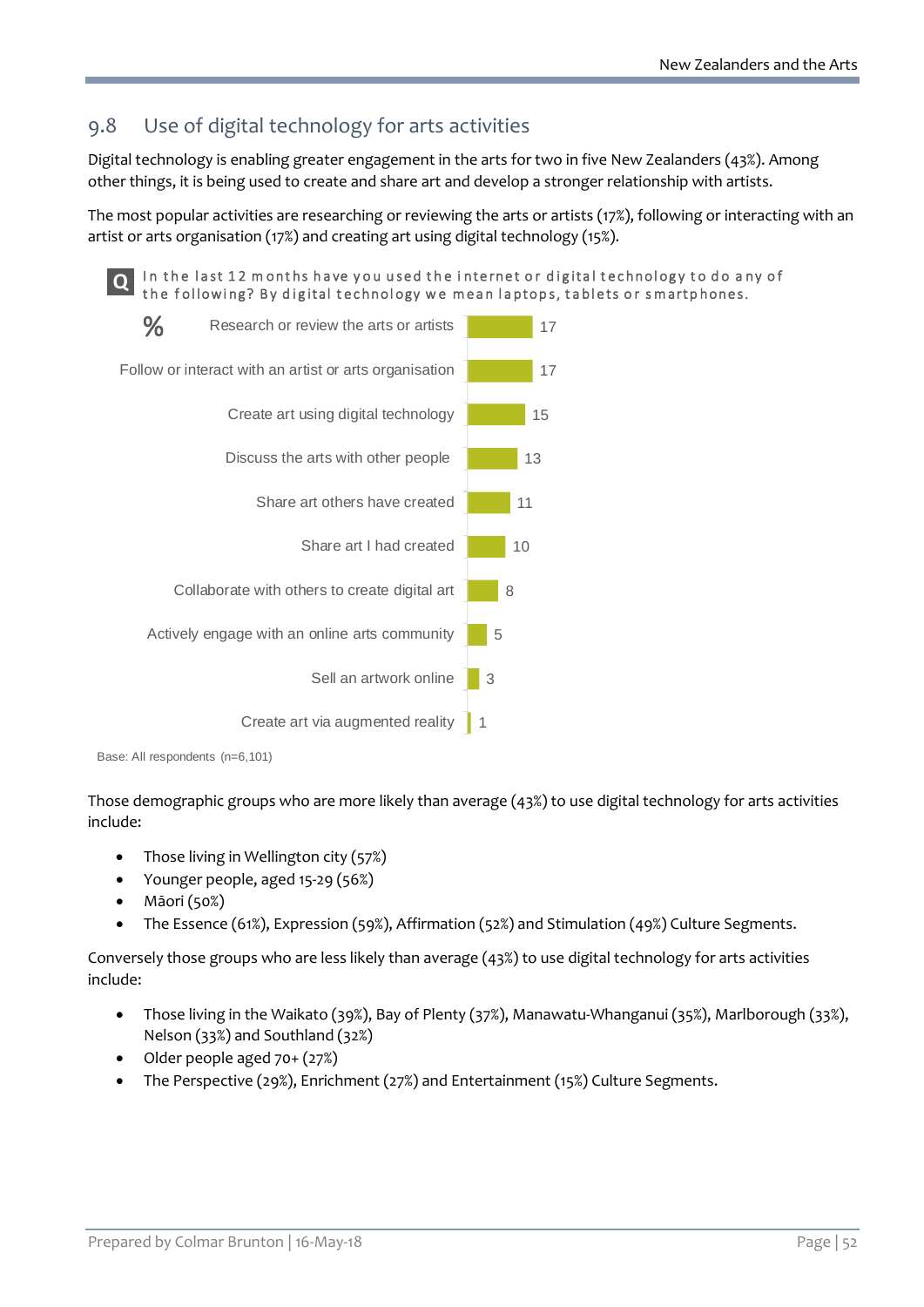## 10 Advocacy of the arts

## 10.1 Reasons why the arts improve New Zealanders' lives

There are various ways in which New Zealanders advocate for the arts. Forty-one percent agree the arts improve how they feel about life in general, while 57% agree they help improve New Zealand society. In order to better understand why these groups of New Zealanders are advocates of the arts, we asked an open-ended question as to the main reasons they think this. To reduce respondent burden if someone had agreed with both statements they were only asked the follow-up question for one statement.

The chart below shows the leading reasons why 41% of New Zealanders agree the arts improve how they feel about life in general. These reasons relate to positive emotions such as feeling good or happy, as well as providing mental stimulation in various ways.

#### You earlier agreed that the arts improve how you feel about life in general. For what r easons do y ou f eel the arts improve how y ou f eel a bout life? **Q**



Base: All respondents who agree the arts improve how they feel about life in general (n=1,334)

There are relatively few differences in the range of reasons mentioned by different demographic groups. However, some key differences are detailed below:

#### *Makes me feel good (26%)*

- Those on lower incomes of between \$30,001 and \$50,000 (37%)
- Essence Culture Segment (35%)

*Adds enjoyment / makes me happy (14%)*

• Those on lower incomes of between \$30,001 and \$50,000 (22%)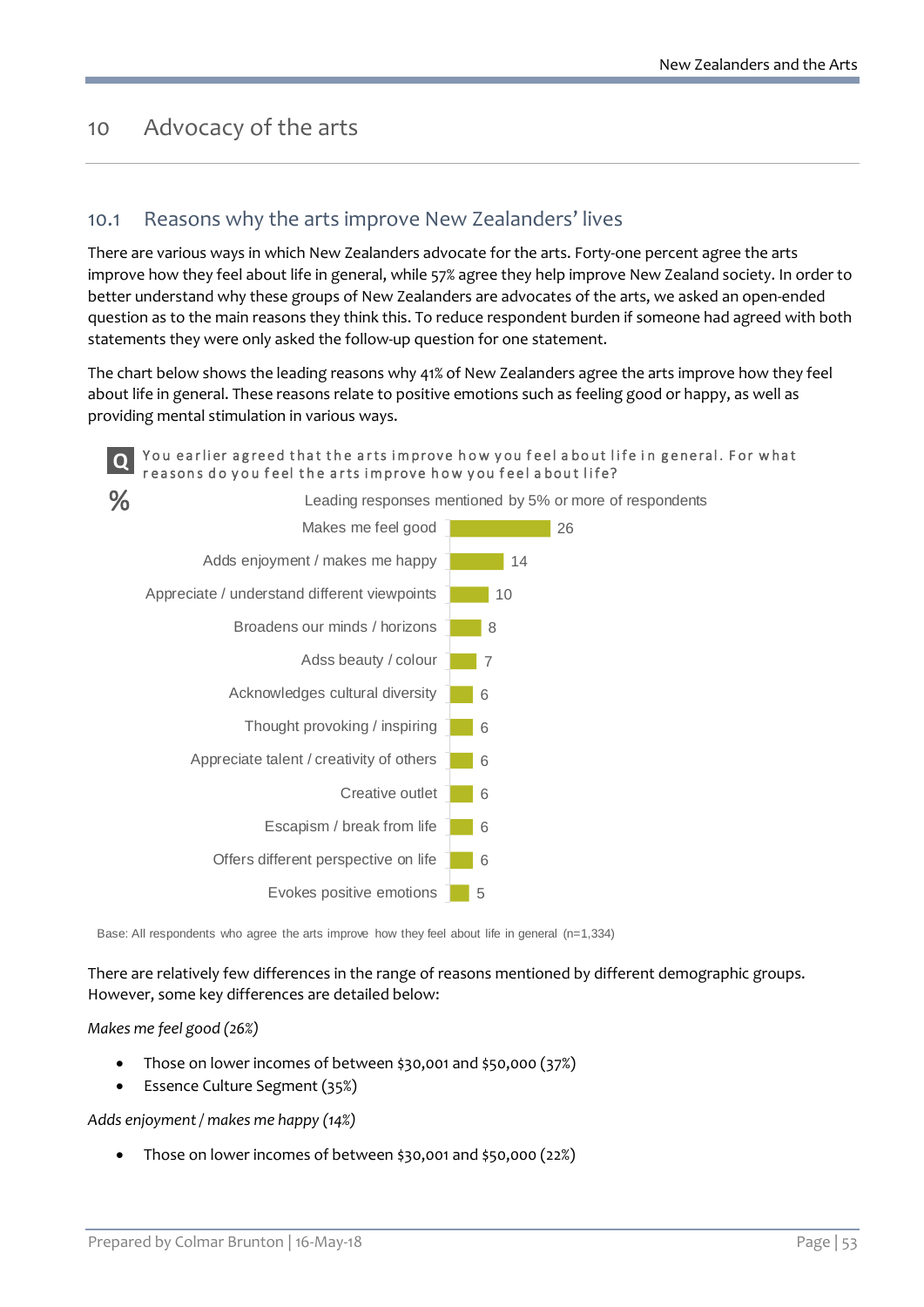*Escapism / break from life (7%)*

• Older people aged 70+ (12%)

*Appreciate talent / creativity of others (6%)*

- Older people aged 70+ (14%)
- Affirmation Culture Segment (13%)

*Thought provoking / inspiring (6%)*

• Those on high incomes of over \$120,000 (12%)

*Acknowledges / cultural diversity (6%)*

- Those on high incomes of over \$120,000 (12%)
- Expression Culture Segment (10%)

Below, we have provided some examples of New Zealanders who believe the arts improve how they feel about life.

*It improves my mood. It makes everything seem more beautiful.*

Woman, 15-29, Asian New Zealander, Auckland

*It helps relieve stress, and the joy of making sound together is something that is not easily recreated.* Man, 15-29, New Zealand European, Taranaki

*They remind me of my culture, my country's heritage, our existence and how great we can aspire to be.* Gender diverse, 30-39, New Zealand European, Canterbury

*The arts promote creative thinking and inspire creative action.* 

Man, 30-39, Pacific peoples, Northland

*It helps me identify with my culture more when I am always so busy juggling work family and everyday life.*

Woman, 40-49, New Zealand European, Manawatu-Whanganui

*Good art and good music is soul nutrition.*

Man, 40-49, Pacific peoples, Wellington

*Without art we would live in a dull city with no sharing between cultures.*

Woman, 50-59, Asian New Zealander, Otago

*Watching a good 'show" is an uplifting experience.*

#### Man, 50-59, New Zealand European, Nelson

*Through Ngā toi Māori I am able to rekindle with my tūpuna (ancestors) and continue to maintain their dreams and aspirations for the future generations to come.*

Woman, 60-69, Māori, Bay of Plenty

*They draw out the creative side of my nature, and contribute to a positive perspective and self-esteem.* Man, 60-69, New Zealand European, Auckland

*They give me enjoyment, a sense of community, knowing who I am as a Cantabrian and New Zealander.* Man, 70+, Māori, Canterbury

*Because of my poor health, I don't participate outside of my home. Pottery was a big part of my earlier life and it changed my thinking at the time and will continue to do so.*

Woman, 70+, Māori, Southland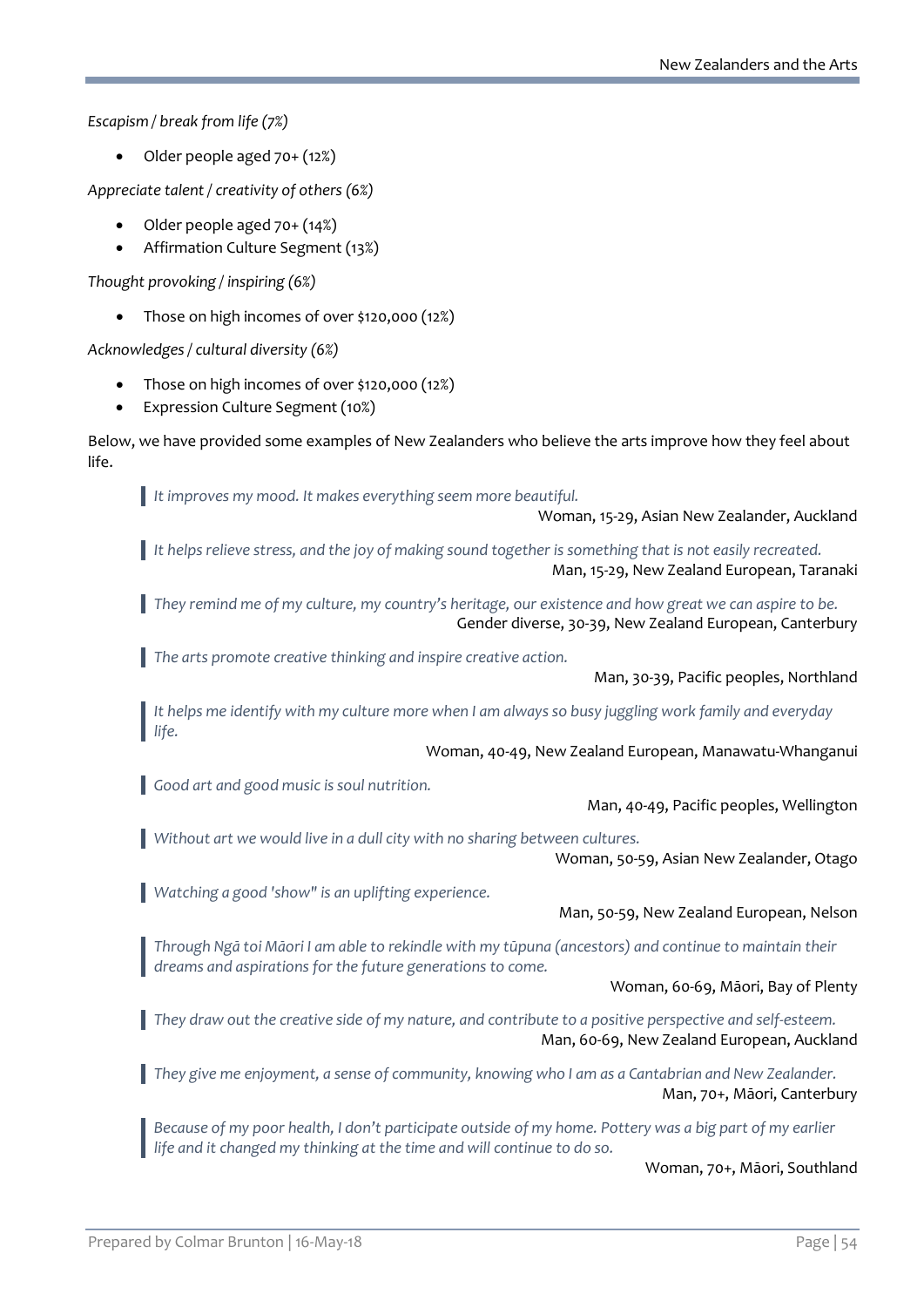## 10.2 Reasons why the arts improve society

The chart below shows the leading reasons why 57% of New Zealanders agree the arts help improve New Zealand society. Many of these relate to community cohesion, and this theme has particular resonance for Pacific peoples. Other areas referenced include creativity, well-being, national-identity and culture, as well as pure joy.

#### You earlier agreed that the arts help improve New Zealand society. For what reasons **Q** You earlier agreed that the arts help improve society?



Base: All respondents who agree the arts improve society (n-=2,323)

There are relatively few differences in the range of reasons mentioned by different demographic groups. However, some key differences are detailed below:

#### *Understanding other cultures (17%)*

- Pacific peoples (34%)
- The Essence Culture Segment (24%)

*Thought provoking / opens minds (9%)*

• Those living in Wellington city (16%) and Southland (15%)

*Breeds tolerance / acceptance (8%)*

- Pacific peoples (20%)
- Middle aged people, aged 50-59 (12%)
- The Essence (14%) and Affirmation (13%) Culture Segments

*Understand others' opinions / views (7%)*

- Those living in Marlborough (16%)
- Affirmation Culture Segment (14%)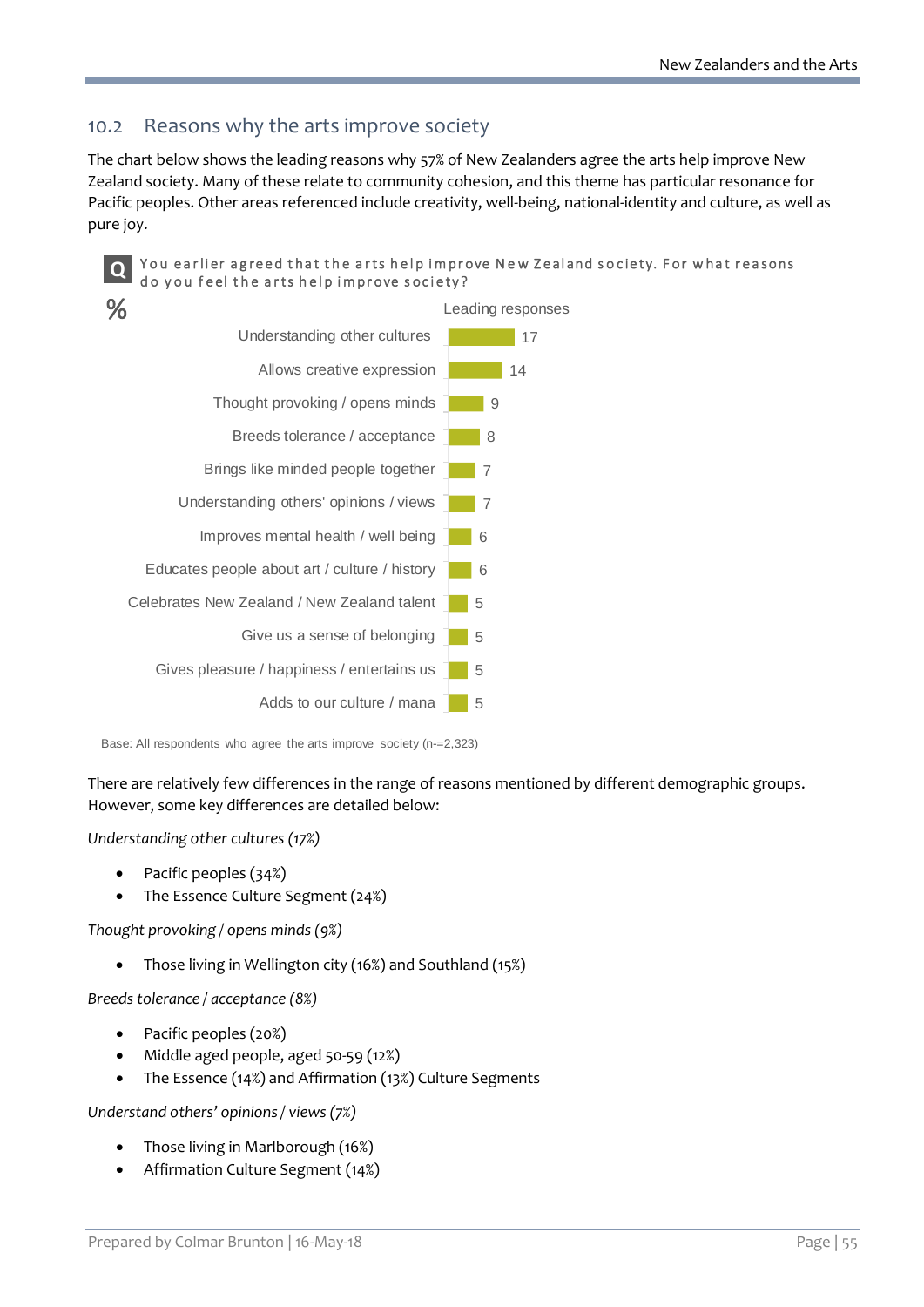*Brings like-minded people together (7%)*

• Those living in Hawke's Bay (15%) and Northland (12%)

*Gives pleasure / happiness / entertains us (5%)*

• Those living in Tasman (16%) and Taranaki (13%)

Below, we have provided some examples of why many New Zealanders believe the arts help improve society.

*It adds diversity, creativity and enjoyment. It inspires people.*

Woman, 15-29, Asian New Zealander, Wellington

*It has such beauty and meaning to it, it distracts us all from so many bad things. It provides happiness.* Man, 15-29, New Zealand European, Waikato

*Arts is a way to help people understand about other cultures without it being boring.* Woman, 30-39, Pacific peoples, Waikato

*Art does not prejudice your weight, or height, physical or intellectual abilities. So many people can be a part of art in some way shape or form and it brings communities together.*

Man, 30-39, Māori, Auckland

*Arts give people the opportunity to express themselves and feel heard. It is a great way to channel emotions, to engage and to heal.*

Woman, 40-49, New Zealand European, Canterbury

*It gives people an escape, perhaps a deeper understanding of cultures and what it means to be human.* Man, 40-49, New Zealand European, Auckland

*Our arts are amazing and they get noticed by people all over the world.*  Woman, 50-59, New Zealand European, Nelson

*It reflects a different side of society apart from sports.*

Man, 50-59, Māori, Bay of Plenty

*Being engaged in arts make us feel better. Every child should be encouraged to express themselves artistically.*

Woman, 60-69, Asian, Auckland

*A great many people get immense satisfaction from the arts and that creates a more positive society. It also benefits us as a nation from the tourism perspective.*

Man, 60-69, New Zealand European, Manawatu-Whanganui

*Society reflects the arts and the arts reflect society. A society is defined by its arts, not by its politics or by its military prowess.* 

#### Woman, 70+, New Zealand European, West Coast

*It gives visitors to New Zealand and locals an insight into who we are as a multi-racialsociety.*

Man, 70+, Māori, Marlborough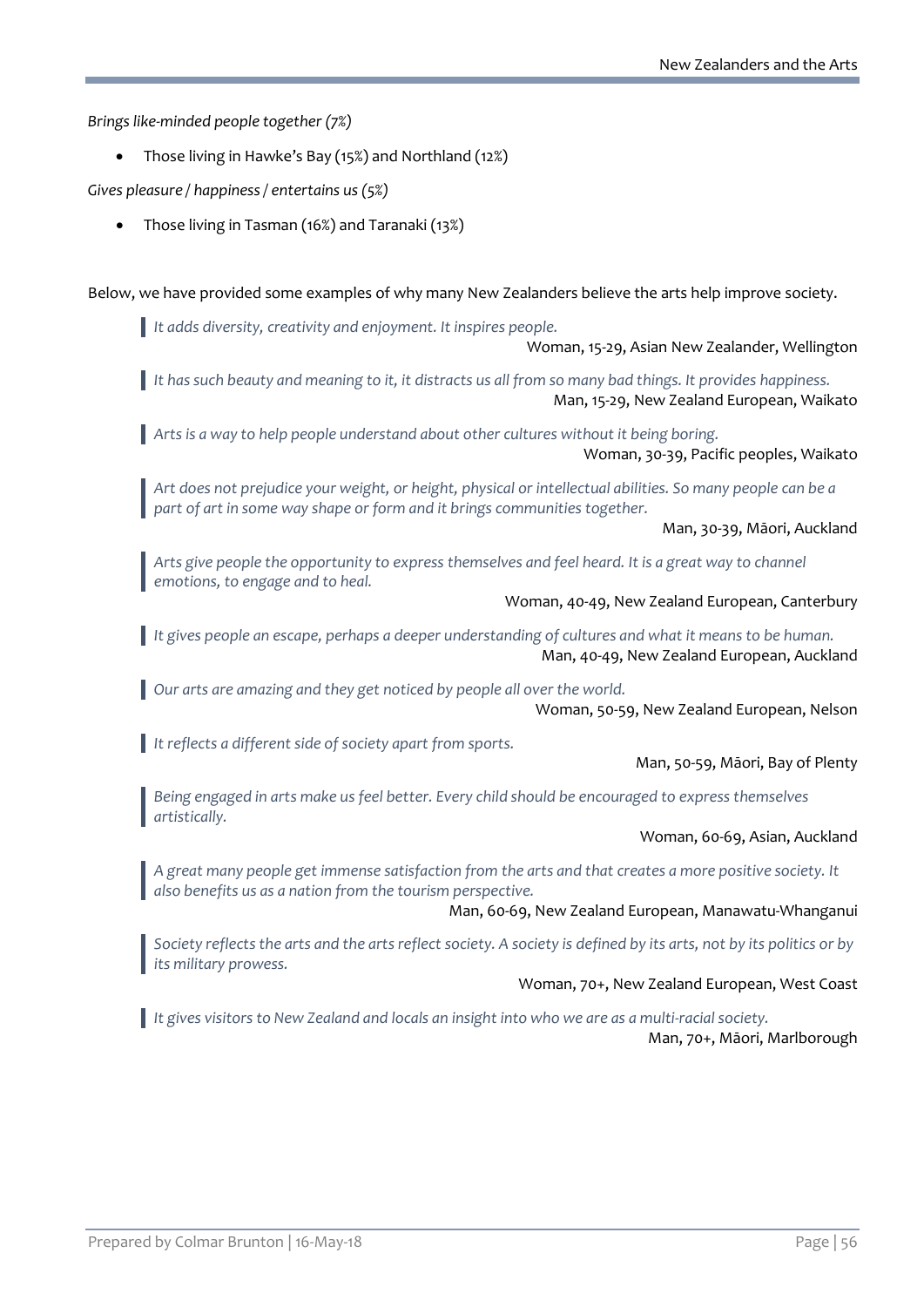# 11 Perceptions of the arts in Christchurch

To what extent do you agree or disagree? **Q**

Following the 2010/11 earthquakes a number of questions were added to understand the role of the arts in the city and its recovery. Due to the change in the survey methodology it is not possible to present trends for the statements included in the previous surveys (on the perceived importance of Christchurch as a place that supports excellence in the arts and the role arts and culture has to play in rebuilding the city's future). In addition to these two statements, four new ones were added.

The chart below shows that residents in Christchurch typically hold positive attitudes about the relationship between the arts and their city. It should be noted those who do not agree with these statement tend to hold a neutral position, rather than disagree with them (indicating a negative attitude).

A clear majority of Christchurch residents believe the arts present opportunities to: help rebuild their city for the future (72% agree); create a more vibrant city (68%); and support community resilience and well-being (63%). Given these potential benefits it is not surprising that over six in ten (62%) agree it is important the Christchurch is recognised as a place that supports excellence in the arts.

The majority of residents in Christchurch believe the arts are inclusive, with 60% agreeing they reflect the diversity of the city's communities. In addition, 52% agree children and young people have many opportunities to access affordable arts. The high proportion who remain neutral on this statement (31%) may indicate a lack of awareness of what is available for children.



Base: All respondents in Christchurch (n=113)

In addition to this attitudinal data it is worth noting that overall engagement with the arts in Christchurch is in line with the nation (81% are engaged compared to 80% for all New Zealanders). Overall attendance is 80% in Christchurch compared to 73% for all New Zealanders, although the difference is not statistically significant. Finally overall participation in Christchurch is consistent with all New Zealanders (51% compared to 52%).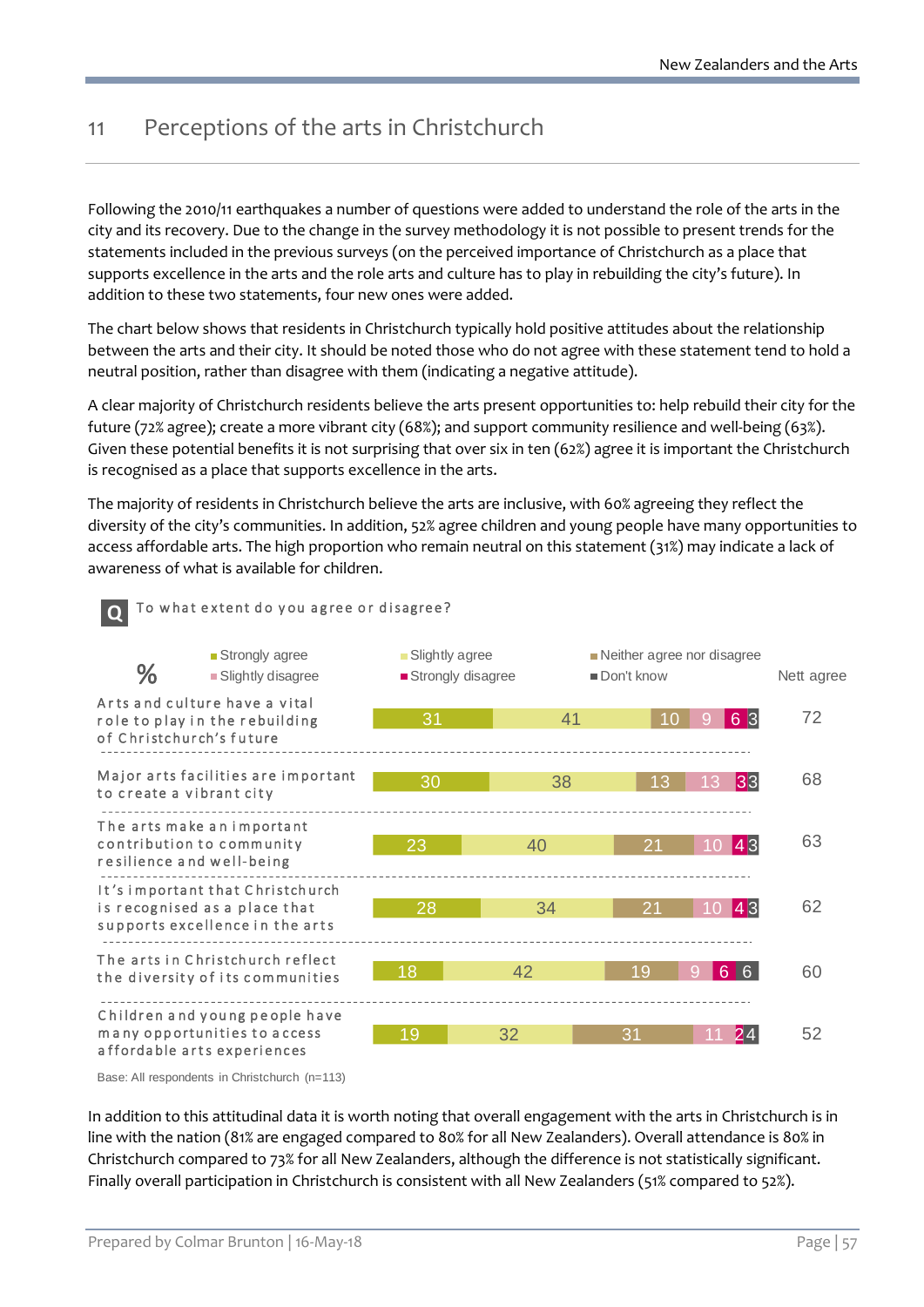# Appendices

# Appendix A: Profile of those who have attended each art form

## Performing arts

Summarised below is the profile of attendees at performing arts events in the last 12 months. The profile is compared to that of the total population aged 15+ to highlight groups *over* or *under* represented.

| Demographic variable                                        | Total NZ 15+ popn. | <b>Attended</b> | Did not attend |
|-------------------------------------------------------------|--------------------|-----------------|----------------|
| <b>Unweighted Base</b>                                      | 6101               | 3041            | 2938           |
| Male                                                        | 48%                | 41%             | 55%            |
| Female                                                      | 51%                | 58%             | 45%            |
| Gender diverse                                              | 1%                 | 2%              | 1%             |
| 15-29                                                       | 25%                | 25%             | 25%            |
| 30-39                                                       | 19%                | 19%             | 17%            |
| 40-49                                                       | 15%                | 15%             | 14%            |
| 50-59                                                       | 14%                | 14%             | 15%            |
| 60-69                                                       | 14%                | 13%             | 15%            |
| $70+$                                                       | 13%                | 13%             | 14%            |
| NZ European                                                 | 78%                | 80%             | 77%            |
| Māori                                                       | 13%                | 13%             | 13%            |
| Pacific peoples                                             | 6%                 | 6%              | 6%             |
| Asian                                                       | 12%                | 12%             | 13%            |
| Household size - 1 person                                   | 17%                | 16%             | 18%            |
| 2 person                                                    | 53%                | 54%             | 53%            |
| 3 person                                                    | 15%                | 15%             | 14%            |
| 4 person                                                    | 10%                | 10%             | 10%            |
| 5 or more people                                            | 6%                 | 6%              | 5%             |
| Household income - up to \$30,000                           | 16%                | 12%             | 20%            |
| \$30,001 - \$50,000                                         | 16%                | 15%             | 16%            |
| \$50,001 - \$80,000                                         | 18%                | 18%             | 18%            |
| \$80,001 - \$100,000                                        | 11%                | 11%             | 11%            |
| \$100,001 - \$120,000                                       | 10%                | 11%             | 8%             |
| More than \$120,000                                         | 14%                | 17%             | 11%            |
| Metropolitan cities (Auckland, Christchurch and Wellington) | 33%                | 36%             | 30%            |
| Provincial cities                                           | 23%                | 22%             | 23%            |
| Town/rural                                                  | 44%                | 42%             | 47%            |
| Auckland                                                    | 20%                | 20%             | 19%            |
| Wellington                                                  | $5\%$              | 6%              | 4%             |
| Christchurch                                                | 8%                 | 10%             | 7%             |

Compared to the total population, the audience for performing arts events over-represents:

- Women
- New Zealand Europeans
- Higher income households, earning more than \$100,000 per annum
- People living in Wellington.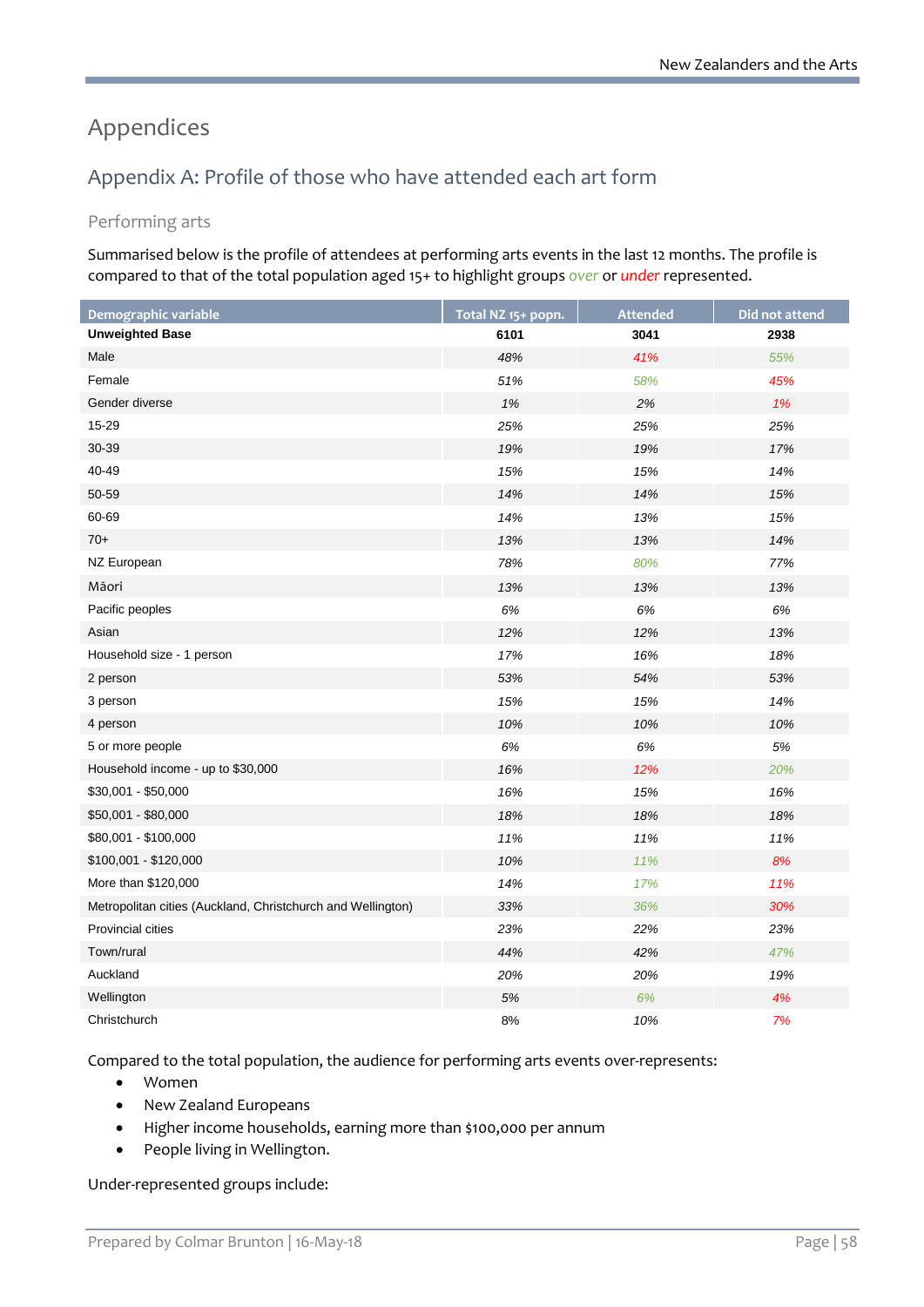- Men
- Lower income households, earning up to \$30,000 per annum.

#### Visual arts

Summarised below is the profile of attendees at visual arts events in the last 12 months. The profile is compared to that of the total population aged 15+ to highlight groups *over* or *under* represented.

| Demographic variable                                        | Total NZ 15+ popn. | <b>Attended</b> | Did not attend |
|-------------------------------------------------------------|--------------------|-----------------|----------------|
| <b>Unweighted Base</b>                                      | 6101               | 2786            | 2983           |
| Male                                                        | 48%                | 45%             | 50%            |
| Female                                                      | 51%                | 53%             | 49%            |
| Gender diverse                                              | 1%                 | 2%              | 1%             |
| 15-29                                                       | 25%                | 26%             | 23%            |
| 30-39                                                       | 19%                | 19%             | 18%            |
| 40-49                                                       | 15%                | 14%             | 15%            |
| 50-59                                                       | 14%                | 14%             | 14%            |
| 60-69                                                       | 14%                | 14%             | 15%            |
| $70+$                                                       | 13%                | 13%             | 15%            |
| NZ European                                                 | 78%                | 78%             | 79%            |
| Māori                                                       | 13%                | 13%             | 13%            |
| Pacific peoples                                             | 6%                 | 5%              | 6%             |
| Asian                                                       | 12%                | 14%             | 10%            |
| Household size - 1 person                                   | 17%                | 16%             | 18%            |
| 2 person                                                    | 53%                | 52%             | 55%            |
| 3 person                                                    | 15%                | 16%             | 13%            |
| 4 person                                                    | 10%                | 10%             | 9%             |
| 5 or more people                                            | 6%                 | 6%              | 5%             |
| Household income - up to \$30,000                           | 16%                | 12%             | 19%            |
| $$30,001 - $50,000$                                         | 16%                | 18%             | 14%            |
| \$50,001 - \$80,000                                         | 18%                | 17%             | 19%            |
| \$80,001 - \$100,000                                        | 11%                | 11%             | 12%            |
| \$100,001 - \$120,000                                       | 10%                | 11%             | 8%             |
| More than \$120,000                                         | 14%                | 17%             | 13%            |
| Metropolitan cities (Auckland, Christchurch and Wellington) | 33%                | 37%             | 29%            |
| Provincial cities                                           | 23%                | 24%             | 22%            |
| Town/rural                                                  | 44%                | 39%             | 49%            |
| Auckland                                                    | 20%                | 22%             | 18%            |
| Wellington                                                  | 5%                 | 6%              | 3%             |
| Christchurch                                                | 8%                 | 9%              | 8%             |

Compared to the total population, the audience for visual arts events over-represents:

- Women and gender diverse
- Asian New Zealanders
- People living in Auckland and Wellington
- Higher income households, earning more than \$100,000 per annum.

Under-represented groups include:

• Men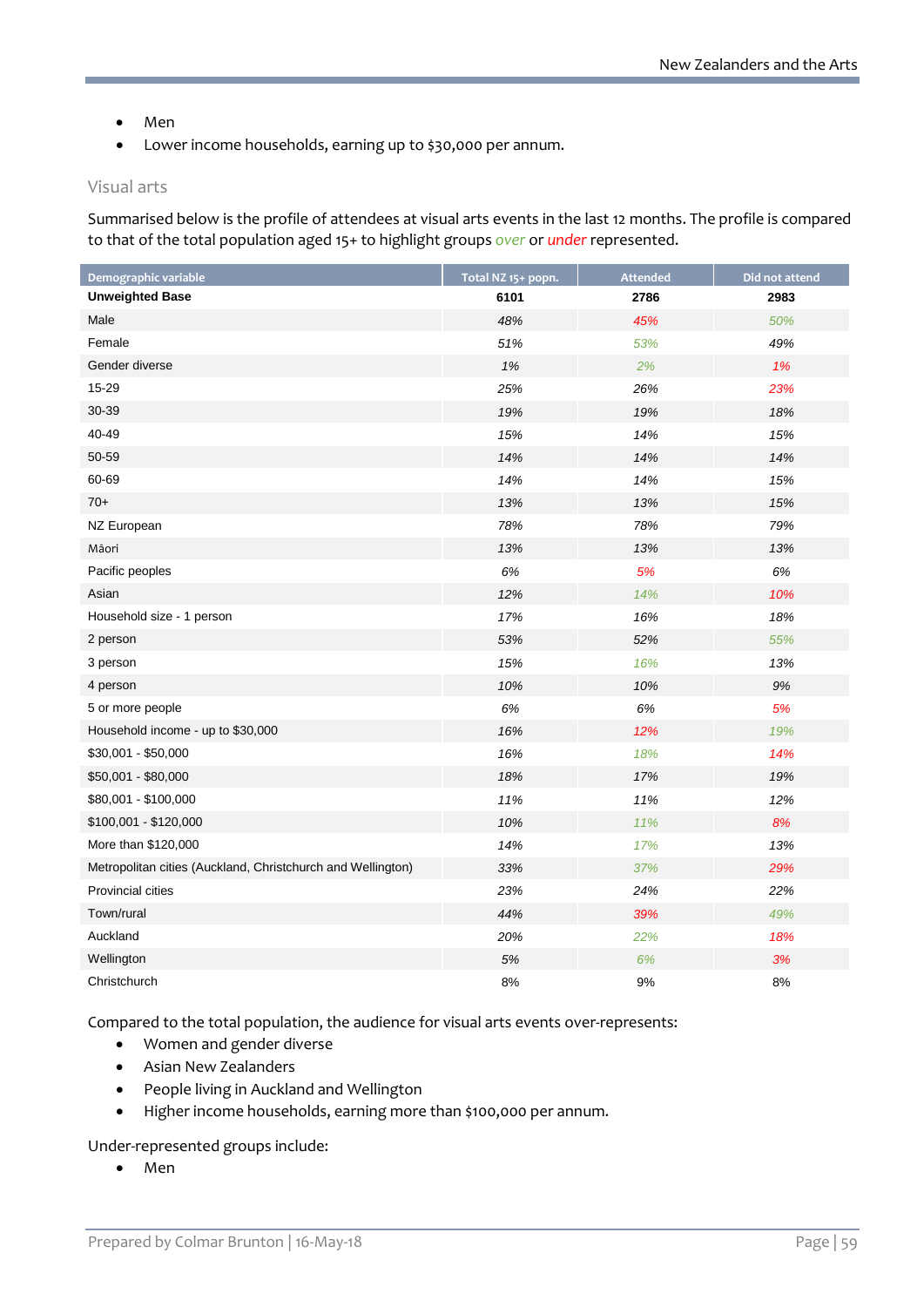- Pacific peoples
- People living in towns or rural communities
- Lower income households, earning up to \$30,000 per annum.

### Craft and object art

Summarised below is the profile of attendees at craft and object art events in the last 12 months. The profile is compared to that of the total population aged 15+ to highlight groups *over* or *under* represented.

| Demographic variable                                        | Total NZ 15+ popn. | <b>Attended</b> | Did not attend |
|-------------------------------------------------------------|--------------------|-----------------|----------------|
| <b>Unweighted Base</b>                                      | 6101               | 2487            | 3269           |
| Male                                                        | 48%                | 38%             | 55%            |
| Female                                                      | 51%                | 60%             | 45%            |
| Gender diverse                                              | $1\%$              | 2%              | $\star$        |
| 15-29                                                       | 25%                | 23%             | 25%            |
| 30-39                                                       | 19%                | 17%             | 19%            |
| 40-49                                                       | 15%                | 14%             | 16%            |
| 50-59                                                       | 14%                | 16%             | 14%            |
| 60-69                                                       | 14%                | 16%             | 13%            |
| $70+$                                                       | 13%                | 14%             | 14%            |
| NZ European                                                 | 78%                | 78%             | 79%            |
| Māori                                                       | 13%                | 15%             | 12%            |
| Pacific peoples                                             | 6%                 | 5%              | 6%             |
| Asian                                                       | 12%                | 13%             | 11%            |
| Household size - 1 person                                   | 17%                | 17%             | 17%            |
| 2 person                                                    | 53%                | 54%             | 54%            |
| 3 person                                                    | 15%                | 14%             | 14%            |
| 4 person                                                    | 10%                | $9\%$           | 9%             |
| 5 or more people                                            | 6%                 | 5%              | 6%             |
| Household income - up to \$30,000                           | 16%                | 13%             | 17%            |
| \$30,001 - \$50,000                                         | 16%                | 19%             | 14%            |
| \$50,001 - \$80,000                                         | 18%                | 17%             | 19%            |
| \$80,001 - \$100,000                                        | 11%                | 12%             | 11%            |
| \$100,001 - \$120,000                                       | 10%                | 10%             | 9%             |
| More than \$120,000                                         | 14%                | 16%             | 14%            |
| Metropolitan cities (Auckland, Christchurch and Wellington) | 33%                | 34%             | 32%            |
| Provincial cities                                           | 23%                | 25%             | 22%            |
| Town/rural                                                  | 44%                | 41%             | 46%            |
| Auckland                                                    | 20%                | 20%             | 19%            |
| Wellington                                                  | 5%                 | $5\%$           | 4%             |
| Christchurch                                                | 8%                 | 9%              | 8%             |

Compared to the total population, the audience for craft and object arts events over-represents:

• Women and gender diverse.

- People aged 15-29 years
- Lower income households, earning up to \$30,000 per annum
- People living in towns or rural communities.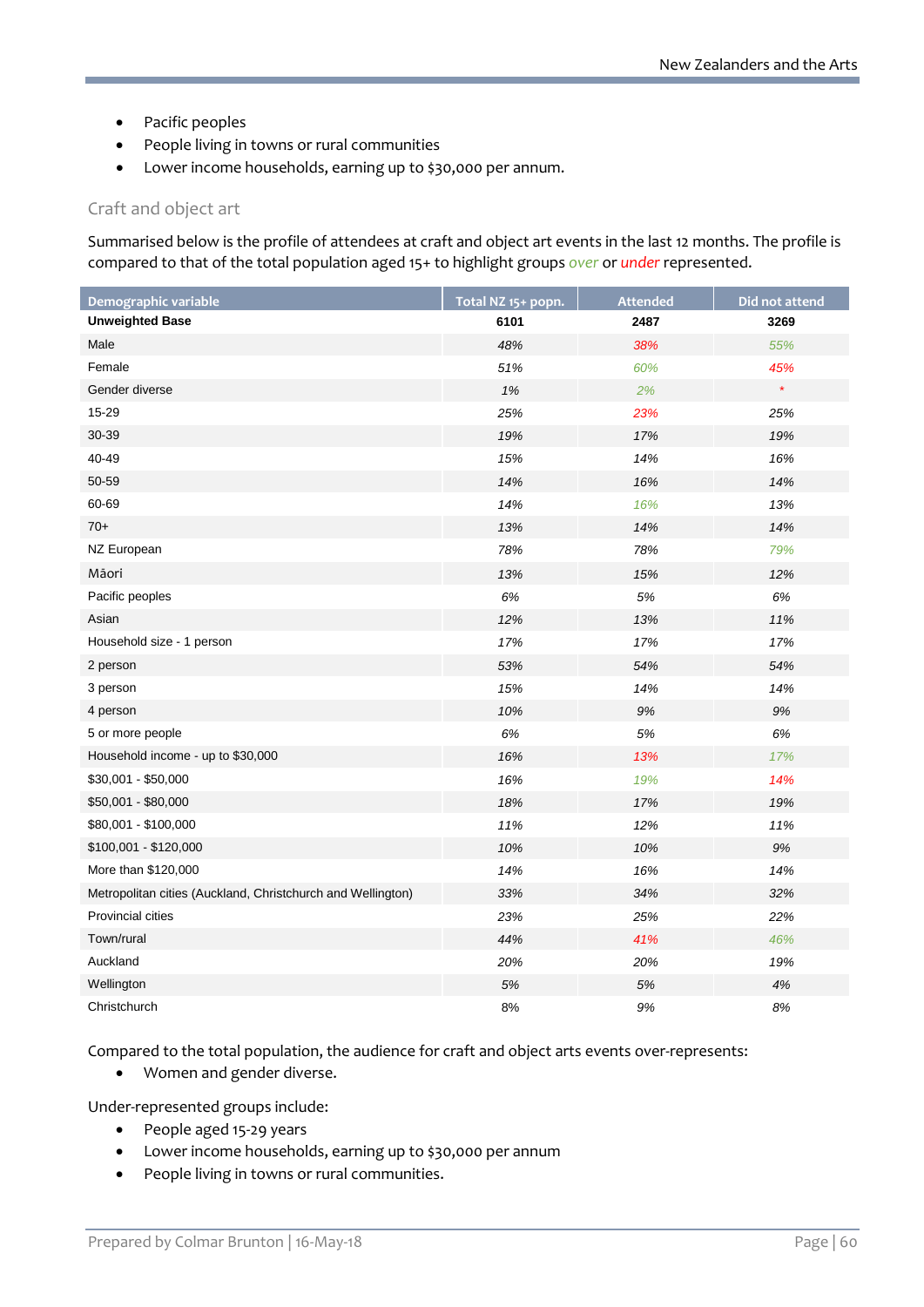#### Māori Arts

Summarised below is the profile of attendees at Māori arts events in the last 12 months. The profile is compared to that of the total population aged 15+ to highlight groups *over* or *under* represented.

| Demographic variable                                        | Total NZ 15+<br>population | <b>Attended</b> | Did not attend |
|-------------------------------------------------------------|----------------------------|-----------------|----------------|
| <b>Unweighted Base</b>                                      | 6101                       | 1318            | 4674           |
| Male                                                        | 48%                        | 36%             | 51%            |
| Female                                                      | 51%                        | 61%             | 49%            |
| Gender diverse                                              | 1%                         | 3%              | 1%             |
| 15-29                                                       | 25%                        | 25%             | 25%            |
| 30-39                                                       | 19%                        | 19%             | 18%            |
| 40-49                                                       | 15%                        | 16%             | 14%            |
| 50-59                                                       | 14%                        | 14%             | 15%            |
| 60-69                                                       | 14%                        | 16%             | 14%            |
| $70+$                                                       | 13%                        | 9%              | 15%            |
| NZ European                                                 | 78%                        | 67%             | 81%            |
| Māori                                                       | 13%                        | 31%             | 8%             |
| Pacific peoples                                             | 6%                         | 9%              | 5%             |
| Asian                                                       | 12%                        | 11%             | 13%            |
| Household size - 1 person                                   | 17%                        | 16%             | 17%            |
| 2 person                                                    | 53%                        | 50%             | 55%            |
| 3 person                                                    | 15%                        | 15%             | 14%            |
| 4 person                                                    | 10%                        | 12%             | 9%             |
| 5 or more people                                            | 6%                         | 6%              | 5%             |
| Household income - up to \$30,000                           | 16%                        | 16%             | 15%            |
| $$30,001 - $50,000$                                         | 16%                        | 17%             | 15%            |
| \$50,001 - \$80,000                                         | 18%                        | 21%             | 17%            |
| \$80,001 - \$100,000                                        | 11%                        | 11%             | 11%            |
| \$100,001 - \$120,000                                       | 10%                        | 9%              | 10%            |
| More than \$120,000                                         | 14%                        | 14%             | 15%            |
| Metropolitan cities (Auckland, Christchurch and Wellington) | 33%                        | 28%             | 34%            |
| <b>Provincial cities</b>                                    | 23%                        | 23%             | 23%            |
| Town/rural                                                  | 44%                        | 49%             | 43%            |
| Auckland                                                    | 20%                        | 18%             | 20%            |
| Wellington                                                  | 5%                         | 4%              | 5%             |
| Christchurch                                                | 8%                         | 6%              | 9%             |

Compared to the total population, the audience for Māori arts events over-represents:

- Women and gender diverse
- Māori and Pacific peoples
- People living in towns or rural communities.

- Men
- People living in Christchurch
- People aged 70 years and older
- New Zealand Europeans.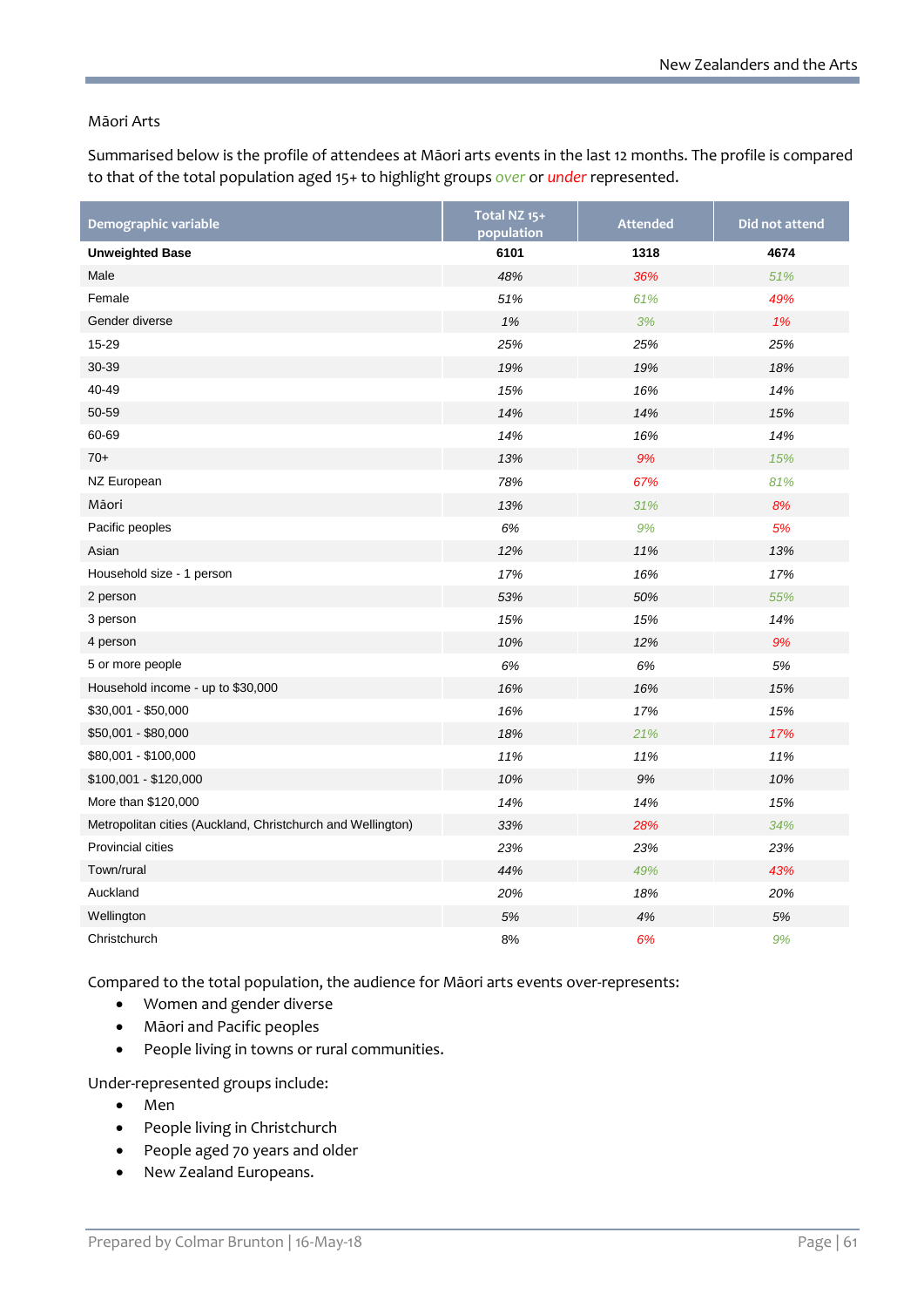## Pacific Arts

Summarised below is the profile of attendees at Pacific arts events in the last 12 months. The profile is compared to that of the total population aged 15+ to highlight groups *over* or *under* represented.

| Demographic variable                                        | Total NZ 15+<br>population | <b>Attended</b> | Did not attend |
|-------------------------------------------------------------|----------------------------|-----------------|----------------|
| <b>Unweighted Base</b>                                      | 6101                       | 1067            | 4897           |
| Male                                                        | 48%                        | 36%             | 50%            |
| Female                                                      | 51%                        | 61%             | 49%            |
| Gender diverse                                              | 1%                         | 3%              | 1%             |
| 15-29                                                       | 25%                        | 28%             | 24%            |
| 30-39                                                       | 19%                        | 22%             | 18%            |
| 40-49                                                       | 15%                        | 17%             | 14%            |
| 50-59                                                       | 14%                        | 14%             | 15%            |
| 60-69                                                       | 14%                        | 14%             | 14%            |
| $70+$                                                       | 13%                        | 6%              | 15%            |
| NZ European                                                 | 78%                        | 60%             | 83%            |
| Māori                                                       | 13%                        | 29%             | 9%             |
| Pacific peoples                                             | 6%                         | 18%             | 3%             |
| Asian                                                       | 12%                        | 12%             | 12%            |
| Household size - 1 person                                   | 17%                        | 14%             | 17%            |
| 2 person                                                    | 53%                        | 49%             | 55%            |
| 3 person                                                    | 15%                        | 16%             | 14%            |
| 4 person                                                    | 10%                        | 12%             | 9%             |
| 5 or more people                                            | 6%                         | 8%              | 5%             |
| Household income - up to \$30,000                           | 16%                        | 15%             | 16%            |
| \$30,001 - \$50,000                                         | 16%                        | 13%             | 17%            |
| \$50,001 - \$80,000                                         | 18%                        | 21%             | 17%            |
| \$80,001 - \$100,000                                        | 11%                        | 12%             | 11%            |
| \$100,001 - \$120,000                                       | 10%                        | 12%             | 9%             |
| More than \$120,000                                         | 14%                        | 14%             | 15%            |
| Metropolitan cities (Auckland, Christchurch and Wellington) | 33%                        | 38%             | 32%            |
| Provincial cities                                           | 23%                        | 20%             | 23%            |
| Town/rural                                                  | 44%                        | 42%             | 45%            |
| Auckland                                                    | 20%                        | 26%             | 18%            |
| Wellington                                                  | 5%                         | 4%              | 5%             |
| Christchurch                                                | 8%                         | 7%              | 9%             |

Compared to the total population, the audience for Pacific arts events over-represents:

- Women and gender diverse
- Māori and Pacific peoples
- Five or more person households
- People living in Auckland.

- Men
- People aged 70 years and older
- New Zealand Europeans.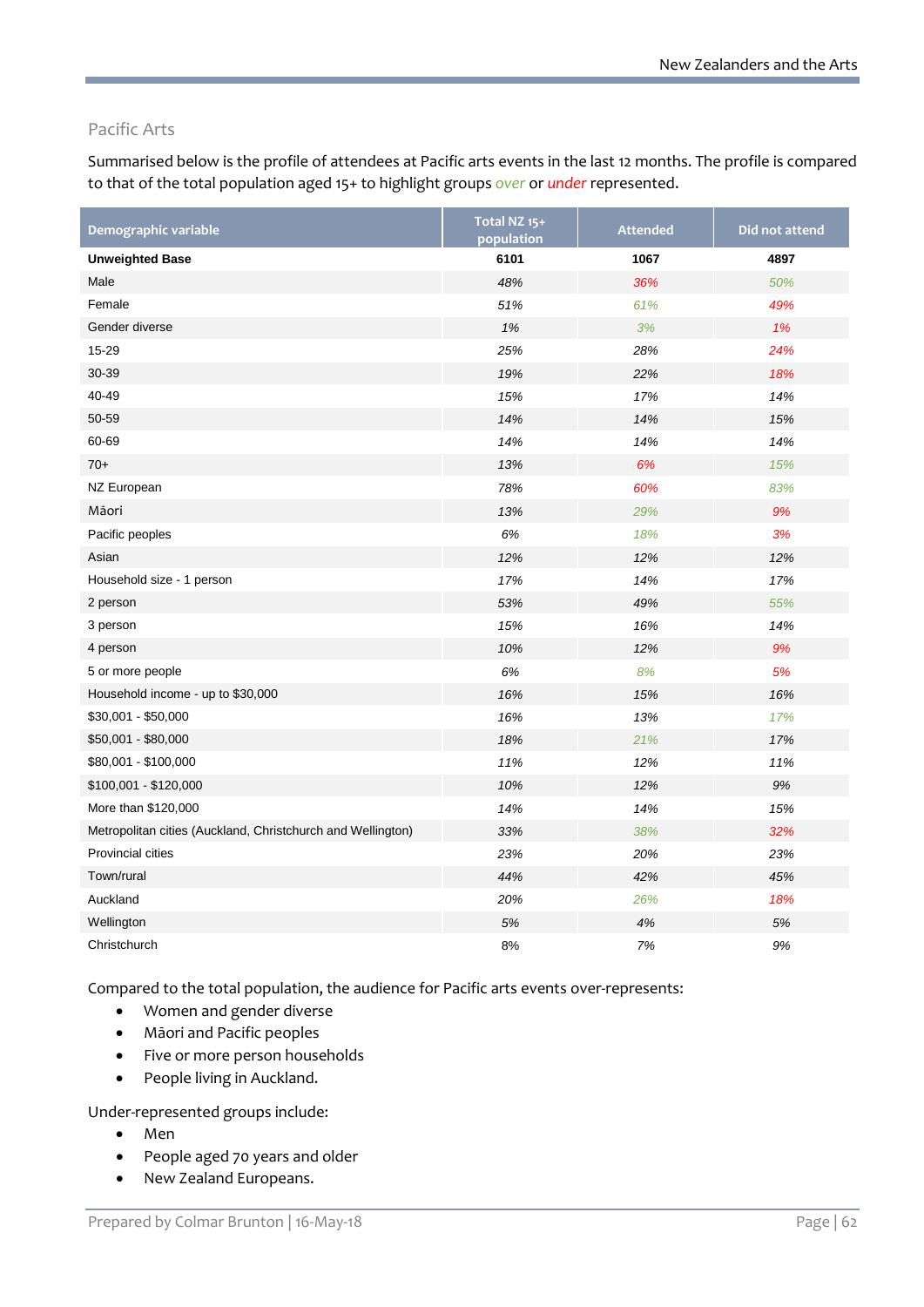### Literary arts

Summarised below is the profile of attendees at literature events in the last 12 months. The profile is compared to that of the total population aged 15+ to highlight groups *over* or *under* represented.

| Demographic variable                                        | Total NZ 15+<br>population | <b>Attended</b> | Did not attend |
|-------------------------------------------------------------|----------------------------|-----------------|----------------|
| <b>Unweighted Base</b>                                      | 6101                       | 580             | 5414           |
| Male                                                        | 48%                        | 41%             | 48%            |
| Female                                                      | 51%                        | 54%             | 51%            |
| Gender diverse                                              | 1%                         | 4%              | 1%             |
| 15-29                                                       | 25%                        | 27%             | 25%            |
| 30-39                                                       | 19%                        | 21%             | 18%            |
| 40-49                                                       | 15%                        | 12%             | 15%            |
| 50-59                                                       | 14%                        | 13%             | 15%            |
| 60-69                                                       | 14%                        | 13%             | 14%            |
| $70+$                                                       | 13%                        | 14%             | 14%            |
| NZ European                                                 | 78%                        | 65%             | 80%            |
| Māori                                                       | 13%                        | 17%             | 13%            |
| Pacific peoples                                             | 6%                         | 9%              | 6%             |
| Asian                                                       | 12%                        | 22%             | 11%            |
| Household size - 1 person                                   | 17%                        | 20%             | 16%            |
| 2 person                                                    | 53%                        | 46%             | 55%            |
| 3 person                                                    | 15%                        | 14%             | 15%            |
| 4 person                                                    | 10%                        | 12%             | 9%             |
| 5 or more people                                            | 6%                         | 9%              | 5%             |
| Household income - up to \$30,000                           | 16%                        | 14%             | 16%            |
| \$30,001 - \$50,000                                         | 16%                        | 19%             | 15%            |
| \$50,001 - \$80,000                                         | 18%                        | 19%             | 18%            |
| \$80,001 - \$100,000                                        | 11%                        | 11%             | 11%            |
| \$100,001 - \$120,000                                       | 10%                        | 10%             | 10%            |
| More than \$120,000                                         | 14%                        | 14%             | 15%            |
| Metropolitan cities (Auckland, Christchurch and Wellington) | 33%                        | 46%             | 32%            |
| Provincial cities                                           | 23%                        | 20%             | 23%            |
| Town/rural                                                  | 44%                        | 34%             | 45%            |
| Auckland                                                    | 20%                        | 30%             | 19%            |
| Wellington                                                  | 5%                         | 7%              | 5%             |
| Christchurch                                                | 8%                         | 10%             | 8%             |

Compared to the total population, the audience for literature events over-represents:

- Gender diverse
- Asian New Zealanders
- Larger households with five or more people
- People living in Auckland.

- Men
- New Zealand Europeans
- People living in towns or rural communities.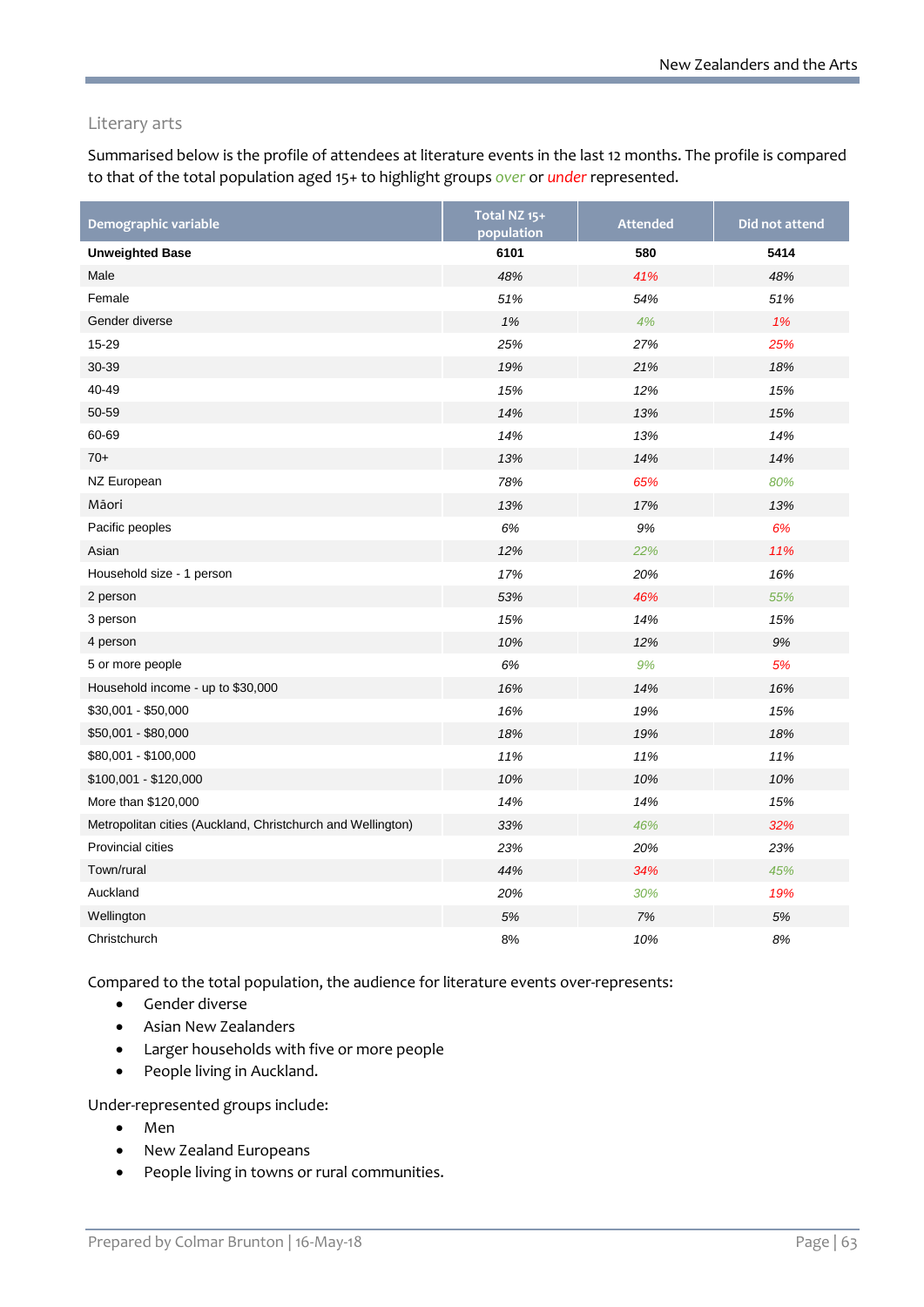## Appendix B: Profile of attendees to the arts by frequency of attendance

Summarised below are the profiles of attendees at any art form, broken out by the frequency with which they have attended in the last 12 months. The profiles are compared to that of the total population aged 15+ to highlight groups *over* or *under* represented.

### **Definitions:**

- None did not attend anything
- Low attended 1 to 3 events in the past 12 months
- Medium attended more than 3 events and up to 10 events in the past 12 months
- High attended more than ten events in the past 12 months

| Demographic variable                                           | Total NZ 15+ popn. | <b>Attended</b> | Low               | <b>Medium</b>     | <b>High</b>       |
|----------------------------------------------------------------|--------------------|-----------------|-------------------|-------------------|-------------------|
|                                                                |                    | nothing         | <b>Attendance</b> | <b>Attendance</b> | <b>Attendance</b> |
| <b>Unweighted Base</b>                                         | 6101               | 1665            | 1403              | 1693              | 1340              |
| Male                                                           | 48%                | 59%             | 50%               | 44%               | 37%               |
| Female                                                         | 51%                | 40%             | 50%               | 55%               | 60%               |
| Gender diverse                                                 | 1%                 | $\star$         | $\star$           | 1%                | 3%                |
| 15-29                                                          | 25%                | 25%             | 27%               | 26%               | 23%               |
| 30-39                                                          | 19%                | 17%             | 19%               | 20%               | 18%               |
| 40-49                                                          | 15%                | 15%             | 16%               | 13%               | 15%               |
| 50-59                                                          | 14%                | 15%             | 14%               | 13%               | 15%               |
| 60-69                                                          | 14%                | 12%             | 13%               | 14%               | 16%               |
| $70+$                                                          | 13%                | 15%             | 11%               | 14%               | 13%               |
| NZ European                                                    | 78%                | 78%             | 79%               | 79%               | 74%               |
| Māori                                                          | 13%                | 10%             | 11%               | 13%               | 20%               |
| Pacific peoples                                                | 6%                 | 7%              | 6%                | 4%                | 8%                |
| Asian                                                          | 12%                | 13%             | 13%               | 12%               | 12%               |
| Household size - 1 person                                      | 17%                | 18%             | 16%               | 15%               | 18%               |
| 2 person                                                       | 53%                | 52%             | 53%               | 57%               | 51%               |
| 3 person                                                       | 15%                | 14%             | 16%               | 14%               | 15%               |
| 4 person                                                       | 10%                | 10%             | 8%                | 10%               | 10%               |
| 5 or more people                                               | 6%                 | 6%              | 7%                | 5%                | 6%                |
| Household income - up to<br>\$30,000                           | 16%                | 21%             | 16%               | 13%               | 13%               |
| $$30,001 - $50,000$                                            | 16%                | 14%             | 13%               | 19%               | 17%               |
| \$50,001 - \$80,000                                            | 18%                | 17%             | 20%               | 16%               | 20%               |
| \$80,001 - \$100,000                                           | 11%                | 12%             | 13%               | 10%               | 10%               |
| \$100,001 - \$120,000                                          | 10%                | 8%              | 8%                | 11%               | 12%               |
| More than \$120,000                                            | 14%                | 11%             | 15%               | 16%               | 16%               |
| Metropolitan cities (Auckland,<br>Christchurch and Wellington) | 33%                | 28%             | 33%               | 34%               | 38%               |
| <b>Provincial cities</b>                                       | 23%                | 23%             | 23%               | 22%               | 24%               |
| Town/rural                                                     | 44%                | 49%             | 45%               | 43%               | 38%               |
| Auckland                                                       | 20%                | 18%             | 19%               | 19%               | 24%               |
| Wellington                                                     | 5%                 | 3%              | 4%                | 5%                | 7%                |
| Christchurch                                                   | 8%                 | 6%              | 10%               | 10%               | 8%                |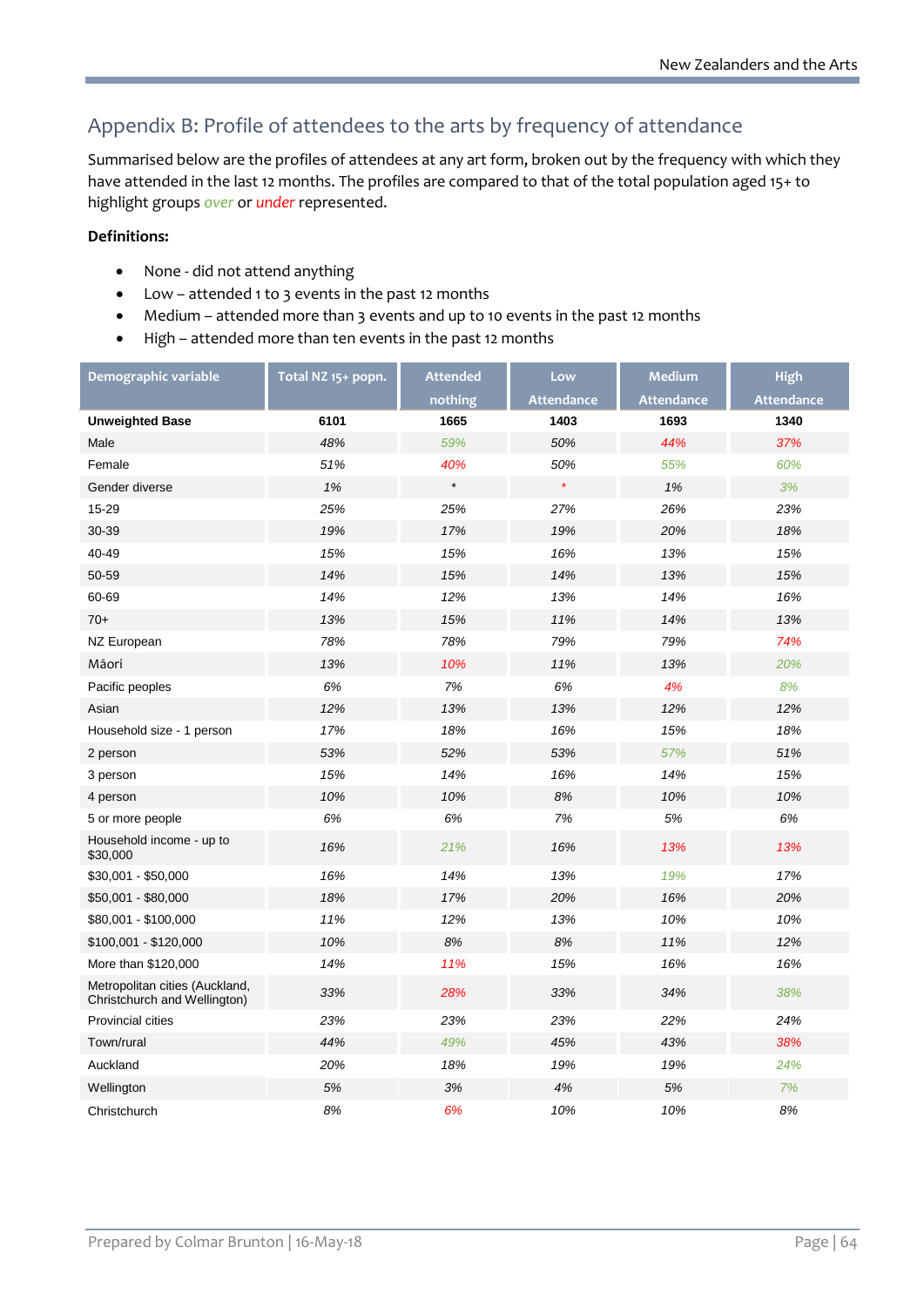# Appendix C: Profile of participants in the arts by frequency of participation

Summarised below are the profiles of participants in any art form, broken out by the frequency with which they have participated in the last 12 months. The profiles are compared to that of the total population aged 15+ to highlight groups *over* or *under* represented.

### **Definitions:**

- Did not participate at all in the last 12 months
- Participated between 1 and 12 times
- Participated more than 12 times

| Demographic variable                                           | Total NZ 15+ popn. | Did not participate | Participated 1-12<br>times | Participated 13+<br>times |
|----------------------------------------------------------------|--------------------|---------------------|----------------------------|---------------------------|
| <b>Unweighted Base</b>                                         | 6101               | 3065                | 1831                       | 1205                      |
| Male                                                           | 48%                | 55%                 | 46%                        | 35%                       |
| Female                                                         | 51%                | 45%                 | 53%                        | 62%                       |
| Gender diverse                                                 | 1%                 | $\star$             | 1%                         | 3%                        |
| 15-29                                                          | 25%                | 20%                 | 27%                        | 36%                       |
| 30-39                                                          | 19%                | 19%                 | 20%                        | 16%                       |
| 40-49                                                          | 15%                | 16%                 | 14%                        | 11%                       |
| 50-59                                                          | 14%                | 15%                 | 14%                        | 12%                       |
| 60-69                                                          | 14%                | 15%                 | 11%                        | 14%                       |
| $70+$                                                          | 13%                | 15%                 | 12%                        | 11%                       |
| NZ European                                                    | 78%                | 80%                 | 75%                        | 77%                       |
| Māori                                                          | 13%                | 9%                  | 16%                        | 20%                       |
| Pacific peoples                                                | 6%                 | 5%                  | 7%                         | 8%                        |
| Asian                                                          | 12%                | 13%                 | 14%                        | 9%                        |
| Household size - 1 person                                      | 17%                | 16%                 | 18%                        | 16%                       |
| 2 person                                                       | 53%                | 57%                 | 50%                        | 49%                       |
| 3 person                                                       | 15%                | 13%                 | 15%                        | 17%                       |
| 4 person                                                       | 10%                | 8%                  | 11%                        | 12%                       |
| 5 or more people                                               | 6%                 | 5%                  | 7%                         | 6%                        |
| Household income - up to \$30,000                              | 16%                | 15%                 | 16%                        | 17%                       |
| \$30,001 - \$50,000                                            | 16%                | 16%                 | 16%                        | 16%                       |
| \$50,001 - \$80,000                                            | 18%                | 17%                 | 19%                        | 18%                       |
| \$80,001 - \$100,000                                           | 11%                | 12%                 | 10%                        | 9%                        |
| \$100,001 - \$120,000                                          | 10%                | 10%                 | 10%                        | 8%                        |
| More than \$120,000                                            | 14%                | 16%                 | 14%                        | 12%                       |
| Metropolitan cities (Auckland,<br>Christchurch and Wellington) | 33%                | 34%                 | 33%                        | 31%                       |
| <b>Provincial cities</b>                                       | 23%                | 24%                 | 22%                        | 22%                       |
| Town/rural                                                     | 44%                | 43%                 | 44%                        | 47%                       |
| Auckland                                                       | 20%                | 21%                 | 19%                        | 19%                       |
| Wellington                                                     | 5%                 | 4%                  | 5%                         | 6%                        |
| Christchurch                                                   | 8%                 | 9%                  | 10%                        | 7%                        |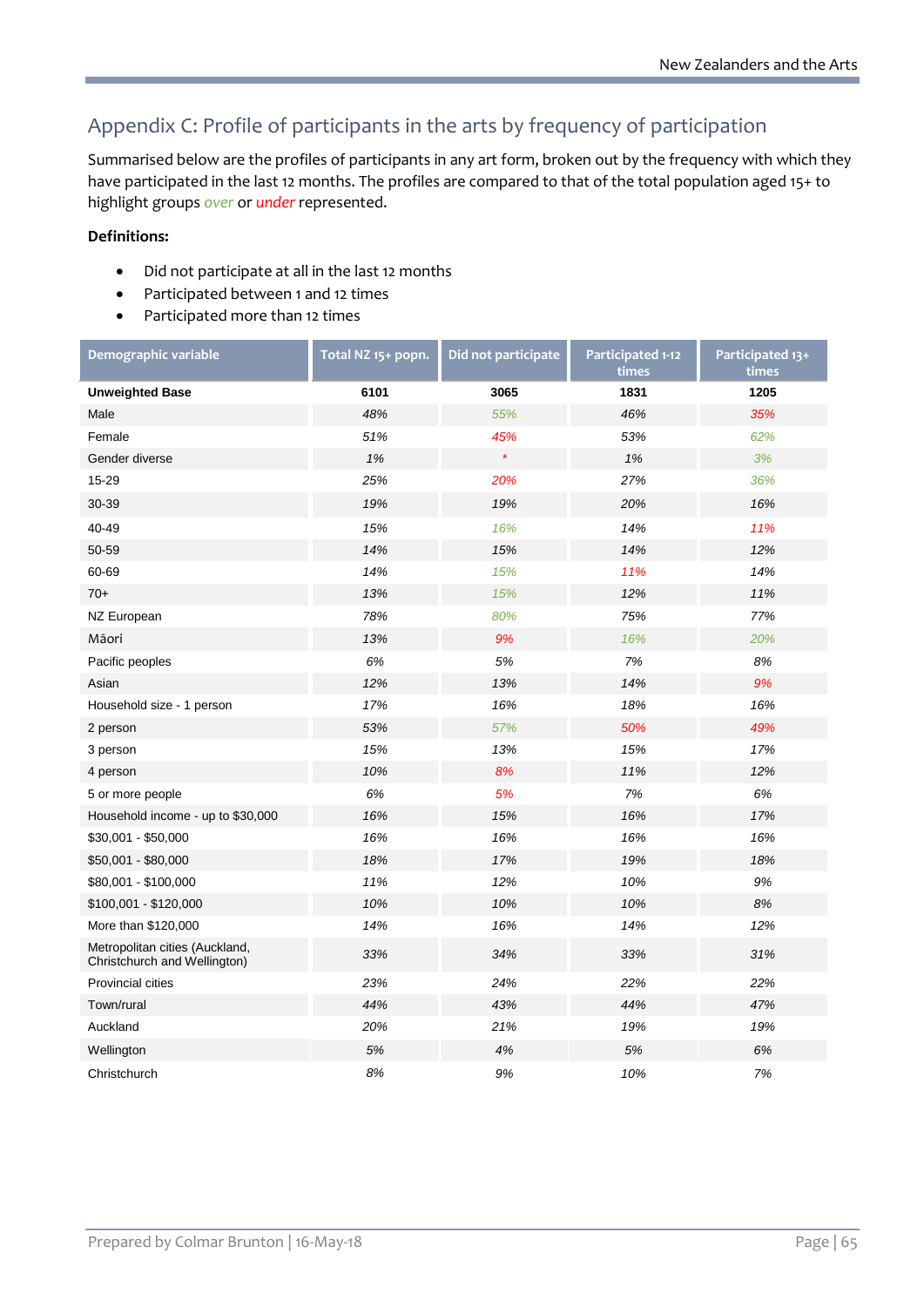## Appendix D Questionnaire

Q1a Which gender do you most identify with…

| Male           |  |
|----------------|--|
| Female         |  |
| Gender diverse |  |

#### Q1b Which of the following age groups do you fall into?

| 15 to 17 | 1              |
|----------|----------------|
| 18 to 24 | $\overline{2}$ |
| 25 to 29 | 3              |
| 30 to 34 | 4              |
| 35 to 39 | 5              |
| 40 to 44 | 6              |
| 45 to 49 | 7              |
| 50 to 54 | 8              |
| 55 to 59 | 9              |
| 60 to 64 | 10             |
| 65 to 69 | 11             |
| 70 to 74 | 12             |
| 75 to 79 | 13             |
| $80+$    | 14             |
|          |                |

Q1c Which ethnic group do you most identify with? You can choose more than one group.

### MULTICODE OK

| 1              |
|----------------|
| $\overline{2}$ |
| 3              |
| 4              |
| 5              |
| 6              |
| 7              |
| 8              |
| 18             |
| 22             |
| 23             |
| 19             |
| 24             |
| 25             |
| 09             |
| 12             |
| 13             |
|                |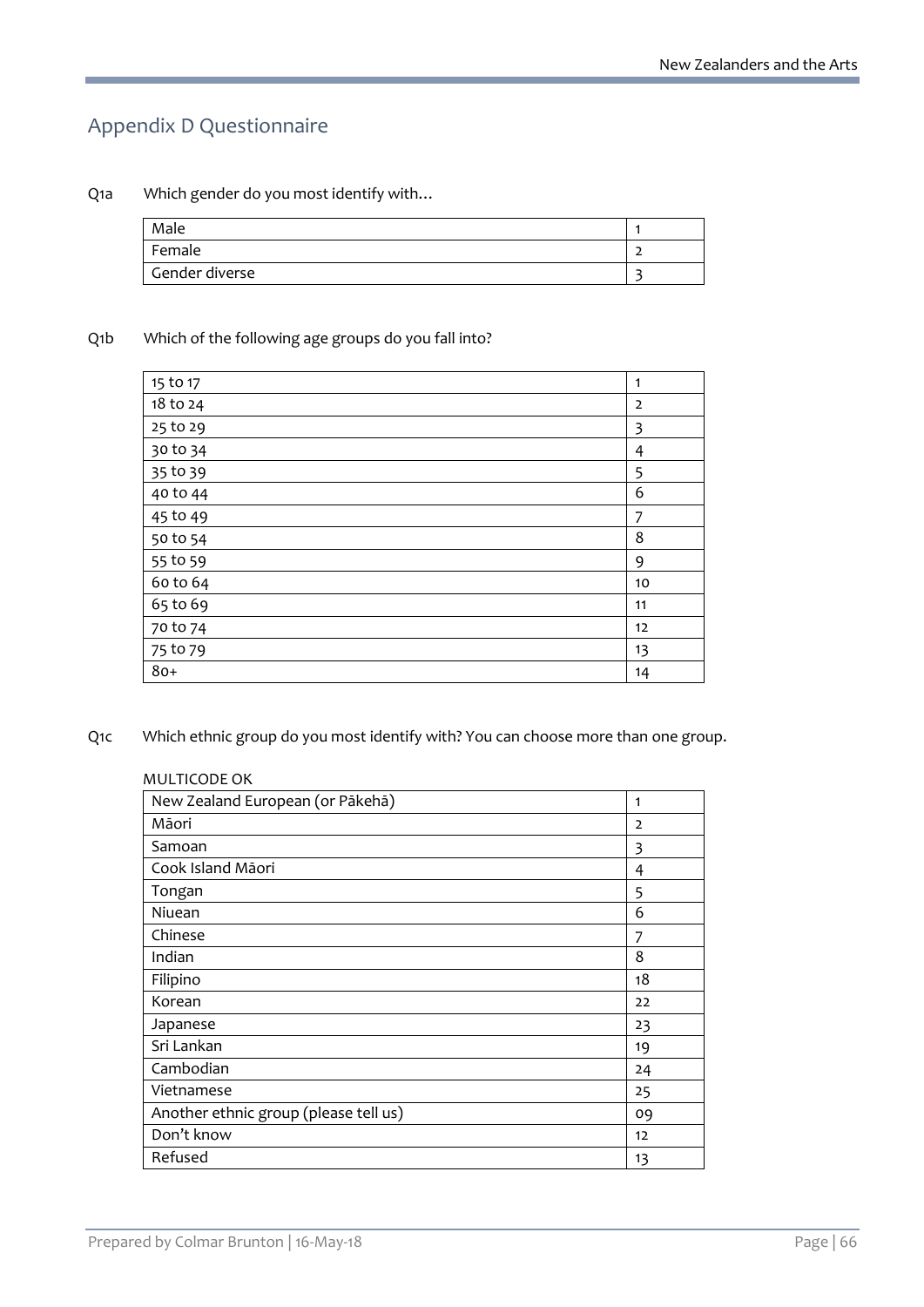Q1d And which of the following best describes your total annual household income from all sources, including returns from investments, before tax?

| \$20,000 or less                    | 1              |
|-------------------------------------|----------------|
| More than \$20,000 up to \$30,000   | $\overline{2}$ |
| More than \$30,000 up to \$40,000   | 3              |
| More than \$40,000 up to \$50,000   | 4              |
| More than \$50,000 up to \$60,000   | 5              |
| More than \$60,000 up to \$80,000   | 6              |
| More than \$80,000 up to \$100,000  | 7              |
| More than \$100,000 up to \$120,000 | 8              |
| More than \$120,000 up to \$150,000 | 9              |
| More than \$150,000                 | 12             |
| Refused                             | 10             |
| Don't know                          | 11             |
|                                     |                |

Q1e How many people living in your household are aged 15 years or over? **ENTER NUMBER:**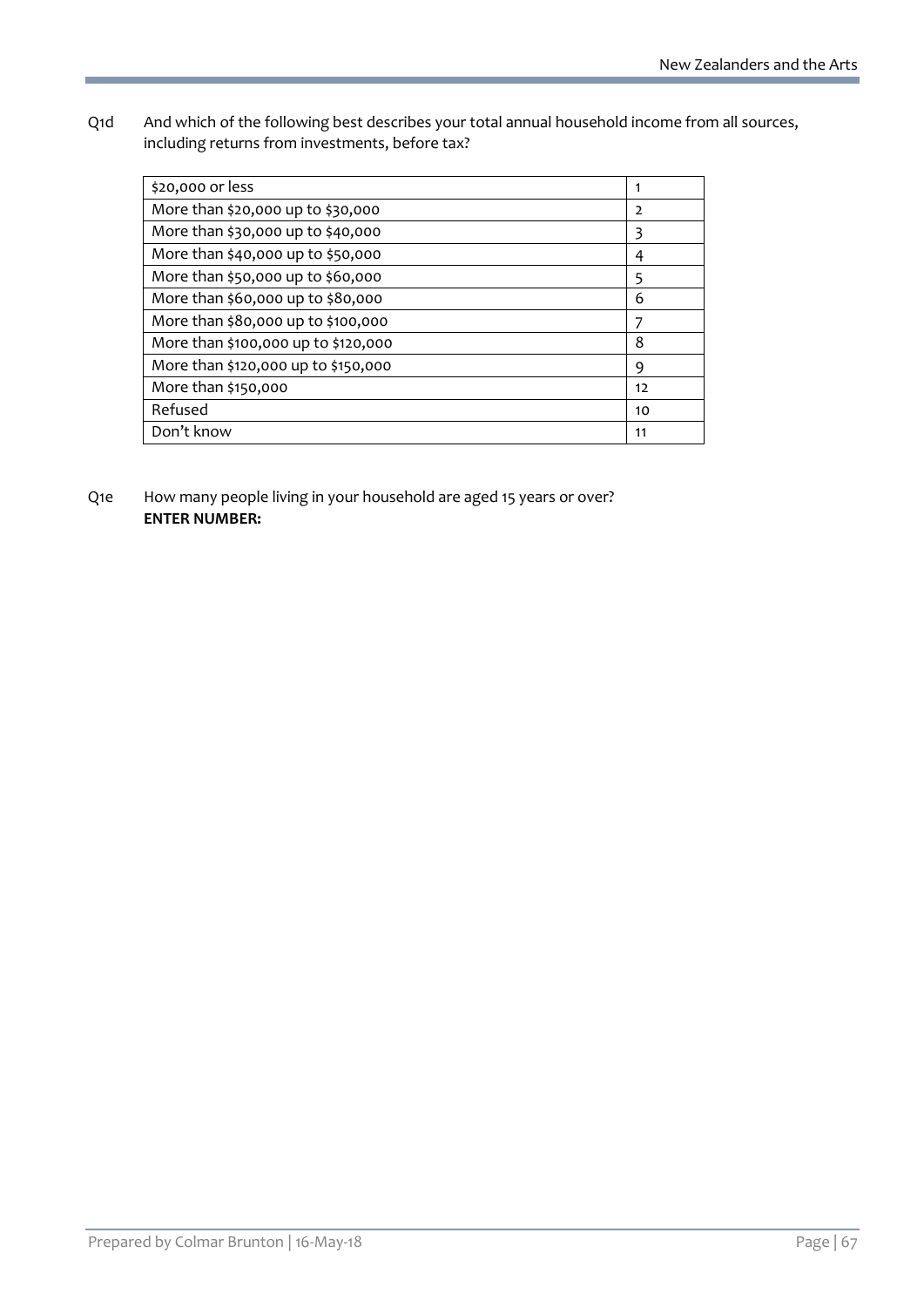Q1f In which of the following places do you live? *Please select one only.*

| Whangarei                                                     | $\mathbf{1}$   |
|---------------------------------------------------------------|----------------|
| Northland (outside of Whangarei)                              | $\overline{2}$ |
| Auckland city                                                 | 3              |
| Auckland region (outside of Auckland city)                    | $\overline{4}$ |
| Hamilton                                                      | 5              |
| Waikato (outside of Hamilton)                                 | 6              |
| Rotorua                                                       | $\overline{7}$ |
| Tauranga                                                      | 8              |
| Bay of Plenty (outside of Rotorua or Tauranga)                | 9              |
| Gisborne city                                                 | 10             |
| Gisborne region (outside of Gisborne city)                    | 11             |
| Napier/Hastings                                               | 12             |
| Hawkes Bay (outside of Napier / Hastings)                     | 13             |
| New Plymouth                                                  | 14             |
| Taranaki (outside of New Plymouth)                            | 15             |
| Palmerston North                                              | 16             |
| Wanganui                                                      | 17             |
| Manawatu-Whanganui (outside of Palmerston North or Whanganui) | 18             |
| Wellington city                                               | 19             |
| Wellington region (outside of Wellington city)                | 20             |
| Tasman region                                                 | 21             |
| Nelson city                                                   | 22             |
| Nelson region (outside of Nelson city)                        | 23             |
| Marlborough region                                            | 24             |
| West Coast region                                             | 31             |
| Christchurch                                                  | 25             |
| Canterbury (outside of Christchurch)                          | 26             |
| Dunedin                                                       | 27             |
| Otago (outside of Dunedin)                                    | 28             |
| Invercargill                                                  | 29             |
| Southland (outside of Invercargill)                           | 30             |

### ASK AUCKLANDERS (CODE 3 OR 4 @ Q1F)

Q1g. In which suburb do you live?

Please select the option that best applies.

SCRIPTER INSTRUCTION: SHOW SUBURB LIST AS DROP DOWN BOX IN ALPHABETICAL ORDER. INCLUDE 'I DON'T LIVE IN THE AUCKLAND REGION' AS SINGLE RESPONSE CODE OUTSIDE DROP DOWN BOX

| <insert list="" suburb=""></insert>        |                 |
|--------------------------------------------|-----------------|
| None - I don't live in the Auckland Region | THANK AND CLOSE |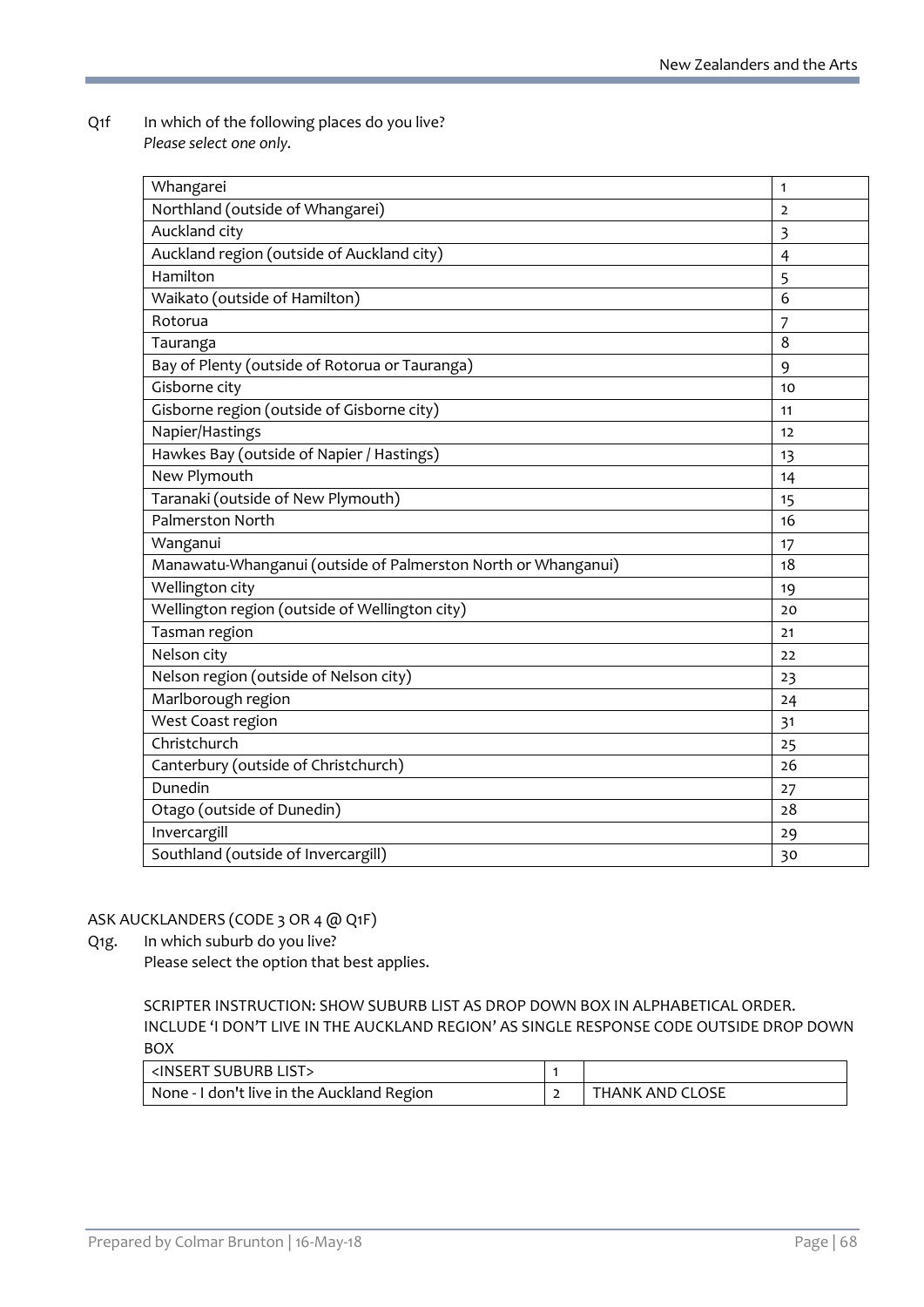L,

Attitudes toward the arts

SHOW ALL

Q2txt The first set of questions ask you about your views on the arts.

Q2 To what extent do you agree or disagree?

There are no right or wrong answers; we are interested in your views on these statements.

 $\blacksquare$ 

 $\overline{\phantom{a}}$ 

 $\overline{\phantom{a}}$ 

 $\overline{\phantom{a}}$ 

DYNAMIC GRID

|                |                                                                                                              | Strongly agree | Slightly agree | Neither agree nor<br>disagree | Slightly disagree | Strongly disagree | Don't know |
|----------------|--------------------------------------------------------------------------------------------------------------|----------------|----------------|-------------------------------|-------------------|-------------------|------------|
| $\mathbf{1}$   | The arts are for people like me                                                                              | $\mathbf{1}$   | $\overline{2}$ | $\overline{\mathbf{3}}$       | $\overline{4}$    | 5                 | 6          |
| $\overline{2}$ | I can't live without the arts                                                                                | 1              | $\overline{2}$ | $\overline{\mathbf{3}}$       | $\overline{4}$    | 5                 | 6          |
| 3              | The arts help define who we are as New<br>Zealanders                                                         | $\mathbf{1}$   | $\overline{2}$ | $\overline{\mathbf{3}}$       | $\overline{4}$    | 5                 | 6          |
| 4              | The arts are only for certain types of people                                                                | $\mathbf{1}$   | $\overline{2}$ | $\overline{\mathbf{3}}$       | 4                 | 5                 | 6          |
| 5              | The arts are part of my everyday life                                                                        | $\mathbf{1}$   | $\overline{2}$ | $\overline{\mathbf{3}}$       | $\overline{4}$    | 5                 | 6          |
| $\overline{6}$ | I don't find the arts all that interesting                                                                   | $\mathbf{1}$   | $\overline{2}$ | $\overline{\mathbf{3}}$       | $\overline{4}$    | 5                 | 6          |
| $\overline{7}$ | Some arts events interest me but I still don't go<br>much                                                    | $\mathbf{1}$   | $\overline{2}$ | $\overline{3}$                | $\overline{4}$    | 5                 | 6          |
| 8              | The arts contribute positively to our economy                                                                | $\mathbf{1}$   | $\overline{2}$ | $\overline{\mathbf{3}}$       | $\overline{4}$    | 5                 | 6          |
| 9              | The arts in New Zealand are world class                                                                      | $\mathbf{1}$   | $\overline{2}$ | $\overline{\mathbf{3}}$       | $\overline{4}$    | 5                 | 6          |
| 10             | The arts should receive public funding                                                                       | $\mathbf{1}$   | $\overline{2}$ | $\overline{\mathbf{3}}$       | $\overline{4}$    | 5                 | 6          |
| 11             | My community would be poorer without the arts                                                                | $\mathbf{1}$   | $\overline{2}$ | $\overline{3}$                | $\overline{4}$    | 5                 | 6          |
| 12             | My local council should give money to support the<br>arts                                                    | $\mathbf{1}$   | $\overline{2}$ | $\overline{3}$                | $\overline{4}$    | 5                 | 6          |
| 13             | The availability of good arts activities and events is<br>an important reason why I like living where I do   | $\mathbf{1}$   | $\overline{2}$ | $\overline{3}$                | $\overline{4}$    | 5                 | 6          |
| 14             | The arts improve how I feel about life in general                                                            | $\mathbf{1}$   | $\overline{2}$ | $\overline{\mathbf{3}}$       | $\overline{4}$    | 5                 | 6          |
| 15             | The arts help improve New Zealand society                                                                    | $\mathbf{1}$   | $\overline{2}$ | $\overline{\mathbf{3}}$       | $\overline{4}$    | 5                 | 6          |
| 16             | I learn about different cultures through the arts                                                            | $\mathbf{1}$   | $\overline{2}$ | 3                             | $\overline{4}$    | 5                 | 6          |
| 17             | My community has a broad range of arts and<br>artistic activities that I can experience or<br>participate in | $\mathbf{1}$   | $\overline{2}$ | $\overline{3}$                | $\overline{4}$    | 5                 | 6          |
| 18             | Overall New Zealand arts are of high quality                                                                 | $\mathbf{1}$   | $\overline{2}$ | $\overline{\mathbf{3}}$       | $\overline{4}$    | 5                 | 6          |
| 19.            | I feel proud when New Zealand artists succeed<br>overseas                                                    | 1              | $\overline{2}$ | ぅ                             | $\overline{4}$    | 5                 | 6          |
| 20             | The arts should reflect New Zealand's cultural<br>diversity                                                  | $\mathbf{1}$   | $\overline{2}$ | $\overline{3}$                | $\overline{4}$    | 5                 | 6          |
| 21             | The arts should be part of the education of every<br>New Zealander                                           | $\mathbf{1}$   | $\overline{2}$ | $\overline{3}$                | $\overline{4}$    | 5                 | 6          |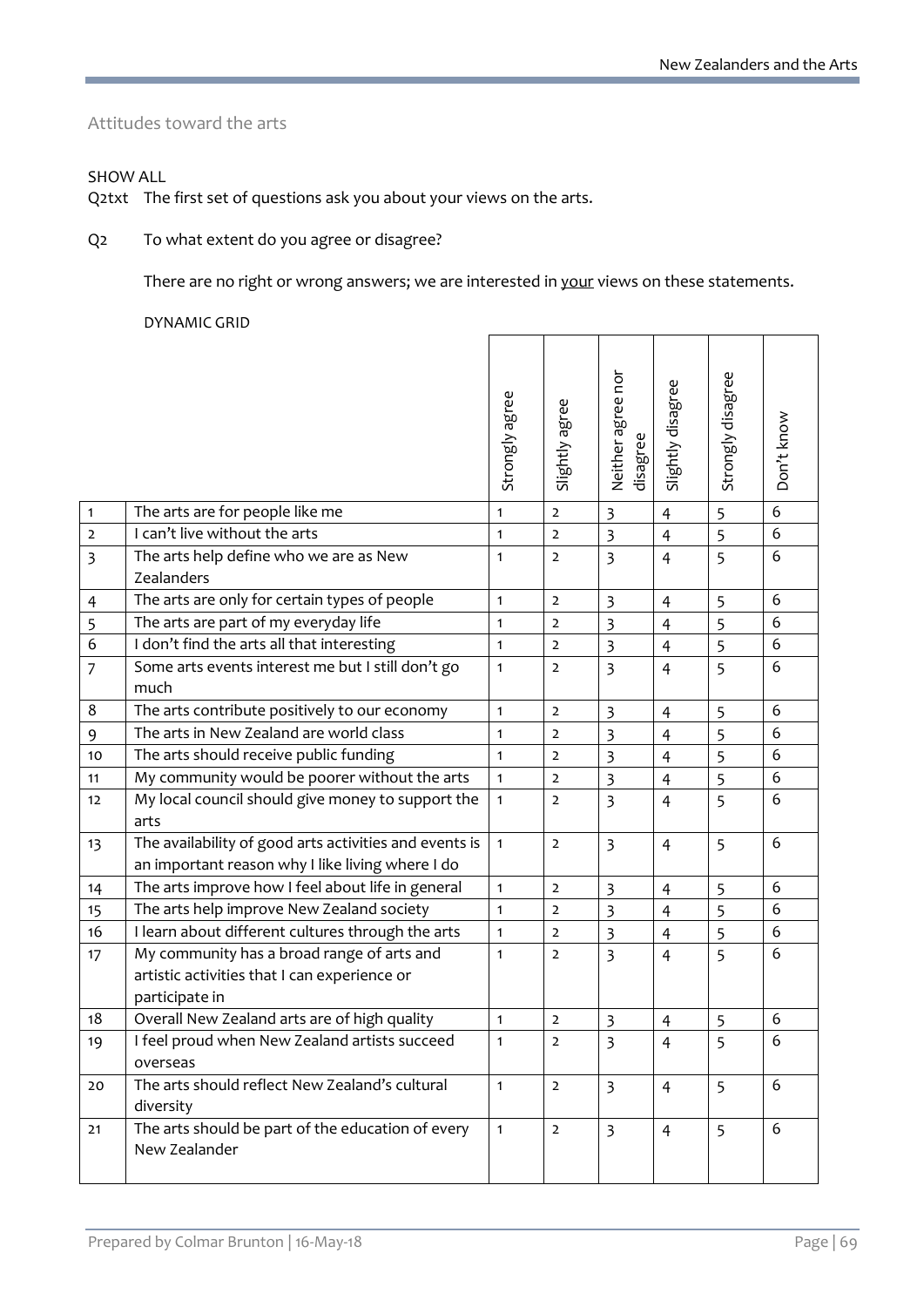#### Participation and attendance: Visual arts

- Q3txt The next section of the survey includes questions on different art forms. The questions ask which art forms you watch, and which ones you take part in.
- Q3a Firstly, thinking about the visual arts such as sculpture and painting, print-making, typography, photography and film-making, have you visited any art galleries or exhibitions or online galleries or attended any film festivals in the last 12 months?

| Yes                       |           |
|---------------------------|-----------|
| . No                      | GO TO Q4a |
| Don't know/Can't remember | GO TO Q4a |

Q3b On average, how often have you done this in the last 12 months?

| Once                   |  |
|------------------------|--|
| 2 or 3 times           |  |
| Between 4 and 8 times  |  |
| Between 9 and 12 times |  |
| More than 12 times     |  |
| Don't know             |  |

Q3c Were film festivals included among the visual arts you have visited in the last 12 months?

| Yes        |           |
|------------|-----------|
| No         | GO TO Q4a |
| Don't know | GO TO Q4a |

#### Q3d And have you visited visual arts other than film festivals in the last 12 months?

This might include art galleries or exhibitions or online galleries

| Yes        |  |
|------------|--|
| No.        |  |
| Don't know |  |

Q4a Thinking now about craft and object art such as ceramics, furniture, glass, jewellery, embroidery, quilting, pottery, woodcraft, spinning and weaving, or textiles, have you visited any art galleries, exhibitions or online galleries in the last 12 months?

| Yes                       |           |
|---------------------------|-----------|
| No                        | GO TO Q5a |
| Don't know/Can't remember | GO TO Q5a |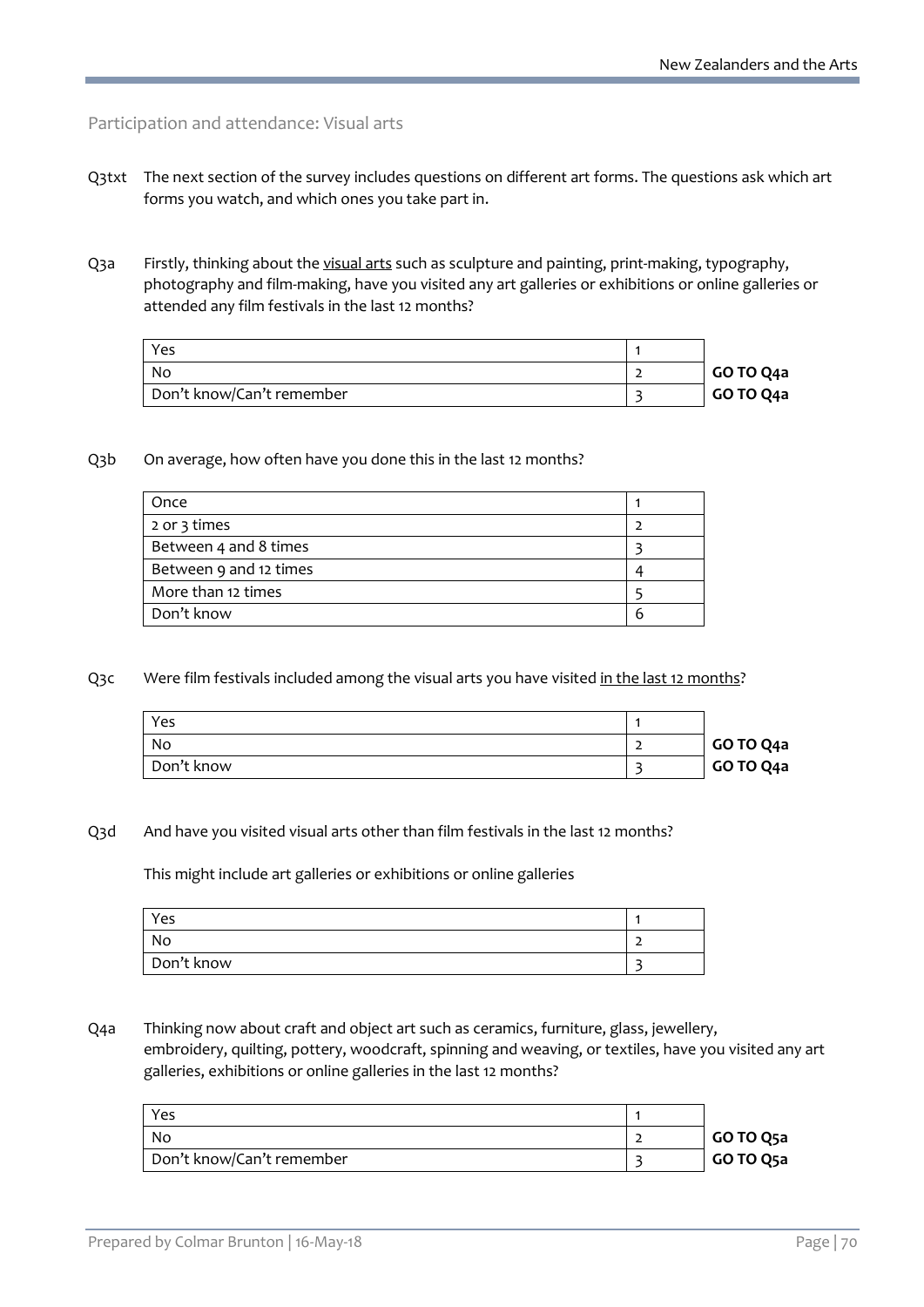Q4b On average, how often have you done this in the last 12 months?

| Once                   |   |
|------------------------|---|
| 2 or 3 times           |   |
| Between 4 and 8 times  |   |
| Between 9 and 12 times |   |
| More than 12 times     |   |
| Don't know             | h |

Q5a Thinking again about the visual arts, in the last 12 months have you been actively involved in, for example, painting, photography, sculpting, drawing, print-making, typography, web-based/digital art, or film-making in any way? **CODE ONE ONLY.**

| Yes        |           |
|------------|-----------|
| No         | GO TO Q6a |
| Don't know | GO TO Q6a |

#### Q5b On average, how often have you done this in the last 12 months?

| Once                   |   |
|------------------------|---|
| 2 or 3 times           |   |
| Between 4 and 8 times  |   |
| Between 9 and 12 times |   |
| More than 12 times     |   |
| Don't know             | h |

Q6a Thinking again about craft and object art, in the last 12 months have you been actively involved in, for example ceramics, furniture, glass, jewellery, embroidery, quilting, pottery, woodcraft, spinning and weaving, or textiles in any way?

| Yes        |          |
|------------|----------|
| No         | GO TO Q7 |
| Don't know | GO TO Q7 |

#### Q6b On average, how often have you done this in the last 12 months?

| Once                   |   |
|------------------------|---|
| 2 or 3 times           |   |
| Between 4 and 8 times  |   |
| Between 9 and 12 times |   |
| More than 12 times     |   |
| Don't know             | n |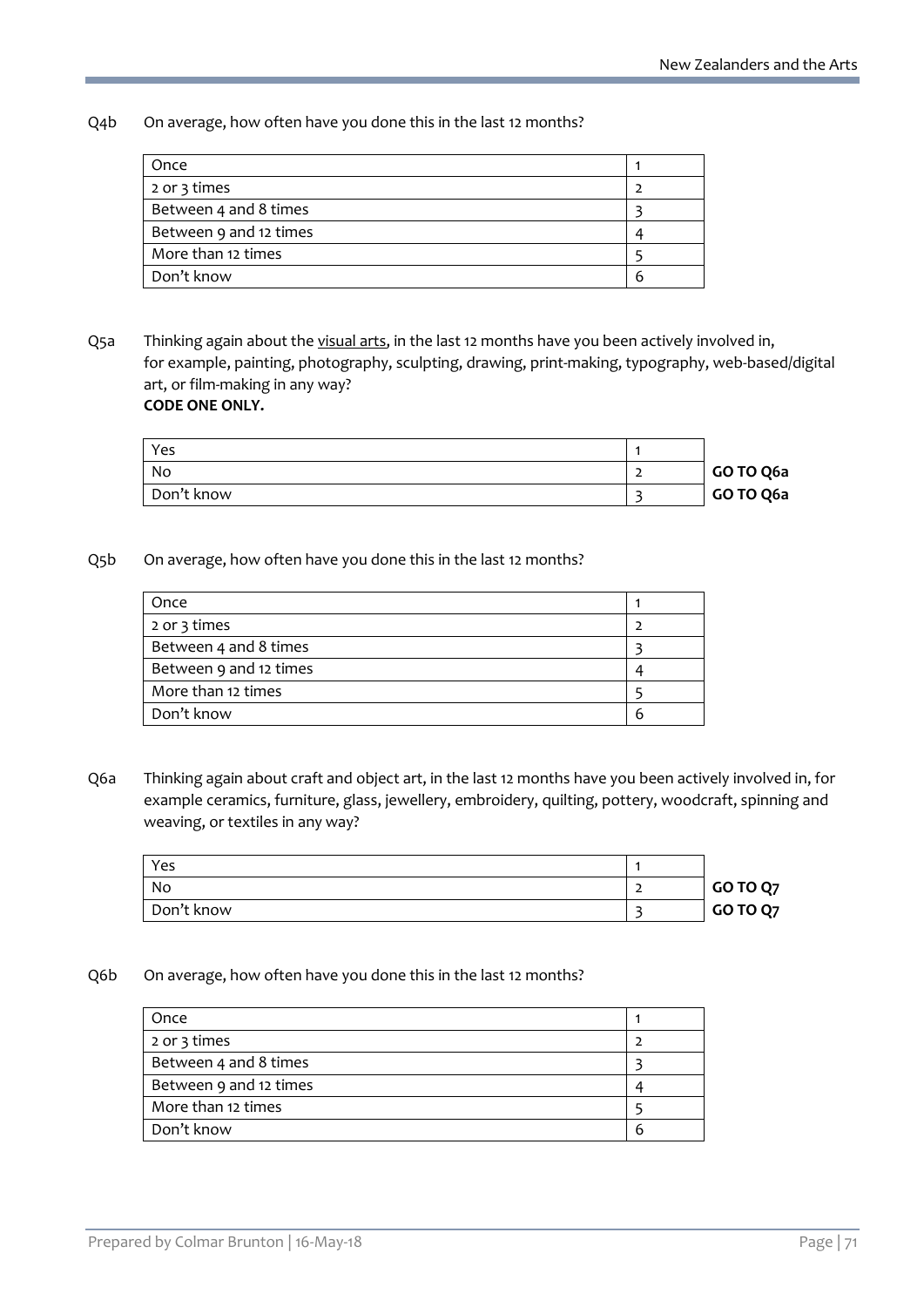## Participation and attendance: Performing arts

Q7 Now thinking about the performing arts, such as theatre, dance and music. Have you gone to any ballet or contemporary dance performances, live theatre, concerts, musical performances or circuses in the last 12 months?

| Yes        |          |
|------------|----------|
| No         | GO TO Q9 |
| Don't know | GO TO Q9 |

#### Q8a Which of these have you been to in the last 12 months?

| Theatre                                         |  |
|-------------------------------------------------|--|
| Concert or other musical performance            |  |
| Ballet or other dance event                     |  |
| Another type of performing arts event (specify) |  |

#### **ASK Q8b IF CODE 1 AT Q8a**

Q8b On average, how often have you attended the theatre in the last 12 months?

| Once                   |   |
|------------------------|---|
| 2 or 3 times           |   |
| Between 4 and 8 times  |   |
| Between 9 and 12 times |   |
| More than 12 times     |   |
| Don't know             | b |

#### **ASK Q8c IF CODE 2 AT Q8a**

Q8c On average, how often have you attended concerts or other music performances in the last 12 months?

| Once                   |   |
|------------------------|---|
| 2 or 3 times           |   |
| Between 4 and 8 times  |   |
| Between 9 and 12 times |   |
| More than 12 times     |   |
| Don't know             | h |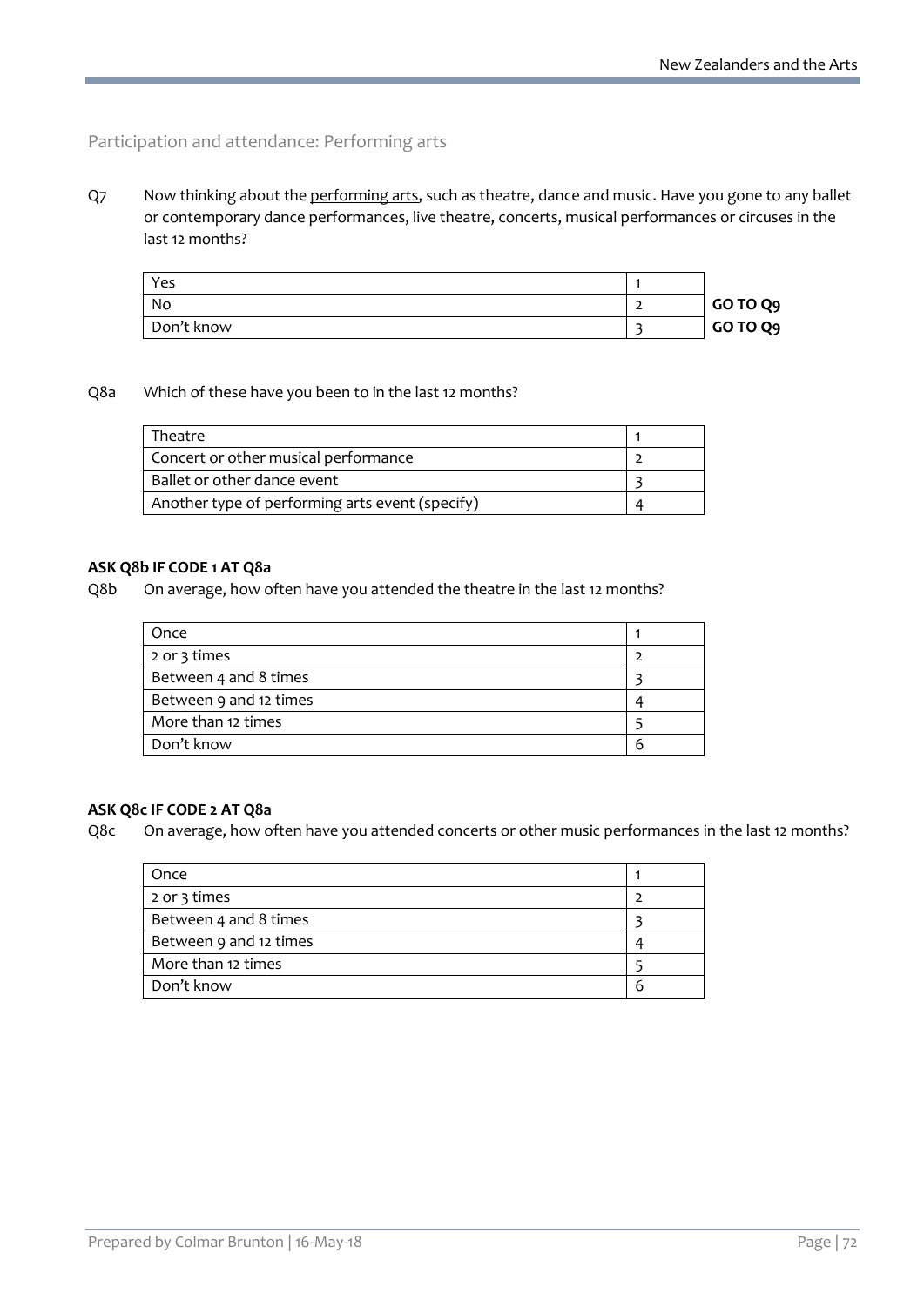### **ASK Q8d IF CODE 3 AT Q8a**

Q8d On average, how often have you attended ballet or other dance events in the last 12 months?

| Once                   |   |
|------------------------|---|
| 2 or 3 times           |   |
| Between 4 and 8 times  |   |
| Between 9 and 12 times | ⊿ |
| More than 12 times     |   |
| Don't know             | b |
|                        |   |

#### **ASK Q8e IF CODE 4 AT Q8a**

Q8e On average, how often have you attended **[INSERT OTHER EVENTS SPECIFIED AT Q8a]** in the last 12 months?

| Once                   |  |
|------------------------|--|
| 2 or 3 times           |  |
| Between 4 and 8 times  |  |
| Between 9 and 12 times |  |
| More than 12 times     |  |
| Don't know             |  |

Q9 Still thinking about the performing arts, in the last 12 months have you been actively involved in theatre, dance, singing or other music-making activities?

| Yes        |            |
|------------|------------|
| No         | GO TO Q11a |
| Don't know | GO TO Q11a |

#### Q10a Which of these were you actively involved in?

*Please select all that apply*

| Theatre or drama                                 |  |
|--------------------------------------------------|--|
| Singing or other music-making                    |  |
| Ballet or other dance                            |  |
| Another type of performing arts (please tell us) |  |

#### Q10b On average, how often have you done (this/those) in the last 12 months?

| Once                   |  |
|------------------------|--|
| 2 or 3 times           |  |
| Between 4 and 8 times  |  |
| Between 9 and 12 times |  |
| More than 12 times     |  |
| Don't know             |  |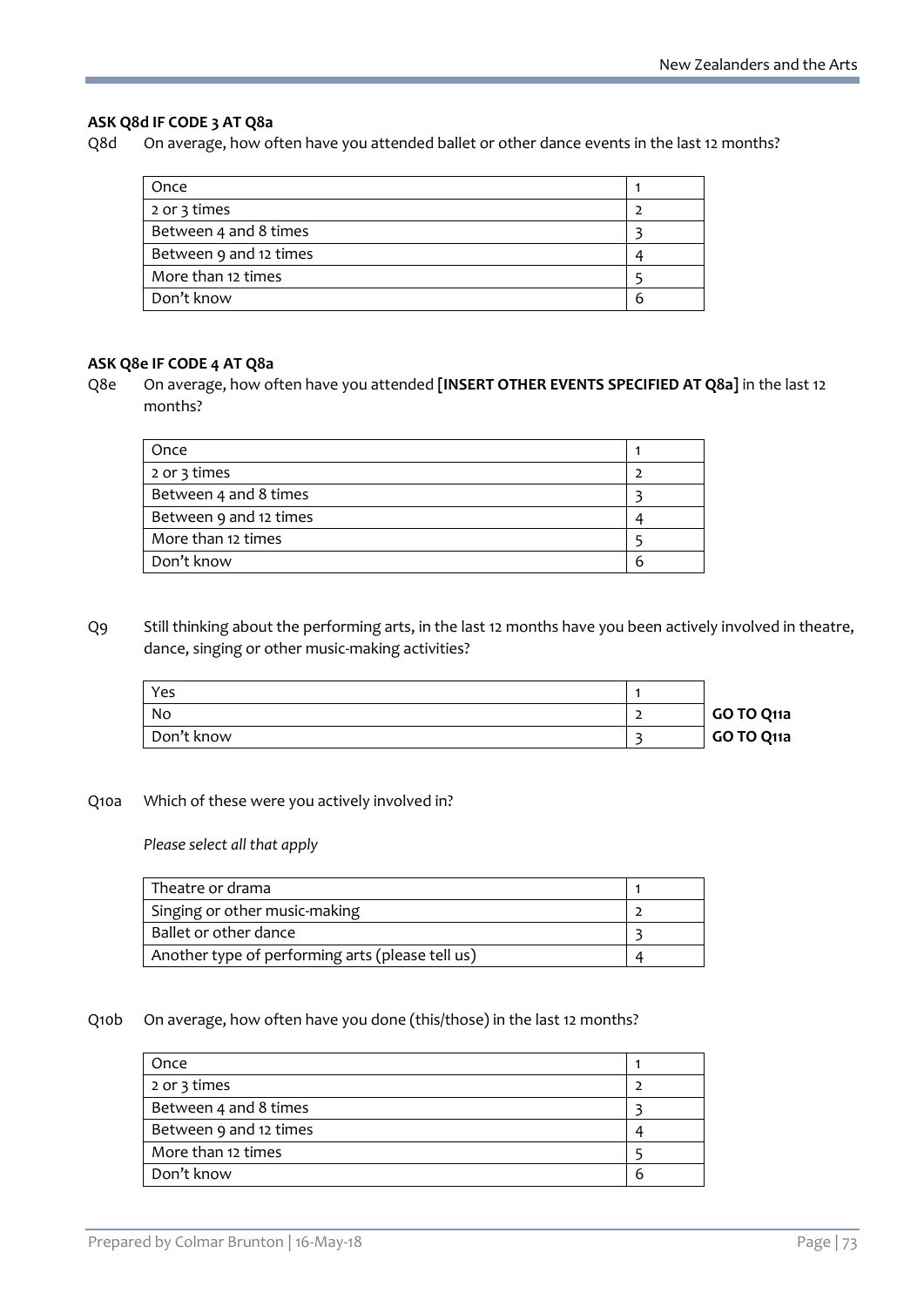### Participation and attendance: Literature

Q11a Now thinking about literature, have you gone to any poetry or book readings, or literary festivals or events in the last 12 months?

| Yes        |            |
|------------|------------|
| No         | GO TO Q12a |
| Don't know | GO TO Q12a |

### Q11b On average, how often have you done this in the last 12 months?

| Once                   |   |
|------------------------|---|
| 2 or 3 times           |   |
| Between 4 and 8 times  |   |
| Between 9 and 12 times |   |
| More than 12 times     |   |
| Don't know             | h |

Q12a Still thinking about literature, in the last 12 months have you taken part in a writing workshop or literary event, or done any creative writing of your own, for example poetry, fiction or non-fiction?

| Yes        |             |
|------------|-------------|
| No         | GO TO Q13ai |
| Don't know | GO TO Q13ai |

### Q12b On average, how often have you done this in the last 12 months?

| Once                   |   |
|------------------------|---|
| 2 or 3 times           |   |
| Between 4 and 8 times  |   |
| Between 9 and 12 times |   |
| More than 12 times     |   |
| Don't know             | h |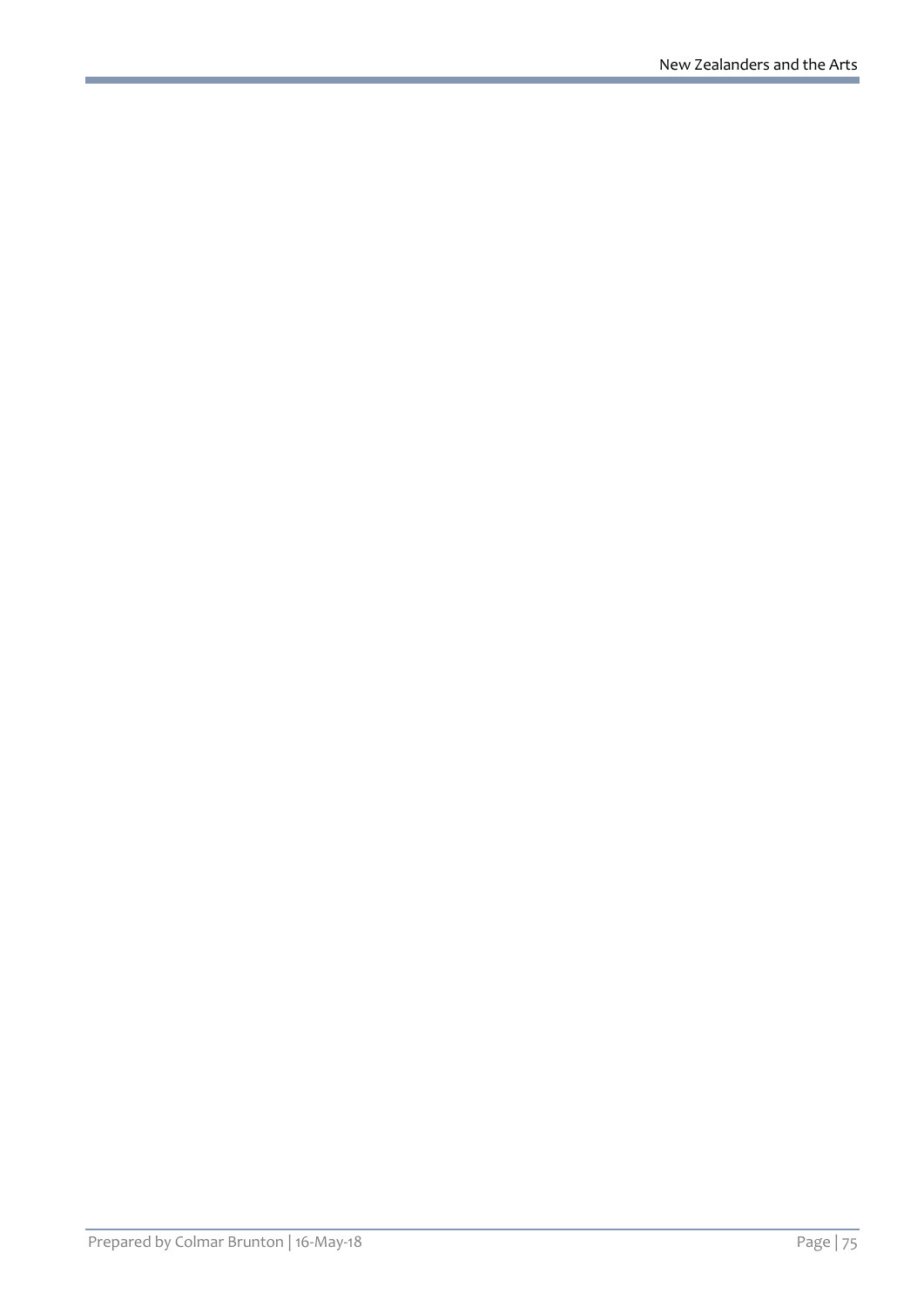### Digital engagement

Q13ai In the last 12 months have you used the internet or digital technology to do any of the following? By digital technology we mean laptops, tablets or smartphones.

### *Please select all that apply*

| Create art using digital technology                                      | 1              |
|--------------------------------------------------------------------------|----------------|
| Collaborate with others to create digital art such as visual art, craft, | $\overline{2}$ |
| video art, music, graphics, games, dance, theatre or creative writing    |                |
| Create art via augmented reality                                         | 3              |
| Sell an artwork online                                                   | 4              |
| Share art I had created                                                  | 5              |
| Share art others had created                                             | 6              |
| Discuss the arts with other people                                       |                |
| Actively engage with an online arts community                            | 8              |
| Follow or interact with an artist or arts organisation (e.g. via social  | 9              |
| media, newsletters etc.)                                                 |                |
| Research or review the arts or artists                                   | 10             |
| None of these                                                            | 11             |
|                                                                          |                |

Participation and attendance: Pacific arts

Q17a Now thinking about Pacific Arts, have you gone to any cultural performances, festivals, exhibitions or celebrations by Pacific people or groups in the last 12 months?

| Yes        |            |
|------------|------------|
| No         | GO TO Q18a |
| Don't know | GO TO Q18a |

### Q17b On average, how often have you done this in the last 12 months?

| Once                    |   |
|-------------------------|---|
| 2 or 3 times            |   |
| Between 4 and 8 times   |   |
| Between 9 and 12 times  |   |
| More than 12 times      |   |
| DO NOT READ: Don't know | h |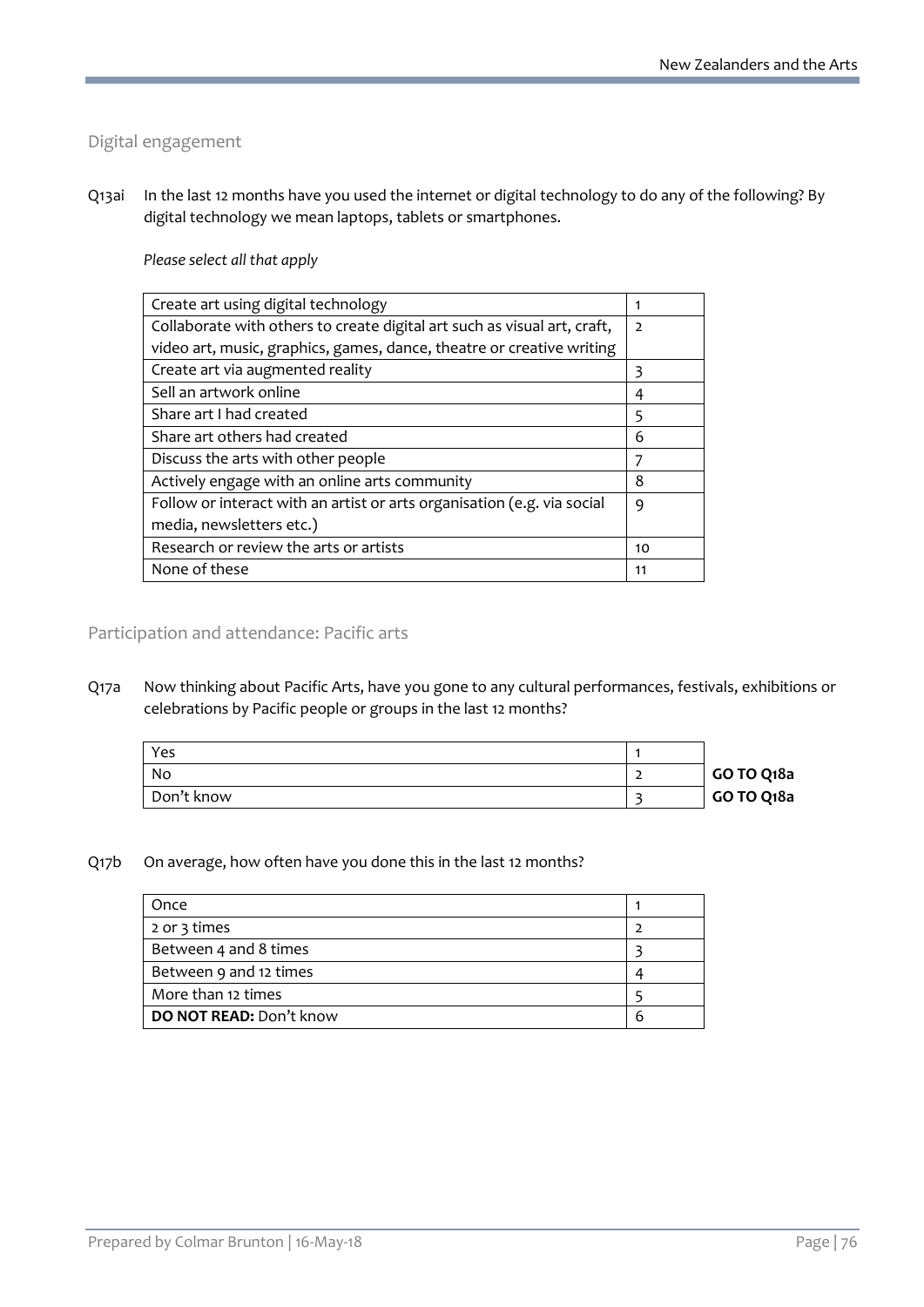Q18a Still thinking about Pacific Arts, in the last 12 months have you been actively involved in any Pacific arts and crafts activities or workshops including weaving, tapa making, tivaevae, carving, traditional dance, singing or music?

| Yes        |            |
|------------|------------|
| No         | GO TO Q19a |
| Don't know | GO TO Q19a |

### Q18b On average, how often have you done this in the last 12 months?

| Once                    |   |
|-------------------------|---|
| 2 or 3 times            |   |
| Between 4 and 8 times   |   |
| Between 9 and 12 times  |   |
| More than 12 times      |   |
| DO NOT READ: Don't know | h |

### Participation and attendance: Māori arts

Q19a Thinking about Maori Arts, have you gone to any cultural performances, festivals, exhibitions or celebrations by Māori people or groups in the last 12 months?

| Yes        |            |
|------------|------------|
| No         | GO TO Q20a |
| Don't know | GO TO Q20a |

### Q19b On average, how often have you done this in the last 12 months?

| Once                   |  |
|------------------------|--|
| 2 or 3 times           |  |
| Between 4 and 8 times  |  |
| Between 9 and 12 times |  |
| More than 12 times     |  |
| Don't know             |  |

Q20a Still thinking about Māori Arts, in the last 12 months have you been actively involved in any Māori arts or crafts activities or workshops, including carving, raranga, tāniko, weaving, waiata or, kapa haka, kōwhaiwhai, tā moko, Māori dance or music?

| Yes        |            |
|------------|------------|
| No         | GO TO Q20C |
| Don't know | GO TO Q20C |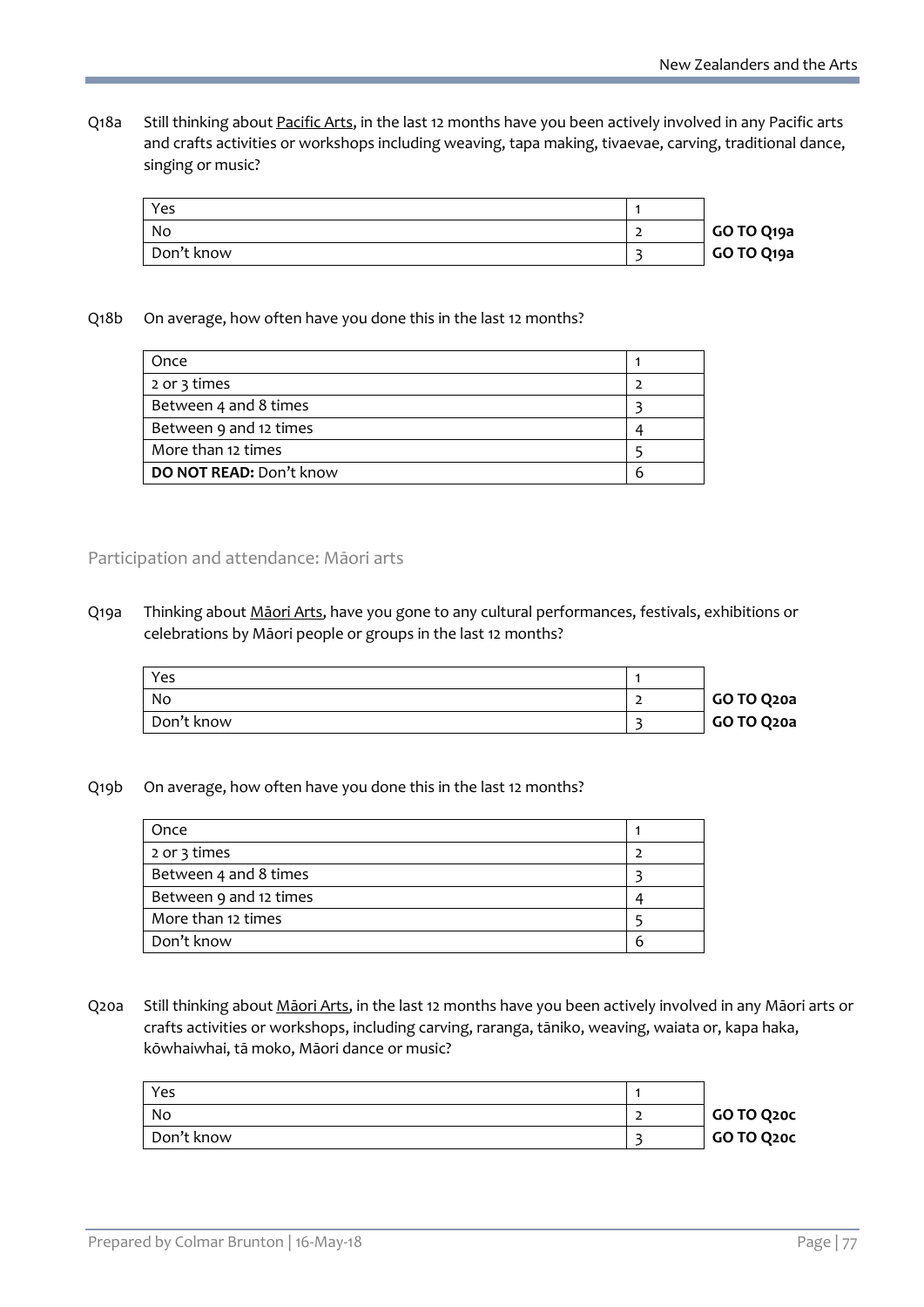Q20b On average, how often have you done this in the last 12 months?

| Once                   |   |
|------------------------|---|
| 2 or 3 times           |   |
| Between 4 and 8 times  |   |
| Between 9 and 12 times |   |
| More than 12 times     |   |
| Don't know             | h |
|                        |   |

# Q20c To what extent do you agree or disagree with the following about Ngā Toi Māori (or Māori Arts)?

#### DYNAMIC GRID

|                                                                             | Strongly agree | Slightly agree | Neither agree nor<br>disagree | Slightly disagree | Strongly disagree | Don't know |
|-----------------------------------------------------------------------------|----------------|----------------|-------------------------------|-------------------|-------------------|------------|
| Ngā Toi Māori (Māori arts) help define who we are<br>as New Zealanders      | $\mathbf{1}$   | $\overline{2}$ | 3                             | 4                 | 5                 | 6          |
| I learn about Māori culture through Ngā Toi Māori<br>(Māori arts)           | $\mathbf{1}$   | $\overline{2}$ | 3                             | 4                 | 5                 | 6          |
| Ngā Toi Māori (Māori arts) motivates me to<br>kōrero Māori (speak in Māori) | 1              | $\overline{2}$ | 3                             | 4                 | 5                 | 6          |
| Ngā Toi Māori (Māori arts) improve how I feel<br>about life in general      | $\mathbf{1}$   | $\overline{2}$ | 3                             | 4                 | 5                 | 6          |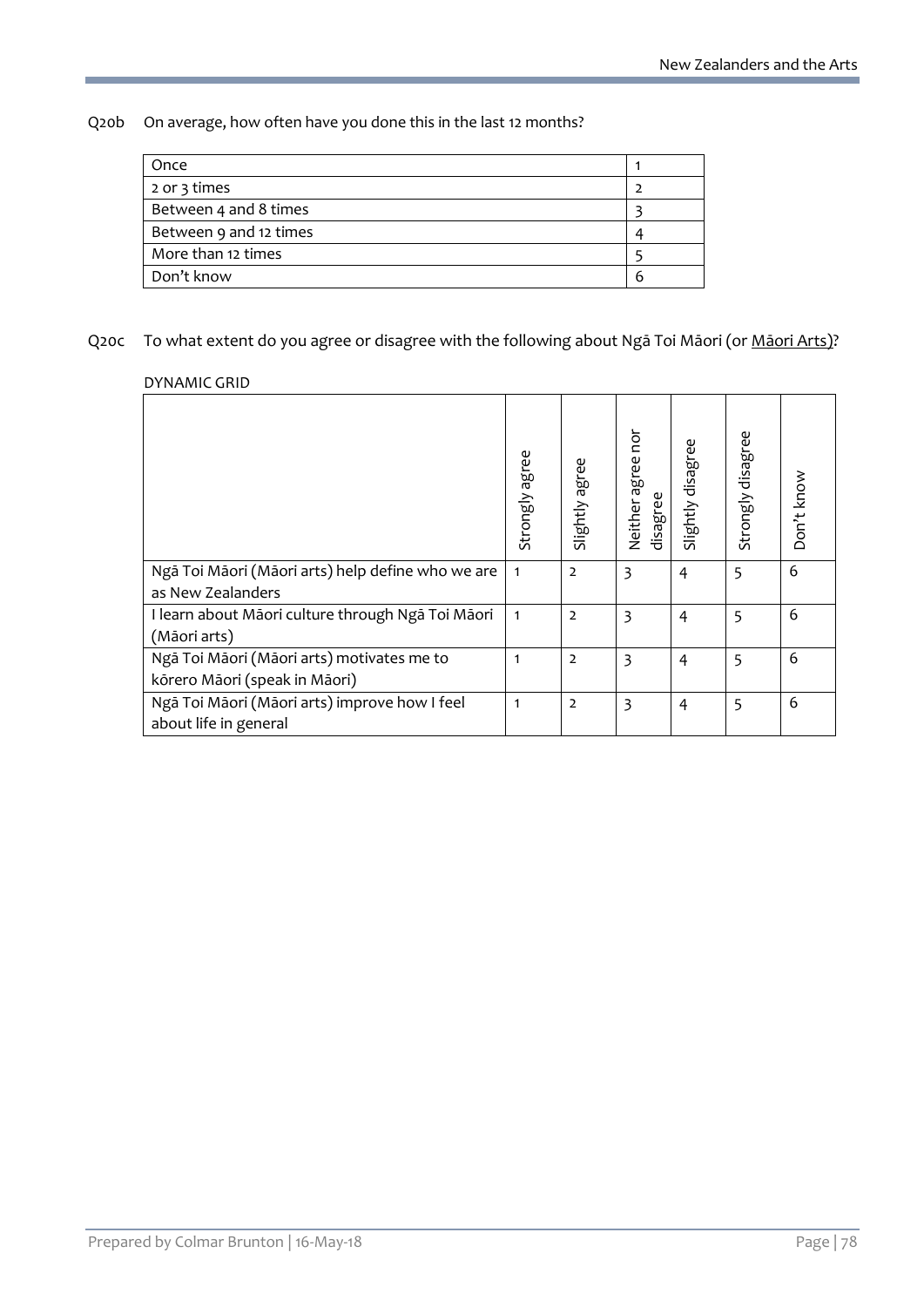Encouraging arts attendance

### ASK IF AGREE (CODES 1-2) @ Q2\_9

Q20d You earlier agreed that the arts interest you but you still don't go much. What difference would the following make in encouraging you to go to the arts more often?

*Please answer on scale of 1 to 5, where 1 is no difference at all and 5 is a big difference*.

#### **DYNAMIC GRID - RANDOMISE**

| If I could go with someone / had someone to go with |   |
|-----------------------------------------------------|---|
| If the price of tickets were cheaper                |   |
| If I knew there would be more people like me going  |   |
| If there were more arts events that appealed to me  |   |
| If arts events were of high quality                 |   |
| If I were confident of feeling welcome              | 6 |

#### **SCALE – STATIC**

| 1 - No difference at all |  |
|--------------------------|--|
|                          |  |
|                          |  |
|                          |  |
| 5 - A big difference     |  |

#### Advocacy of the arts

DP: RESPONDENTS SHOULD ONLY BE ASKED Q20E OR Q20F. IF THEY QUALIFY FOR BOTH THEN RANDOMLY ALLOCATE THEM TO ONE QUESTION.

### ASK IF AGREE (CODES 1-2) @ Q2\_14

Q20e You earlier agreed that the arts improve how you feel about life in general. For what reasons do you feel the arts improve how you feel about life?

*Please type in your answer below*.

OPEN ENDED QUESTION. INCLUDE DON'T KNOW BUTTON

#### ASK IF AGREE (CODES 1-2) @ Q2\_15

Q20f You earlier agreed that the arts help improve New Zealand society. For what reasons do you feel the arts help improve society?

*Please type in your answer below*.

### OPEN ENDED QUESTION. INCLUDE DON'T KNOW BUTTON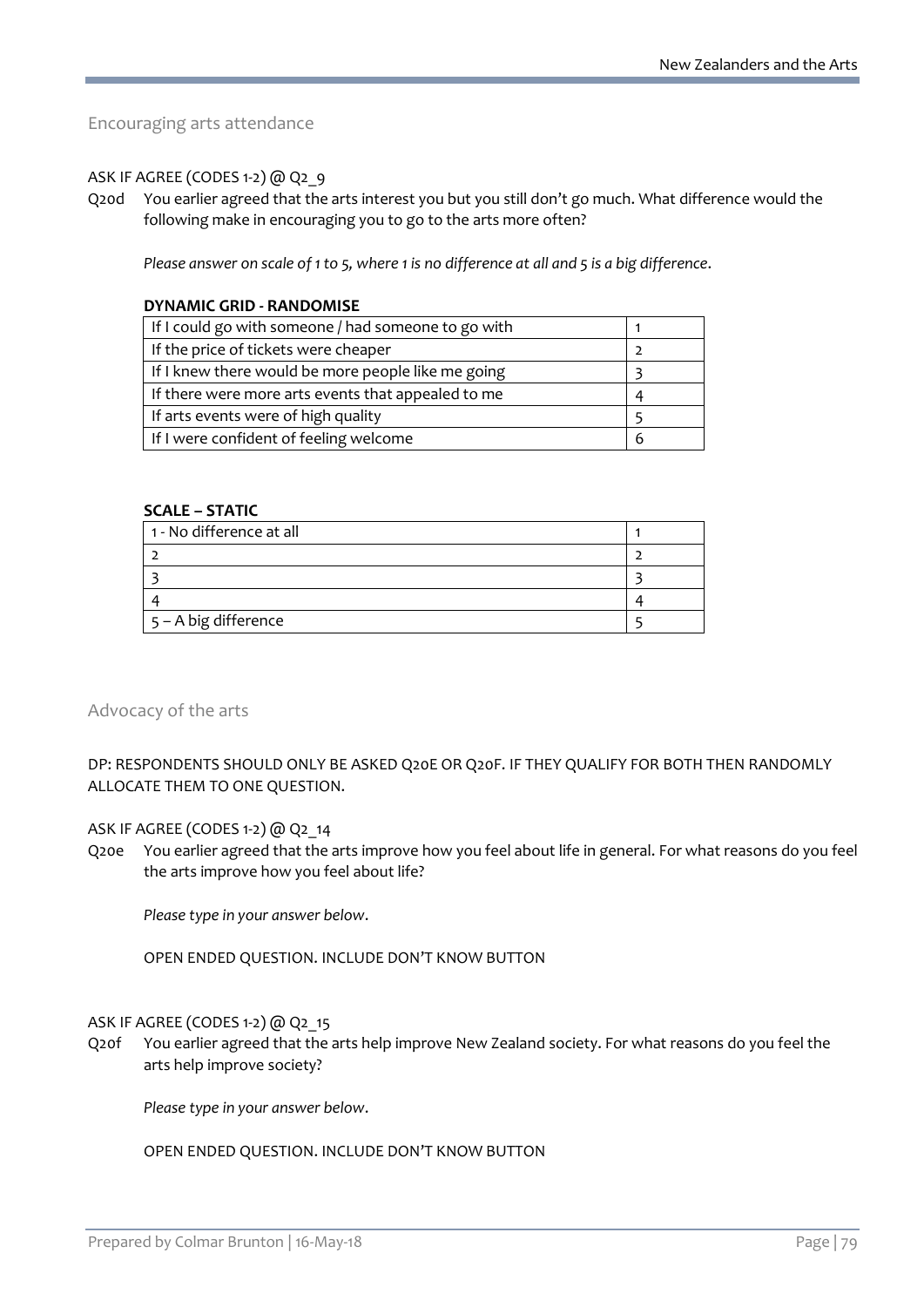Impact of the Christchurch earthquakes

## ASK ALL IN CHIRSTCHURCH (CODE 25 @ Q1F)

Q23 How strongly do you agree or disagree with these two statements using the scale: strongly agree, slightly agree, neither agree nor disagree, slightly disagree, or strongly disagree?

### **CODE ONE ONLY FOR EACH STATEMENT.**

|                                                                                                   | Strongly agree | Slightly agree | Neither agree nor<br>disagree | Slightly disagree | Strongly disagree | Don't<br>READ:<br><b>TONOC</b><br>know |
|---------------------------------------------------------------------------------------------------|----------------|----------------|-------------------------------|-------------------|-------------------|----------------------------------------|
| It's important that Christchurch is recognised<br>as a place that supports excellence in the arts | 1              | $\overline{2}$ | 3                             | 4                 | 5                 | 6                                      |
| Arts and culture have a vital role to play in the<br>re-building of Christchurch's future         | $\mathbf{1}$   | $\overline{2}$ | 3                             | 4                 | 5                 | 6                                      |
| Major arts facilities are important to create a<br>vibrant city                                   | $\mathbf{1}$   | $\overline{2}$ | $\overline{3}$                | $\overline{4}$    | 5                 | 6                                      |
| The arts make an important contribution to<br>community resilience and well-being                 | $\mathbf{1}$   | $\overline{2}$ | 3                             | 4                 | 5                 | 6                                      |
| Children and young people have many<br>opportunities to access affordable arts<br>experiences     | $\mathbf{1}$   | $\overline{2}$ | 3                             | 4                 | 5                 | 6                                      |
| The arts in Christchurch reflect the diversity of<br>its communities                              | $\mathbf{1}$   | $\overline{2}$ | 3                             | 4                 | 5                 | 6                                      |